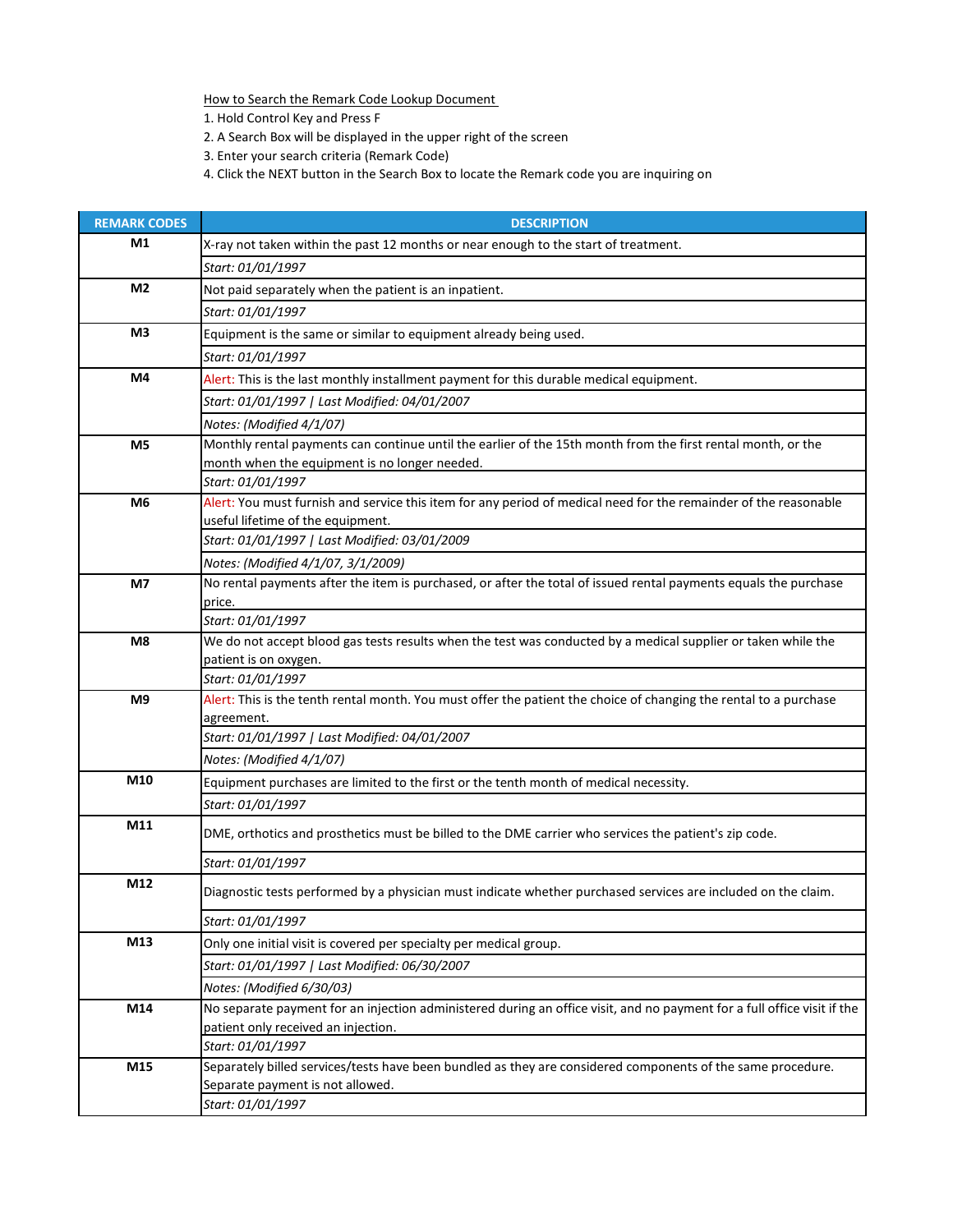| M16 | Alert: Please see our web site, mailings, or bulletins for more details concerning this policy/procedure/decision.                                                                                                                           |
|-----|----------------------------------------------------------------------------------------------------------------------------------------------------------------------------------------------------------------------------------------------|
|     | Start: 01/01/1997   Last Modified: 04/01/2007                                                                                                                                                                                                |
|     | Notes: (Reactivated 4/1/04, Modified 11/18/05, 4/1/07)                                                                                                                                                                                       |
| M17 | Alert: Payment approved as you did not know, and could not reasonably have been expected to know, that this                                                                                                                                  |
|     | would not normally have been covered for this patient. In the future, you will be liable for charges for the same                                                                                                                            |
|     | service(s) under the same or similar conditions.                                                                                                                                                                                             |
|     | Start: 01/01/1997   Last Modified: 04/01/2007                                                                                                                                                                                                |
|     | Notes: (Modified 4/1/07)                                                                                                                                                                                                                     |
| M18 | Certain services may be approved for home use. Neither a hospital nor a Skilled Nursing Facility (SNF) is considered                                                                                                                         |
|     | to be a patient's home.                                                                                                                                                                                                                      |
|     | Start: 01/01/1997   Last Modified: 06/30/2003                                                                                                                                                                                                |
|     | Notes: (Modified 6/30/03)                                                                                                                                                                                                                    |
| M19 | Missing oxygen certification/re-certification.                                                                                                                                                                                               |
|     | Start: 01/01/1997   Last Modified: 02/28/2003                                                                                                                                                                                                |
|     | Notes: (Modified 2/28/03) Related to N234                                                                                                                                                                                                    |
| M20 | Missing/incomplete/invalid HCPCS.                                                                                                                                                                                                            |
|     | Start: 01/01/1997   Last Modified: 02/28/2003                                                                                                                                                                                                |
|     | Notes: (Modified 2/28/03)                                                                                                                                                                                                                    |
| M21 | Missing/incomplete/invalid place of residence for this service/item provided in a home.                                                                                                                                                      |
|     | Start: 01/01/1997   Last Modified: 02/28/2003                                                                                                                                                                                                |
|     | Notes: (Modified 2/28/03)                                                                                                                                                                                                                    |
| M22 | Missing/incomplete/invalid number of miles traveled.                                                                                                                                                                                         |
|     | Start: 01/01/1997   Last Modified: 02/28/2003                                                                                                                                                                                                |
|     |                                                                                                                                                                                                                                              |
| M23 | Notes: (Modified 2/28/03)                                                                                                                                                                                                                    |
|     | Missing invoice.                                                                                                                                                                                                                             |
|     | Start: 01/01/1997   Last Modified: 08/01/2005                                                                                                                                                                                                |
|     | Notes: (Modified 8/1/05)                                                                                                                                                                                                                     |
| M24 | Missing/incomplete/invalid number of doses per vial.                                                                                                                                                                                         |
|     | Start: 01/01/1997   Last Modified: 02/28/2003                                                                                                                                                                                                |
|     | Notes: (Modified 2/28/03)                                                                                                                                                                                                                    |
| M25 |                                                                                                                                                                                                                                              |
|     | The information furnished does not substantiate the need for this level of service. If you believe the service should                                                                                                                        |
|     | have been fully covered as billed, or if you did not know and could not reasonably have been expected to know that<br>we would not pay for this level of service, or if you notified the patient in writing in advance that we would not pay |
|     | for this level of service and he/she agreed in writing to pay, ask us to review your claim within 120 days of the date                                                                                                                       |
|     | of this notice. If you do not request an appeal, we will, upon application from the patient, reimburse him/her for                                                                                                                           |
|     | the amount you have collected from him/her in excess of any deductible and coinsurance amounts. We will recover                                                                                                                              |
|     | the reimbursement from you as an overpayment.                                                                                                                                                                                                |
|     |                                                                                                                                                                                                                                              |
|     | Start: 01/01/1997   Last Modified: 11/01/2010                                                                                                                                                                                                |
|     | Notes: (Modified 10/1/02, 6/30/03, 8/1/05, 11/5/07, 11/1/10)                                                                                                                                                                                 |
| M26 | The information furnished does not substantiate the need for this level of service. If you have collected any amount                                                                                                                         |
|     | from the patient for this level of service /any amount that exceeds the limiting charge for the less extensive service,                                                                                                                      |
|     | the law requires you to refund that amount to the patient within 30 days of receiving this notice.                                                                                                                                           |
|     |                                                                                                                                                                                                                                              |
|     | The requirements for refund are in 1824(I) of the Social Security Act and 42CFR411.408. The section specifies that                                                                                                                           |
|     | physicians who knowingly and willfully fail to make appropriate refunds may be subject to civil monetary penalties<br>and/or exclusion from the program. If you have any questions about this notice, please contact this office.            |
|     |                                                                                                                                                                                                                                              |
|     | Start: 01/01/1997   Last Modified: 11/05/2007                                                                                                                                                                                                |
|     | Notes: (Modified 10/1/02, 6/30/03, 8/1/05, 11/5/07. Also refer to N356)                                                                                                                                                                      |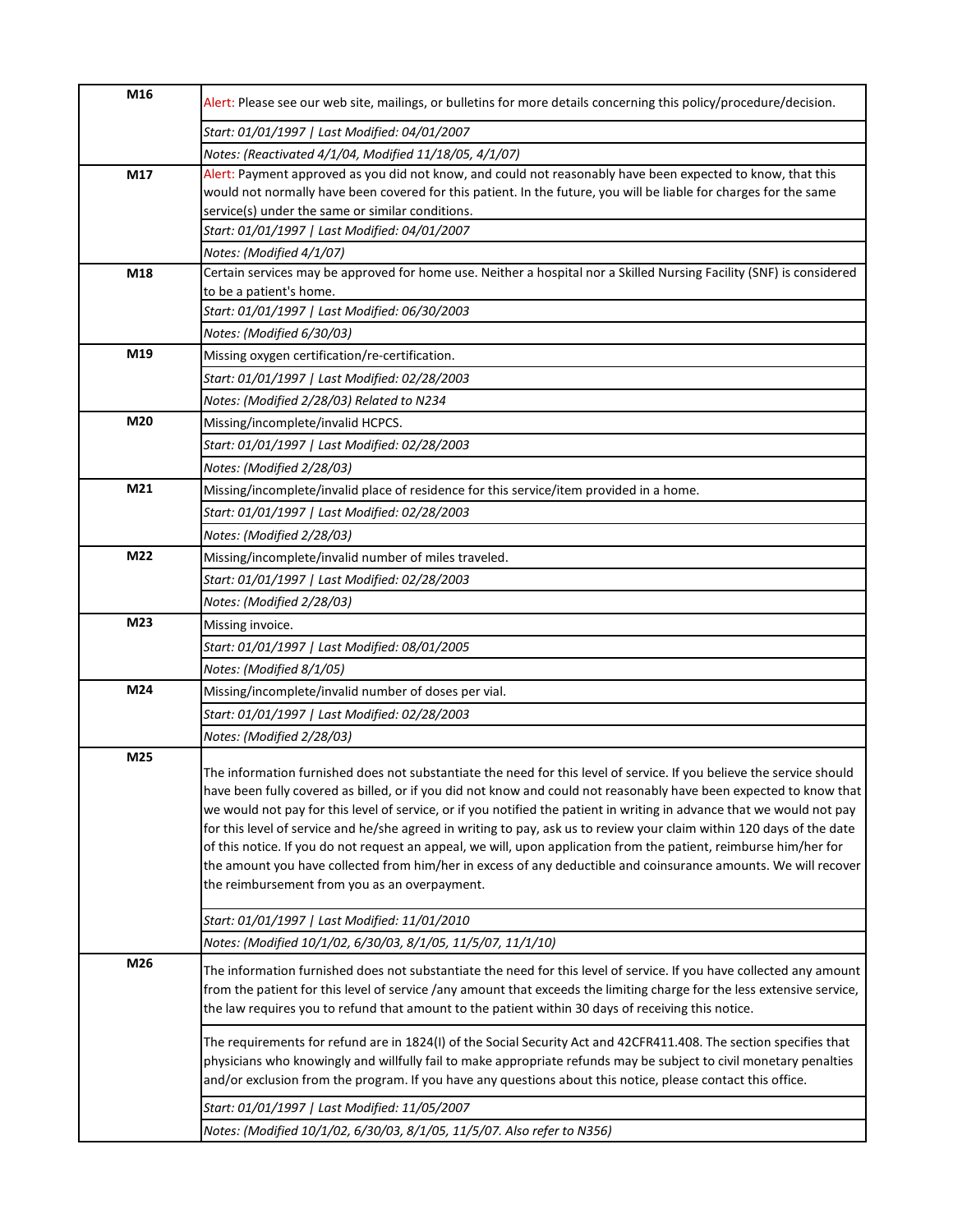| M27 | Alert: The patient has been relieved of liability of payment of these items and services under the limitation of<br>liability provision of the law. The provider is ultimately liable for the patient's waived charges, including any charges<br>for coinsurance, since the items or services were not reasonable and necessary or constituted custodial care, and<br>you knew or could reasonably have been expected to know, that they were not covered. You may appeal this<br>determination. You may ask for an appeal regarding both the coverage determination and the issue of whether you<br>exercised due care. The appeal request must be filed within 120 days of the date you receive this notice. You must<br>make the request through this office.<br>Start: 01/01/1997   Last Modified: 08/01/2007 |
|-----|-------------------------------------------------------------------------------------------------------------------------------------------------------------------------------------------------------------------------------------------------------------------------------------------------------------------------------------------------------------------------------------------------------------------------------------------------------------------------------------------------------------------------------------------------------------------------------------------------------------------------------------------------------------------------------------------------------------------------------------------------------------------------------------------------------------------|
|     | Notes: (Modified 10/1/02, 8/1/05, 4/1/07, 8/1/07)                                                                                                                                                                                                                                                                                                                                                                                                                                                                                                                                                                                                                                                                                                                                                                 |
| M28 | This does not qualify for payment under Part B when Part A coverage is exhausted or not otherwise available.                                                                                                                                                                                                                                                                                                                                                                                                                                                                                                                                                                                                                                                                                                      |
|     | Start: 01/01/1997                                                                                                                                                                                                                                                                                                                                                                                                                                                                                                                                                                                                                                                                                                                                                                                                 |
| M29 | Missing operative note/report.                                                                                                                                                                                                                                                                                                                                                                                                                                                                                                                                                                                                                                                                                                                                                                                    |
|     | Start: 01/01/1997   Last Modified: 07/01/2008                                                                                                                                                                                                                                                                                                                                                                                                                                                                                                                                                                                                                                                                                                                                                                     |
|     | Notes: (Modified 2/28/03, 7/1/2008) Related to N233                                                                                                                                                                                                                                                                                                                                                                                                                                                                                                                                                                                                                                                                                                                                                               |
| M30 | Missing pathology report.                                                                                                                                                                                                                                                                                                                                                                                                                                                                                                                                                                                                                                                                                                                                                                                         |
|     | Start: 01/01/1997   Last Modified: 08/01/2004                                                                                                                                                                                                                                                                                                                                                                                                                                                                                                                                                                                                                                                                                                                                                                     |
|     | Notes: (Modified 8/1/04, 2/28/03) Related to N236                                                                                                                                                                                                                                                                                                                                                                                                                                                                                                                                                                                                                                                                                                                                                                 |
| M31 | Missing radiology report.                                                                                                                                                                                                                                                                                                                                                                                                                                                                                                                                                                                                                                                                                                                                                                                         |
|     | Start: 01/01/1997   Last Modified: 08/01/2004                                                                                                                                                                                                                                                                                                                                                                                                                                                                                                                                                                                                                                                                                                                                                                     |
|     | Notes: (Modified 8/1/04, 2/28/03) Related to N240                                                                                                                                                                                                                                                                                                                                                                                                                                                                                                                                                                                                                                                                                                                                                                 |
| M32 | Alert: This is a conditional payment made pending a decision on this service by the patient's primary payer. This<br>payment may be subject to refund upon your receipt of any additional payment for this service from another<br>payer. You must contact this office immediately upon receipt of an additional payment for this service.                                                                                                                                                                                                                                                                                                                                                                                                                                                                        |
|     | Start: 01/01/1997   Last Modified: 04/01/2007                                                                                                                                                                                                                                                                                                                                                                                                                                                                                                                                                                                                                                                                                                                                                                     |
|     | Notes: (Modified 4/1/07)                                                                                                                                                                                                                                                                                                                                                                                                                                                                                                                                                                                                                                                                                                                                                                                          |
| M36 | This is the 11th rental month. We cannot pay for this until you indicate that the patient has been given the option                                                                                                                                                                                                                                                                                                                                                                                                                                                                                                                                                                                                                                                                                               |
|     | of changing the rental to a purchase.                                                                                                                                                                                                                                                                                                                                                                                                                                                                                                                                                                                                                                                                                                                                                                             |
|     | Start: 01/01/1997                                                                                                                                                                                                                                                                                                                                                                                                                                                                                                                                                                                                                                                                                                                                                                                                 |
| M37 | Not covered when the patient is under age 35.                                                                                                                                                                                                                                                                                                                                                                                                                                                                                                                                                                                                                                                                                                                                                                     |
|     | Start: 01/01/1997   Last Modified: 03/08/2011                                                                                                                                                                                                                                                                                                                                                                                                                                                                                                                                                                                                                                                                                                                                                                     |
|     | Notes: (Modified 3/8/11)                                                                                                                                                                                                                                                                                                                                                                                                                                                                                                                                                                                                                                                                                                                                                                                          |
| M38 | Alert: The patient is liable for the charges for this service as they were informed in writing before the service was<br>furnished that we would not pay for it and the patient agreed to be responsible for the charges.                                                                                                                                                                                                                                                                                                                                                                                                                                                                                                                                                                                         |
|     | Start: 01/01/1997   Last Modified: 07/01/2015                                                                                                                                                                                                                                                                                                                                                                                                                                                                                                                                                                                                                                                                                                                                                                     |
|     | Notes: (Modified 7/1/15)                                                                                                                                                                                                                                                                                                                                                                                                                                                                                                                                                                                                                                                                                                                                                                                          |
| M39 | Alert: The patient is not liable for payment of this service as the advance notice of non-coverage you provided the                                                                                                                                                                                                                                                                                                                                                                                                                                                                                                                                                                                                                                                                                               |
|     | patient did not comply with program requirements.                                                                                                                                                                                                                                                                                                                                                                                                                                                                                                                                                                                                                                                                                                                                                                 |
|     | Start: 01/01/1997   Last Modified: 07/01/2015                                                                                                                                                                                                                                                                                                                                                                                                                                                                                                                                                                                                                                                                                                                                                                     |
|     | Notes: (Modified 2/1/04, 4/1/07, 11/1/09, 11/1/12, 7/1/15) Related to N563                                                                                                                                                                                                                                                                                                                                                                                                                                                                                                                                                                                                                                                                                                                                        |
| M40 | Claim must be assigned and must be filed by the practitioner's employer.                                                                                                                                                                                                                                                                                                                                                                                                                                                                                                                                                                                                                                                                                                                                          |
|     | Start: 01/01/1997                                                                                                                                                                                                                                                                                                                                                                                                                                                                                                                                                                                                                                                                                                                                                                                                 |
| M41 | We do not pay for this as the patient has no legal obligation to pay for this.                                                                                                                                                                                                                                                                                                                                                                                                                                                                                                                                                                                                                                                                                                                                    |
|     | Start: 01/01/1997                                                                                                                                                                                                                                                                                                                                                                                                                                                                                                                                                                                                                                                                                                                                                                                                 |
| M42 | The medical necessity form must be personally signed by the attending physician.                                                                                                                                                                                                                                                                                                                                                                                                                                                                                                                                                                                                                                                                                                                                  |
|     | Start: 01/01/1997                                                                                                                                                                                                                                                                                                                                                                                                                                                                                                                                                                                                                                                                                                                                                                                                 |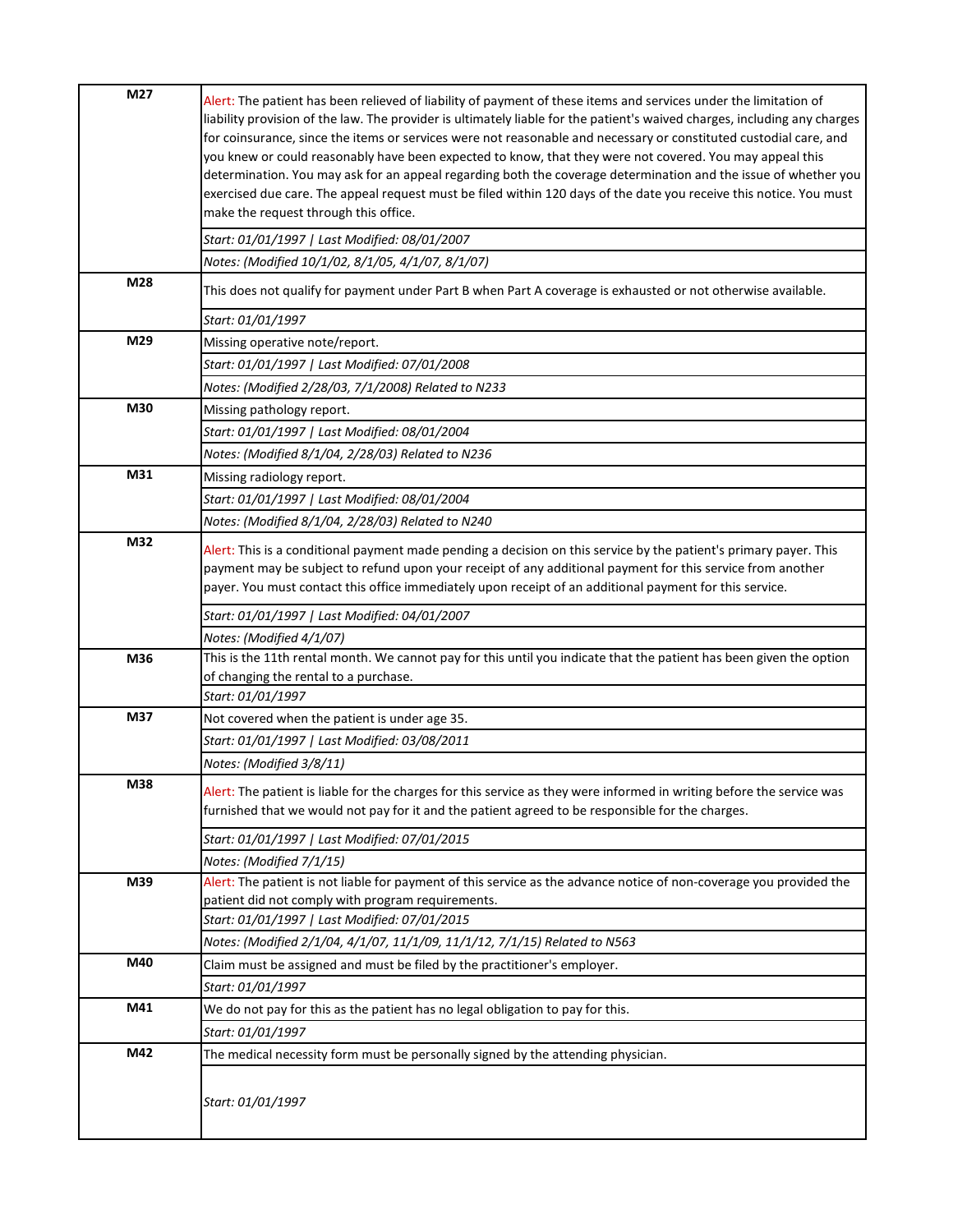| M44 | Missing/incomplete/invalid condition code.                                                                                                                                                                            |
|-----|-----------------------------------------------------------------------------------------------------------------------------------------------------------------------------------------------------------------------|
|     | Start: 01/01/1997   Last Modified: 02/28/2003                                                                                                                                                                         |
|     | Notes: (Modified 2/28/03)                                                                                                                                                                                             |
| M45 | Missing/incomplete/invalid occurrence code(s).                                                                                                                                                                        |
|     | Start: 01/01/1997   Last Modified: 12/02/2004                                                                                                                                                                         |
|     | Notes: (Modified 12/2/04) Related to N299                                                                                                                                                                             |
| M46 | Missing/incomplete/invalid occurrence span code(s).                                                                                                                                                                   |
|     | Start: 01/01/1997   Last Modified: 12/02/2004                                                                                                                                                                         |
|     | Notes: (Modified 12/2/04) Related to N300                                                                                                                                                                             |
| M47 | Missing/incomplete/invalid Payer Claim Control Number. Other terms exist for this element including, but not<br>limited to, Internal Control Number (ICN), Claim Control Number (CCN), Document Control Number (DCN). |
|     | Start: 01/01/1997   Last Modified: 07/01/2015                                                                                                                                                                         |
|     | Notes: (Modified 2/28/03, 7/1/15)                                                                                                                                                                                     |
| M49 | Missing/incomplete/invalid value code(s) or amount(s).                                                                                                                                                                |
|     | Start: 01/01/1997   Last Modified: 02/28/2003                                                                                                                                                                         |
|     | Notes: (Modified 2/28/03)                                                                                                                                                                                             |
| M50 | Missing/incomplete/invalid revenue code(s).                                                                                                                                                                           |
|     | Start: 01/01/1997   Last Modified: 02/28/2003                                                                                                                                                                         |
|     | Notes: (Modified 2/28/03)                                                                                                                                                                                             |
| M51 | Missing/incomplete/invalid procedure code(s).                                                                                                                                                                         |
|     | Start: 01/01/1997   Last Modified: 12/02/2004                                                                                                                                                                         |
|     | Notes: (Modified 12/2/04) Related to N301                                                                                                                                                                             |
| M52 | Missing/incomplete/invalid "from" date(s) of service.                                                                                                                                                                 |
|     | Start: 01/01/1997   Last Modified: 02/28/2003                                                                                                                                                                         |
|     | Notes: (Modified 2/28/03)                                                                                                                                                                                             |
| M53 | Missing/incomplete/invalid days or units of service.                                                                                                                                                                  |
|     | Start: 01/01/1997   Last Modified: 02/28/2003                                                                                                                                                                         |
|     | Notes: (Modified 2/28/03)                                                                                                                                                                                             |
| M54 | Missing/incomplete/invalid total charges.                                                                                                                                                                             |
|     | Start: 01/01/1997   Last Modified: 02/28/2003                                                                                                                                                                         |
|     | Notes: (Modified 2/28/03)                                                                                                                                                                                             |
| M55 | We do not pay for self-administered anti-emetic drugs that are not administered with a covered oral anti-cancer<br>drug.                                                                                              |
|     | Start: 01/01/1997                                                                                                                                                                                                     |
| M56 | Missing/incomplete/invalid payer identifier.                                                                                                                                                                          |
|     | Start: 01/01/1997   Last Modified: 02/28/2003                                                                                                                                                                         |
|     | Notes: (Modified 2/28/03)                                                                                                                                                                                             |
| M59 | Missing/incomplete/invalid "to" date(s) of service.                                                                                                                                                                   |
|     | Start: 01/01/1997   Last Modified: 02/28/2003                                                                                                                                                                         |
|     | Notes: (Modified 2/28/03)                                                                                                                                                                                             |
| M60 | Missing Certificate of Medical Necessity.                                                                                                                                                                             |
|     | Start: 01/01/1997   Last Modified: 08/01/2004                                                                                                                                                                         |
|     | Notes: (Modified 8/1/04, 6/30/03) Related to N227                                                                                                                                                                     |
| M61 | We cannot pay for this as the approval period for the FDA clinical trial has expired.                                                                                                                                 |
|     | Start: 01/01/1997                                                                                                                                                                                                     |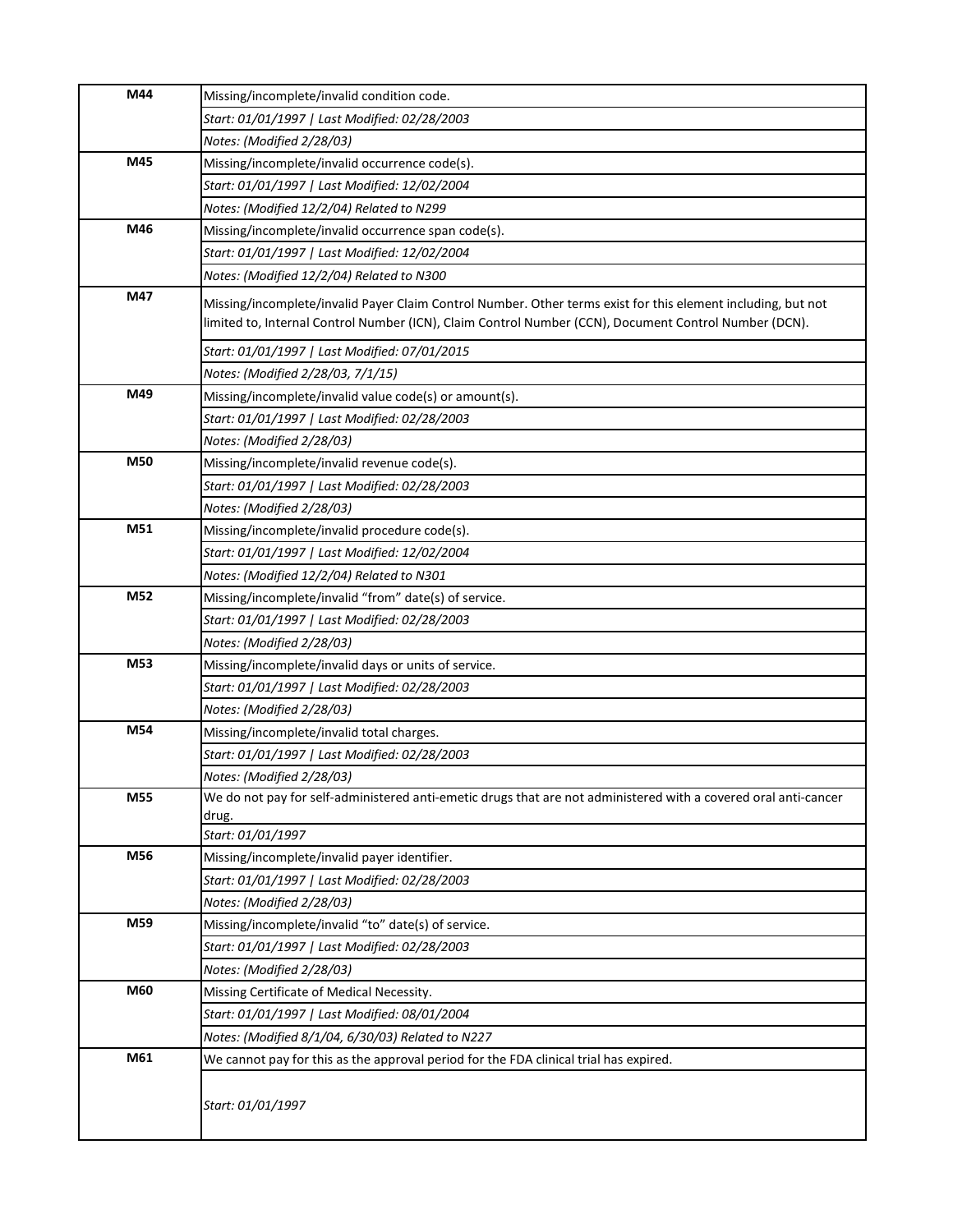| M62 | Missing/incomplete/invalid treatment authorization code.                                                            |
|-----|---------------------------------------------------------------------------------------------------------------------|
|     | Start: 01/01/1997   Last Modified: 02/28/2003                                                                       |
|     | Notes: (Modified 2/28/03)                                                                                           |
| M64 | Missing/incomplete/invalid other diagnosis.                                                                         |
|     | Start: 01/01/1997   Last Modified: 02/28/2003                                                                       |
|     | Notes: (Modified 2/28/03)                                                                                           |
| M65 | One interpreting physician charge can be submitted per claim when a purchased diagnostic test is indicated. Please  |
|     | submit a separate claim for each interpreting physician.                                                            |
|     | Start: 01/01/1997                                                                                                   |
| M66 | Our records indicate that you billed diagnostic tests subject to price limitations and the procedure code submitted |
|     | includes a professional component. Only the technical component is subject to price limitations. Please submit the  |
|     | technical and professional components of this service as separate line items.                                       |
|     | Start: 01/01/1997                                                                                                   |
| M67 | Missing/incomplete/invalid other procedure code(s).                                                                 |
|     | Start: 01/01/1997   Last Modified: 12/02/2004                                                                       |
|     | Notes: (Modified 12/2/04) Related to N302                                                                           |
| M69 | Paid at the regular rate as you did not submit documentation to justify the modified procedure code.                |
|     | Start: 01/01/1997   Last Modified: 02/01/2004                                                                       |
|     | Notes: (Modified 2/1/04)                                                                                            |
| M70 | Alert: The NDC code submitted for this service was translated to a HCPCS code for processing, but please continue   |
|     | to submit the NDC on future claims for this item.                                                                   |
|     | Start: 01/01/1997   Last Modified: 08/01/2007                                                                       |
|     | Notes: (Modified 4/1/2007, 8/1/07)                                                                                  |
| M71 | Total payment reduced due to overlap of tests billed.                                                               |
|     | Start: 01/01/1997                                                                                                   |
| M73 | The HPSA/Physician Scarcity bonus can only be paid on the professional component of this service. Rebill as         |
|     | separate professional and technical components.<br>Start: 01/01/1997   Last Modified: 08/01/2004                    |
|     | Notes: (Modified 8/1/04)                                                                                            |
| M74 | This service does not qualify for a HPSA/Physician Scarcity bonus payment.                                          |
|     | Start: 01/01/1997   Last Modified: 12/02/2004                                                                       |
|     | Notes: (Modified 12/2/04)                                                                                           |
| M75 | Multiple automated multichannel tests performed on the same day combined for payment.                               |
|     | Start: 01/01/1997   Last Modified: 11/05/2007                                                                       |
|     | Notes: (Modified 11/5/07)                                                                                           |
| M76 | Missing/incomplete/invalid diagnosis or condition.                                                                  |
|     | Start: 01/01/1997   Last Modified: 02/28/2003                                                                       |
|     | Notes: (Modified 2/28/03)                                                                                           |
| M77 | Missing/incomplete/invalid/inappropriate place of service.                                                          |
|     | Start: 01/01/1997   Last Modified: 03/14/2014                                                                       |
|     | Notes: (Modified 2/28/03, 3/1/2014, 3/14/2014)                                                                      |
| M79 | Missing/incomplete/invalid charge.                                                                                  |
|     | Start: 01/01/1997   Last Modified: 02/28/2003                                                                       |
|     |                                                                                                                     |
|     |                                                                                                                     |
|     | Notes: (Modified 2/28/03)                                                                                           |
|     |                                                                                                                     |
|     |                                                                                                                     |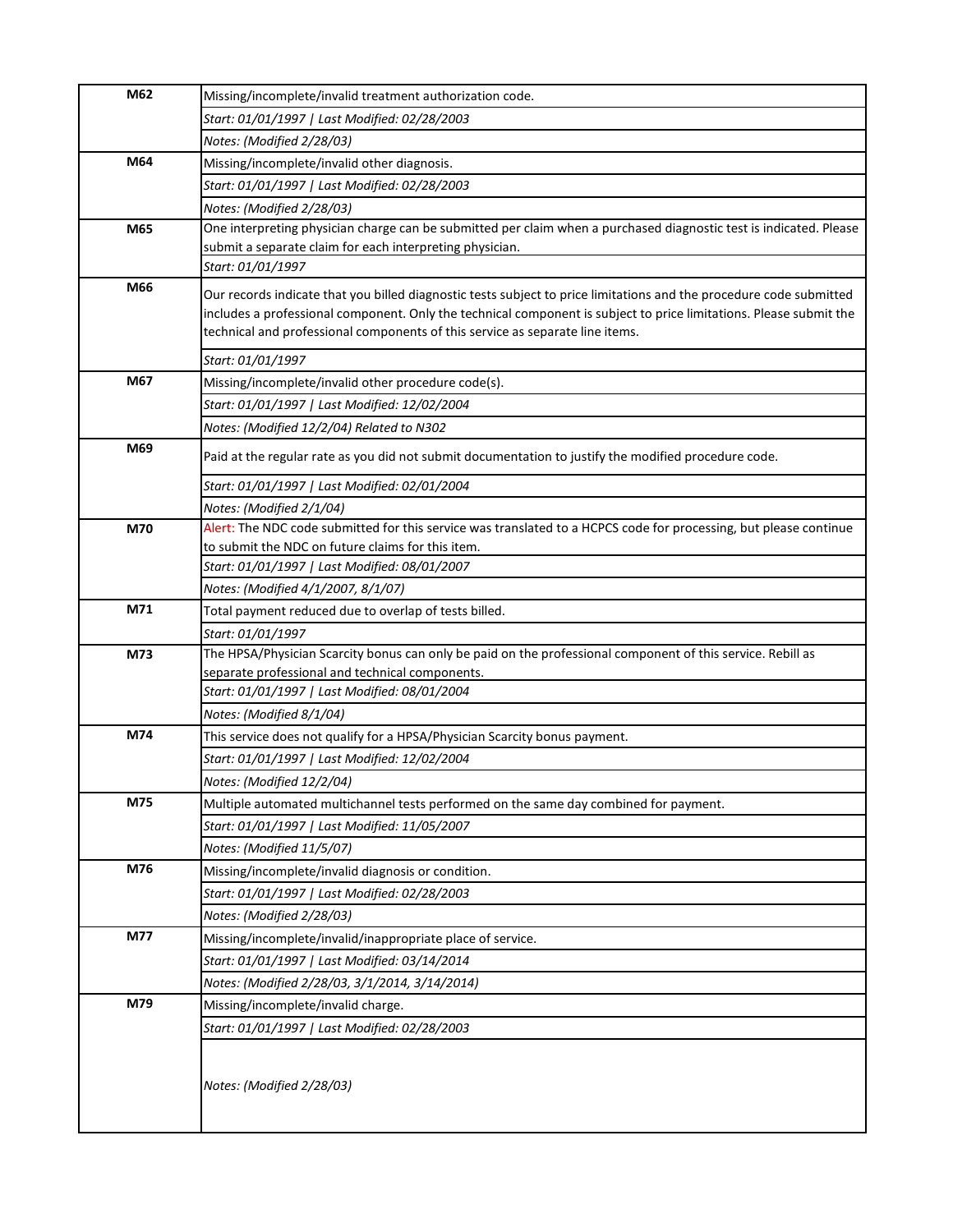| M80 | Not covered when performed during the same session/date as a previously processed service for the patient.                               |
|-----|------------------------------------------------------------------------------------------------------------------------------------------|
|     | Start: 01/01/1997   Last Modified: 10/31/2002                                                                                            |
|     | Notes: (Modified 10/31/02)                                                                                                               |
| M81 | You are required to code to the highest level of specificity.                                                                            |
|     | Start: 01/01/1997   Last Modified: 02/01/2004                                                                                            |
|     | Notes: (Modified 2/1/04)                                                                                                                 |
| M82 | Service is not covered when patient is under age 50.                                                                                     |
|     | Start: 01/01/1997                                                                                                                        |
| M83 | Service is not covered unless the patient is classified as at high risk.                                                                 |
|     | Start: 01/01/1997                                                                                                                        |
| M84 | Medical code sets used must be the codes in effect at the time of service.                                                               |
|     | Start: 01/01/1997   Last Modified: 03/14/2014                                                                                            |
|     | Notes: (Modified 2/1/04, 3/14/2014)                                                                                                      |
| M85 | Subjected to review of physician evaluation and management services.                                                                     |
|     | Start: 01/01/1997                                                                                                                        |
| M86 |                                                                                                                                          |
|     | Service denied because payment already made for same/similar procedure within set time frame.                                            |
|     | Start: 01/01/1997   Last Modified: 06/30/2003                                                                                            |
|     | Notes: (Modified 6/30/03)                                                                                                                |
| M87 | Claim/service(s) subjected to CFO-CAP prepayment review.                                                                                 |
|     | Start: 01/01/1997                                                                                                                        |
| M89 | Not covered more than once under age 40.                                                                                                 |
|     | Start: 01/01/1997                                                                                                                        |
| M90 | Not covered more than once in a 12 month period.                                                                                         |
|     | Start: 01/01/1997                                                                                                                        |
| M91 | Lab procedures with different CLIA certification numbers must be billed on separate claims.                                              |
|     | Start: 01/01/1997                                                                                                                        |
| M93 | Information supplied supports a break in therapy. A new capped rental period began with delivery of this                                 |
|     | equipment.                                                                                                                               |
|     | Start: 01/01/1997                                                                                                                        |
| M94 | Information supplied does not support a break in therapy. A new capped rental period will not begin.                                     |
|     | Start: 01/01/1997                                                                                                                        |
| M95 | Services subjected to Home Health Initiative medical review/cost report audit.                                                           |
|     | Start: 01/01/1997                                                                                                                        |
| M96 | The technical component of a service furnished to an inpatient may only be billed by that inpatient facility. You                        |
|     | must contact the inpatient facility for technical component reimbursement. If not already billed, you should bill us                     |
|     | for the professional component only.                                                                                                     |
|     | Start: 01/01/1997                                                                                                                        |
| M97 | Not paid to practitioner when provided to patient in this place of service. Payment included in the reimbursement                        |
|     | issued the facility.                                                                                                                     |
|     |                                                                                                                                          |
|     |                                                                                                                                          |
|     |                                                                                                                                          |
|     |                                                                                                                                          |
|     | Notes: (Modified 2/28/03)                                                                                                                |
|     |                                                                                                                                          |
| M99 | Start: 01/01/1997<br>Missing/incomplete/invalid Universal Product Number/Serial Number.<br>Start: 01/01/1997   Last Modified: 02/28/2003 |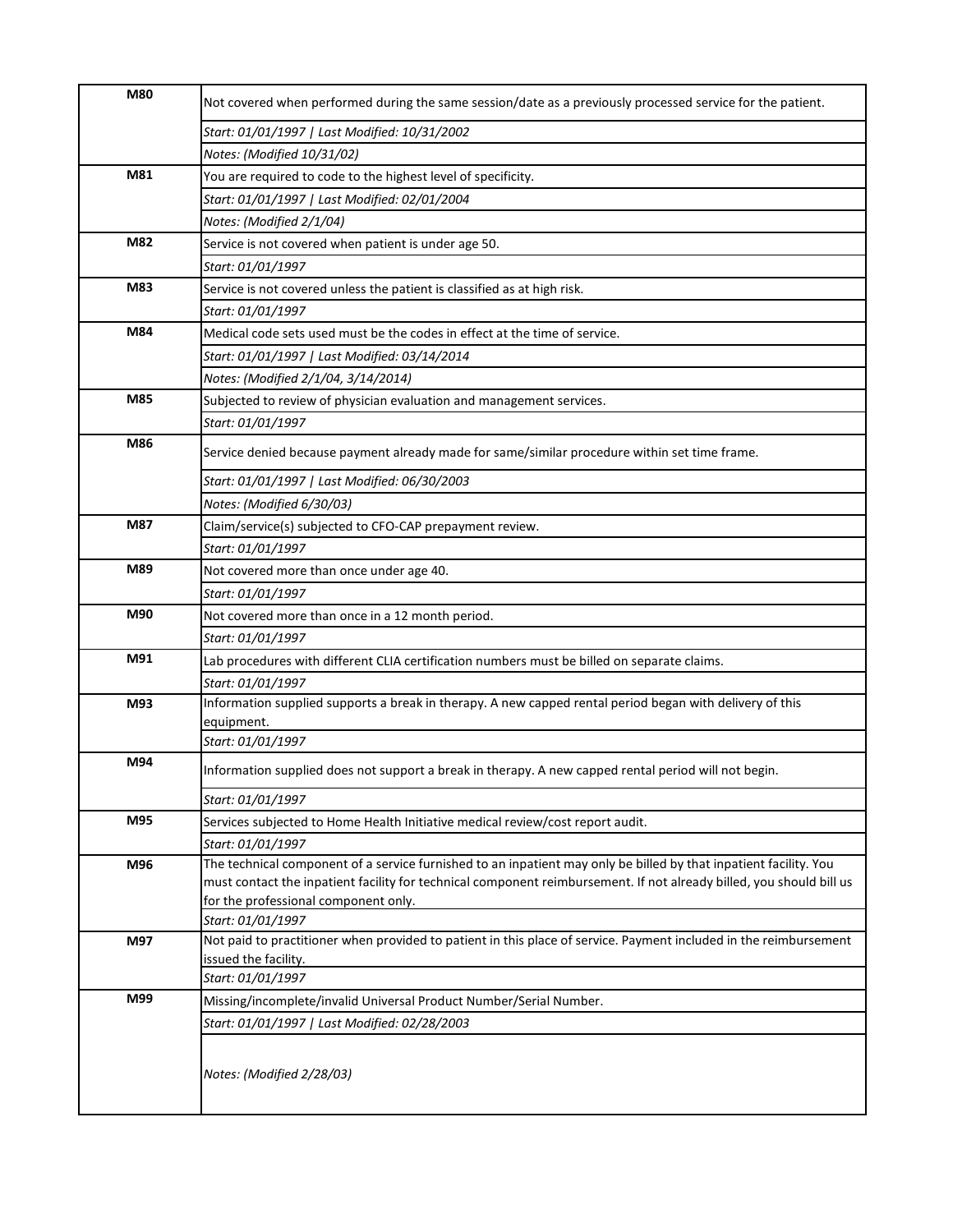| M100 | We do not pay for an oral anti-emetic drug that is not administered for use immediately before, at, or within 48                                                                                                                                                                                                                    |
|------|-------------------------------------------------------------------------------------------------------------------------------------------------------------------------------------------------------------------------------------------------------------------------------------------------------------------------------------|
|      | hours of administration of a covered chemotherapy drug.                                                                                                                                                                                                                                                                             |
|      | Start: 01/01/1997                                                                                                                                                                                                                                                                                                                   |
| M102 | Service not performed on equipment approved by the FDA for this purpose.                                                                                                                                                                                                                                                            |
|      | Start: 01/01/1997                                                                                                                                                                                                                                                                                                                   |
| M103 | Information supplied supports a break in therapy. However, the medical information we have for this patient does<br>not support the need for this item as billed. We have approved payment for this item at a reduced level, and a new<br>capped rental period will begin with the delivery of this equipment.<br>Start: 01/01/1997 |
| M104 |                                                                                                                                                                                                                                                                                                                                     |
|      | Information supplied supports a break in therapy. A new capped rental period will begin with delivery of the<br>equipment. This is the maximum approved under the fee schedule for this item or service.                                                                                                                            |
|      | Start: 01/01/1997                                                                                                                                                                                                                                                                                                                   |
| M105 | Information supplied does not support a break in therapy. The medical information we have for this patient does<br>not support the need for this item as billed. We have approved payment for this item at a reduced level, and a new<br>capped rental period will not begin.<br>Start: 01/01/1997                                  |
| M107 | Payment reduced as 90-day rolling average hematocrit for ESRD patient exceeded 36.5%.                                                                                                                                                                                                                                               |
|      | Start: 01/01/1997                                                                                                                                                                                                                                                                                                                   |
| M109 | We have provided you with a bundled payment for a tele consultation. You must send 25 percent of the tele                                                                                                                                                                                                                           |
|      | consultation payment to the referring practitioner.                                                                                                                                                                                                                                                                                 |
|      | Start: 01/01/1997                                                                                                                                                                                                                                                                                                                   |
| M111 | We do not pay for chiropractic manipulative treatment when the patient refuses to have an x-ray taken.                                                                                                                                                                                                                              |
|      | Start: 01/01/1997                                                                                                                                                                                                                                                                                                                   |
| M112 | Reimbursement for this item is based on the single payment amount required under the DMEPOS Competitive                                                                                                                                                                                                                             |
|      | Bidding Program for the area where the patient resides.                                                                                                                                                                                                                                                                             |
|      | Start: 01/01/1997   Last Modified: 11/05/2007                                                                                                                                                                                                                                                                                       |
|      | Notes: (Modified 11/5/07)                                                                                                                                                                                                                                                                                                           |
| M113 | Our records indicate that this patient began using this item/service prior to the current contract period for the<br><b>DMEPOS Competitive Bidding Program.</b>                                                                                                                                                                     |
|      | Start: 01/01/1997   Last Modified: 11/05/2007                                                                                                                                                                                                                                                                                       |
|      | Notes: (Modified 11/5/07)                                                                                                                                                                                                                                                                                                           |
| M114 | This service was processed in accordance with rules and guidelines under the DMEPOS Competitive Bidding<br>Program or a Demonstration Project. For more information regarding these projects, contact your local contractor.<br>Start: 01/01/1997   Last Modified: 11/05/2007                                                       |
|      | Notes: (Modified 8/1/06, 11/5/07)                                                                                                                                                                                                                                                                                                   |
| M115 | This item is denied when provided to this patient by a non-contract or non-demonstration supplier.                                                                                                                                                                                                                                  |
|      | Start: 01/01/1997   Last Modified: 11/05/2007                                                                                                                                                                                                                                                                                       |
|      | Notes: (Modified 11/5/2007)                                                                                                                                                                                                                                                                                                         |
| M116 | Processed under a demonstration project or program. Project or program is ending and additional services may not<br>be paid under this project or program.                                                                                                                                                                          |
|      | Start: 01/01/1997   Last Modified: 03/08/2011                                                                                                                                                                                                                                                                                       |
|      | Notes: (Modified 2/1/04, 3/15/11)                                                                                                                                                                                                                                                                                                   |
| M117 | Not covered unless submitted via electronic claim.                                                                                                                                                                                                                                                                                  |
|      | Start: 01/01/1997   Last Modified: 06/30/2003                                                                                                                                                                                                                                                                                       |
|      | Notes: (Modified 6/30/03)                                                                                                                                                                                                                                                                                                           |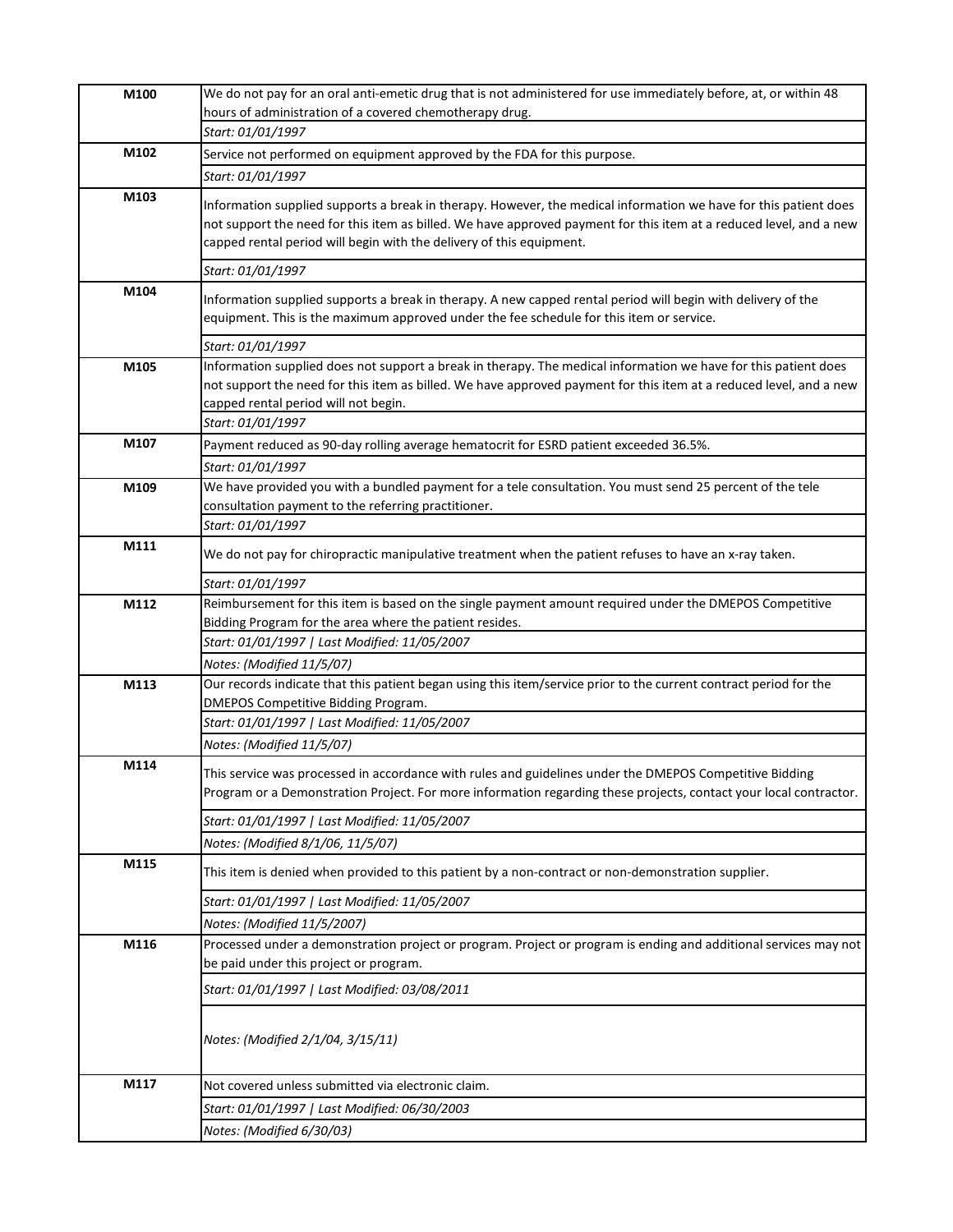| M119 | Missing/incomplete/invalid/ deactivated/withdrawn National Drug Code (NDC).                                                                                    |
|------|----------------------------------------------------------------------------------------------------------------------------------------------------------------|
|      | Start: 01/01/1997   Last Modified: 04/01/2007                                                                                                                  |
|      | Notes: (Modified 2/28/03, 4/1/04)                                                                                                                              |
| M121 | We pay for this service only when performed with a covered cryosurgical ablation.                                                                              |
|      | Start: 01/01/1997                                                                                                                                              |
| M122 | Missing/incomplete/invalid level of subluxation.                                                                                                               |
|      | Start: 01/01/1997   Last Modified: 02/28/2006                                                                                                                  |
|      | Notes: (Modified 2/28/03)                                                                                                                                      |
| M123 | Missing/incomplete/invalid name, strength, or dosage of the drug furnished.                                                                                    |
|      | Start: 01/01/1997   Last Modified: 02/28/2003                                                                                                                  |
|      | Notes: (Modified 2/28/03)                                                                                                                                      |
| M124 | Missing indication of whether the patient owns the equipment that requires the part or supply.                                                                 |
|      | Start: 01/01/1997   Last Modified: 02/28/2003                                                                                                                  |
|      | Notes: (Modified 2/28/03) Related to N230                                                                                                                      |
| M125 | Missing/incomplete/invalid information on the period of time for which the service/supply/equipment will be                                                    |
|      | needed.                                                                                                                                                        |
|      | Start: 01/01/1997   Last Modified: 02/28/2003                                                                                                                  |
| M126 | Notes: (Modified 2/28/03)                                                                                                                                      |
|      | Missing/incomplete/invalid individual lab codes included in the test.                                                                                          |
|      | Start: 01/01/1997   Last Modified: 02/28/2003                                                                                                                  |
| M127 | Notes: (Modified 2/28/03)                                                                                                                                      |
|      | Missing patient medical record for this service.                                                                                                               |
|      | Start: 01/01/1997   Last Modified: 02/28/2003                                                                                                                  |
| M129 | Notes: (Modified 2/28/03) Related to N237                                                                                                                      |
|      | Missing/incomplete/invalid indicator of x-ray availability for review.                                                                                         |
|      | Start: 01/01/1997   Last Modified: 06/30/2003                                                                                                                  |
| M130 | Notes: (Modified 2/28/03, 6/30/03)<br>Missing invoice or statement certifying the actual cost of the lens, less discounts, and/or the type of intraocular lens |
|      | used.                                                                                                                                                          |
|      | Start: 01/01/1997   Last Modified: 02/28/2003                                                                                                                  |
|      | Notes: (Modified 2/28/03) Related to N231                                                                                                                      |
| M131 | Missing physician financial relationship form.                                                                                                                 |
|      | Start: 01/01/1997   Last Modified: 02/28/2003                                                                                                                  |
|      | Notes: (Modified 2/28/03) Related to N239                                                                                                                      |
| M132 | Missing pacemaker registration form.                                                                                                                           |
|      | Start: 01/01/1997   Last Modified: 02/28/2003                                                                                                                  |
|      | Notes: (Modified 2/28/03) Related to N235                                                                                                                      |
| M133 | Claim did not identify who performed the purchased diagnostic test or the amount you were charged for the test.                                                |
|      | Start: 01/01/1997                                                                                                                                              |
| M134 | Performed by a facility/supplier in which the provider has a financial interest.                                                                               |
|      | Start: 01/01/1997   Last Modified: 06/30/2003 Notes: (Modified 6/30/03)                                                                                        |
| M135 | Missing/incomplete/invalid plan of treatment.                                                                                                                  |
|      | Start: 01/01/1997   Last Modified: 02/28/2003                                                                                                                  |
|      | Notes: (Modified 2/28/03)                                                                                                                                      |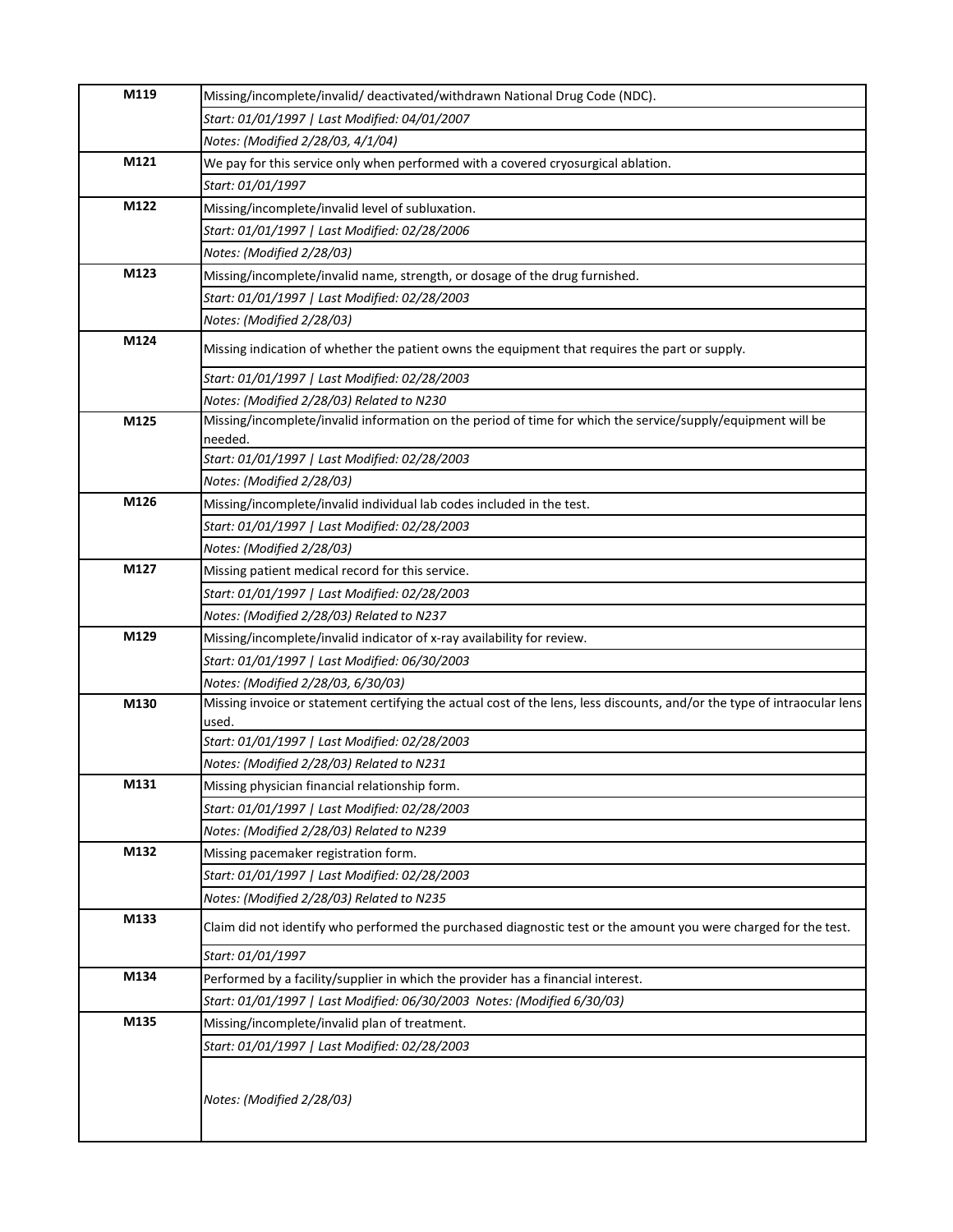| M136        | Missing/incomplete/invalid indication that the service was supervised or evaluated by a physician.                                                                                                                                                                                                                                                                                                                     |
|-------------|------------------------------------------------------------------------------------------------------------------------------------------------------------------------------------------------------------------------------------------------------------------------------------------------------------------------------------------------------------------------------------------------------------------------|
|             | Start: 01/01/1997   Last Modified: 02/28/2003                                                                                                                                                                                                                                                                                                                                                                          |
|             | Notes: (Modified 2/28/03)                                                                                                                                                                                                                                                                                                                                                                                              |
| M137        | Part B coinsurance under a demonstration project or pilot program.                                                                                                                                                                                                                                                                                                                                                     |
|             | Start: 01/01/1997   Last Modified: 11/01/2012                                                                                                                                                                                                                                                                                                                                                                          |
|             | Notes: (Modified 11/1/12)                                                                                                                                                                                                                                                                                                                                                                                              |
| M138        |                                                                                                                                                                                                                                                                                                                                                                                                                        |
|             | Patient identified as a demonstration participant but the patient was not enrolled in the demonstration at the time<br>services were rendered. Coverage is limited to demonstration participants.                                                                                                                                                                                                                      |
|             | Start: 01/01/1997                                                                                                                                                                                                                                                                                                                                                                                                      |
| M139        | Denied services exceed the coverage limit for the demonstration.                                                                                                                                                                                                                                                                                                                                                       |
|             | Start: 01/01/1997                                                                                                                                                                                                                                                                                                                                                                                                      |
| M141        | Missing physician certified plan of care.                                                                                                                                                                                                                                                                                                                                                                              |
|             | Start: 01/01/1997   Last Modified: 02/28/2003                                                                                                                                                                                                                                                                                                                                                                          |
|             | Notes: (Modified 2/28/03) Related to N238                                                                                                                                                                                                                                                                                                                                                                              |
| M142        | Missing American Diabetes Association Certificate of Recognition.                                                                                                                                                                                                                                                                                                                                                      |
|             | Start: 01/01/1997   Last Modified: 02/28/2003                                                                                                                                                                                                                                                                                                                                                                          |
|             | Notes: (Modified 2/28/03) Related to N226                                                                                                                                                                                                                                                                                                                                                                              |
| M143        | The provider must update license information with the payer.                                                                                                                                                                                                                                                                                                                                                           |
|             |                                                                                                                                                                                                                                                                                                                                                                                                                        |
|             | Start: 01/01/1997   Last Modified: 12/01/2006                                                                                                                                                                                                                                                                                                                                                                          |
| M144        | Notes: (Modified 12/1/06)                                                                                                                                                                                                                                                                                                                                                                                              |
|             | Pre-/post-operative care payment is included in the allowance for the surgery/procedure.                                                                                                                                                                                                                                                                                                                               |
|             | Start: 01/01/1997                                                                                                                                                                                                                                                                                                                                                                                                      |
| <b>MA01</b> | Alert: If you do not agree with what we approved for these services, you may appeal our decision. To make sure<br>that we are fair to you, we require another individual that did not process your initial claim to conduct the appeal.<br>However, in order to be eligible for an appeal, you must write to us within 120 days of the date you received this<br>notice, unless you have a good reason for being late. |
|             | Start: 01/01/1997   Last Modified: 04/01/2007                                                                                                                                                                                                                                                                                                                                                                          |
|             | Notes: (Modified 10/31/02, 6/30/03, 8/1/05, 4/1/07)                                                                                                                                                                                                                                                                                                                                                                    |
| <b>MA02</b> | Alert: If you do not agree with this determination, you have the right to appeal. You must file a written request for                                                                                                                                                                                                                                                                                                  |
|             | an appeal within 180 days of the date you receive this notice.                                                                                                                                                                                                                                                                                                                                                         |
|             | Start: 01/01/1997   Last Modified: 04/01/2007                                                                                                                                                                                                                                                                                                                                                                          |
|             | Notes: (Modified 10/31/02, 6/30/03, 8/1/05, 12/29/05, 8/1/06, 4/1/07)                                                                                                                                                                                                                                                                                                                                                  |
| <b>MA04</b> | Secondary payment cannot be considered without the identity of or payment information from the primary payer.                                                                                                                                                                                                                                                                                                          |
|             | The information was either not reported or was illegible.                                                                                                                                                                                                                                                                                                                                                              |
|             | Start: 01/01/1997                                                                                                                                                                                                                                                                                                                                                                                                      |
| <b>MA07</b> | Alert: The claim information has also been forwarded to Medicaid for review.                                                                                                                                                                                                                                                                                                                                           |
|             | Start: 01/01/1997   Last Modified: 04/01/2007                                                                                                                                                                                                                                                                                                                                                                          |
|             | Notes: (Modified 4/1/07)                                                                                                                                                                                                                                                                                                                                                                                               |
| <b>MA08</b> | Alert: Claim information was not forwarded because the supplemental coverage is not with a Medigap plan, or you                                                                                                                                                                                                                                                                                                        |
|             | do not participate in Medicare.                                                                                                                                                                                                                                                                                                                                                                                        |
|             | Start: 01/01/1997   Last Modified: 04/01/2007                                                                                                                                                                                                                                                                                                                                                                          |
|             | Notes: (Modified 4/1/07)<br>Claim submitted as unassigned but processed as assigned in accordance with our current assignment/participation                                                                                                                                                                                                                                                                            |
| <b>MA09</b> | agreement.                                                                                                                                                                                                                                                                                                                                                                                                             |
|             | Start: 01/01/1997   Last Modified: 11/01/2014                                                                                                                                                                                                                                                                                                                                                                          |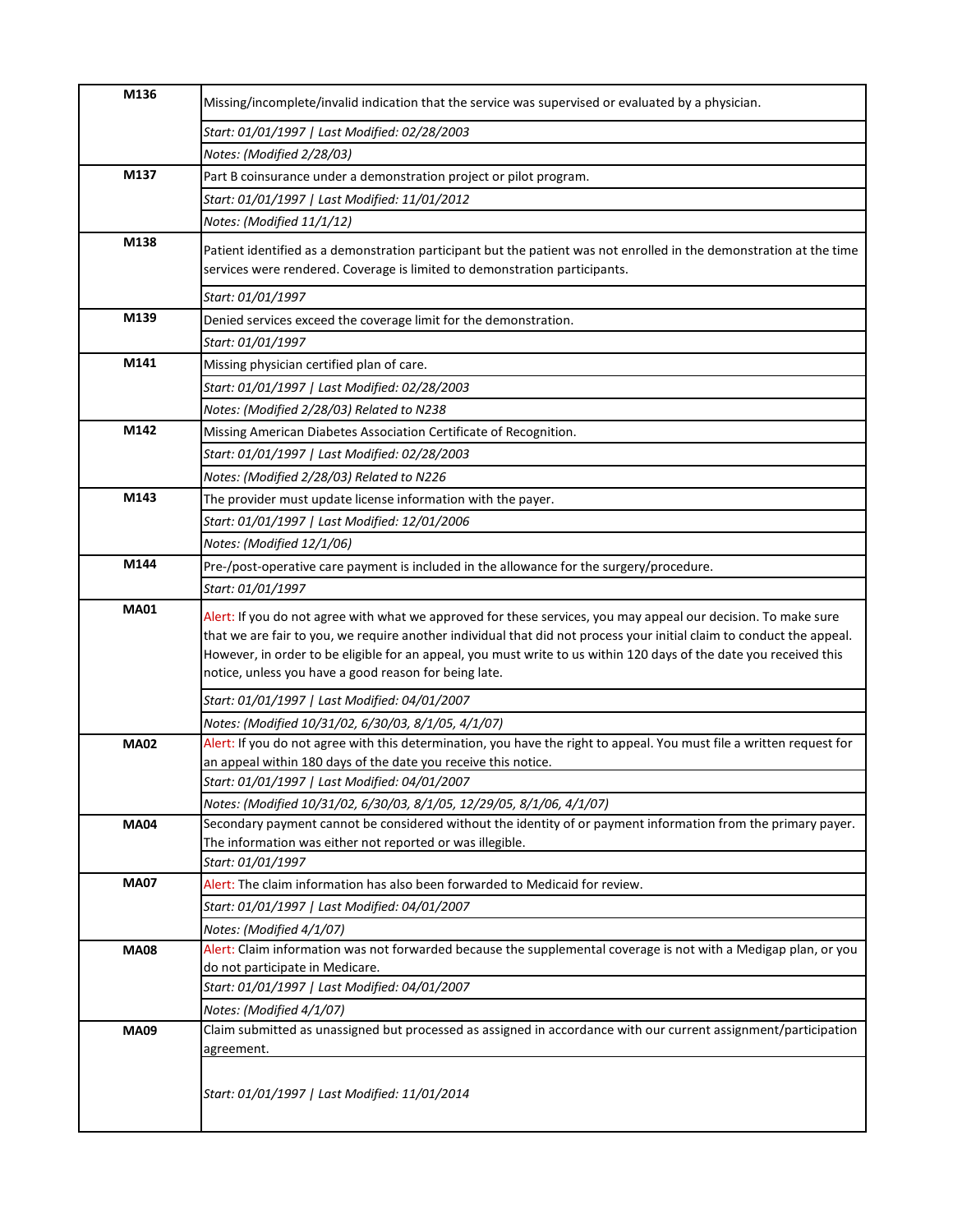| <b>MA10</b> | Alert: The patient's payment was in excess of the amount owed. You must refund the overpayment to the patient.                      |
|-------------|-------------------------------------------------------------------------------------------------------------------------------------|
|             | Start: 01/01/1997   Last Modified: 04/01/2007                                                                                       |
|             | Notes: (Modified 4/1/07)                                                                                                            |
| <b>MA12</b> | You have not established that you have the right under the law to bill for services furnished by the person(s) that                 |
|             | furnished this (these) service(s).                                                                                                  |
|             | Start: 01/01/1997                                                                                                                   |
| <b>MA13</b> | Alert: You may be subject to penalties if you bill the patient for amounts not reported with the PR (patient                        |
|             | responsibility) group code.                                                                                                         |
|             | Start: 01/01/1997   Last Modified: 04/01/2007                                                                                       |
|             | Notes: (Modified 4/1/07)                                                                                                            |
| <b>MA14</b> | Alert: The patient is a member of an employer-sponsored prepaid health plan. Services from outside that health                      |
|             | plan are not covered. However, as you were not previously notified of this, we are paying this time. In the future,                 |
|             | we will not pay you for non-plan services.                                                                                          |
|             | Start: 01/01/1997   Last Modified: 08/01/2007                                                                                       |
|             | Notes: (Modified 4/1/07, 8/1/07)                                                                                                    |
| <b>MA15</b> | Alert: Your claim has been separated to expedite handling. You will receive a separate notice for the other services                |
|             | reported.                                                                                                                           |
|             | Start: 01/01/1997   Last Modified: 04/01/2007                                                                                       |
|             | Notes: (Modified 4/1/07)                                                                                                            |
| <b>MA16</b> | The patient is covered by the Black Lung Program. Send this claim to the Department of Labor, Federal Black Lung                    |
|             | Program, P.O. Box 828, Lanham-Seabrook MD 20703.                                                                                    |
|             | Start: 01/01/1997                                                                                                                   |
| <b>MA17</b> | We are the primary payer and have paid at the primary rate. You must contact the patient's other insurer to refund                  |
|             | any excess it may have paid due to its erroneous primary payment.                                                                   |
| <b>MA18</b> | Start: 01/01/1997<br>Alert: The claim information is also being forwarded to the patient's supplemental insurer. Send any questions |
|             | regarding supplemental benefits to them.                                                                                            |
|             | Start: 01/01/1997   Last Modified: 04/01/2007                                                                                       |
|             | Notes: (Modified 4/1/07)                                                                                                            |
| <b>MA19</b> |                                                                                                                                     |
|             | Alert: Information was not sent to the Medigap insurer due to incorrect/invalid information you submitted                           |
|             | concerning that insurer. Please verify your information and submit your secondary claim directly to that insurer.                   |
|             | Start: 01/01/1997   Last Modified: 04/01/2007                                                                                       |
|             | Notes: (Modified 4/1/07)                                                                                                            |
| <b>MA20</b> | Skilled Nursing Facility (SNF) stay not covered when care is primarily related to the use of an urethral catheter for               |
|             | convenience or the control of incontinence.                                                                                         |
|             | Start: 01/01/1997   Last Modified: 06/30/2003                                                                                       |
|             | Notes: (Modified 6/30/03)                                                                                                           |
| <b>MA21</b> | SSA records indicate mismatch with name and sex.                                                                                    |
|             | Start: 01/01/1997                                                                                                                   |
| <b>MA22</b> | Payment of less than \$1.00 suppressed.                                                                                             |
|             | Start: 01/01/1997                                                                                                                   |
| <b>MA23</b> | Demand bill approved as result of medical review.                                                                                   |
|             | Start: 01/01/1997                                                                                                                   |
| <b>MA24</b> | Christian Science Sanitarium/ Skilled Nursing Facility (SNF) bill in the same benefit period.                                       |
|             | Start: 01/01/1997   Last Modified: 06/30/2003                                                                                       |
|             | Notes: (Modified 6/30/03)                                                                                                           |
|             |                                                                                                                                     |
| <b>MA25</b> | A patient may not elect to change a hospice provider more than once in a benefit period.                                            |
|             | Start: 01/01/1997                                                                                                                   |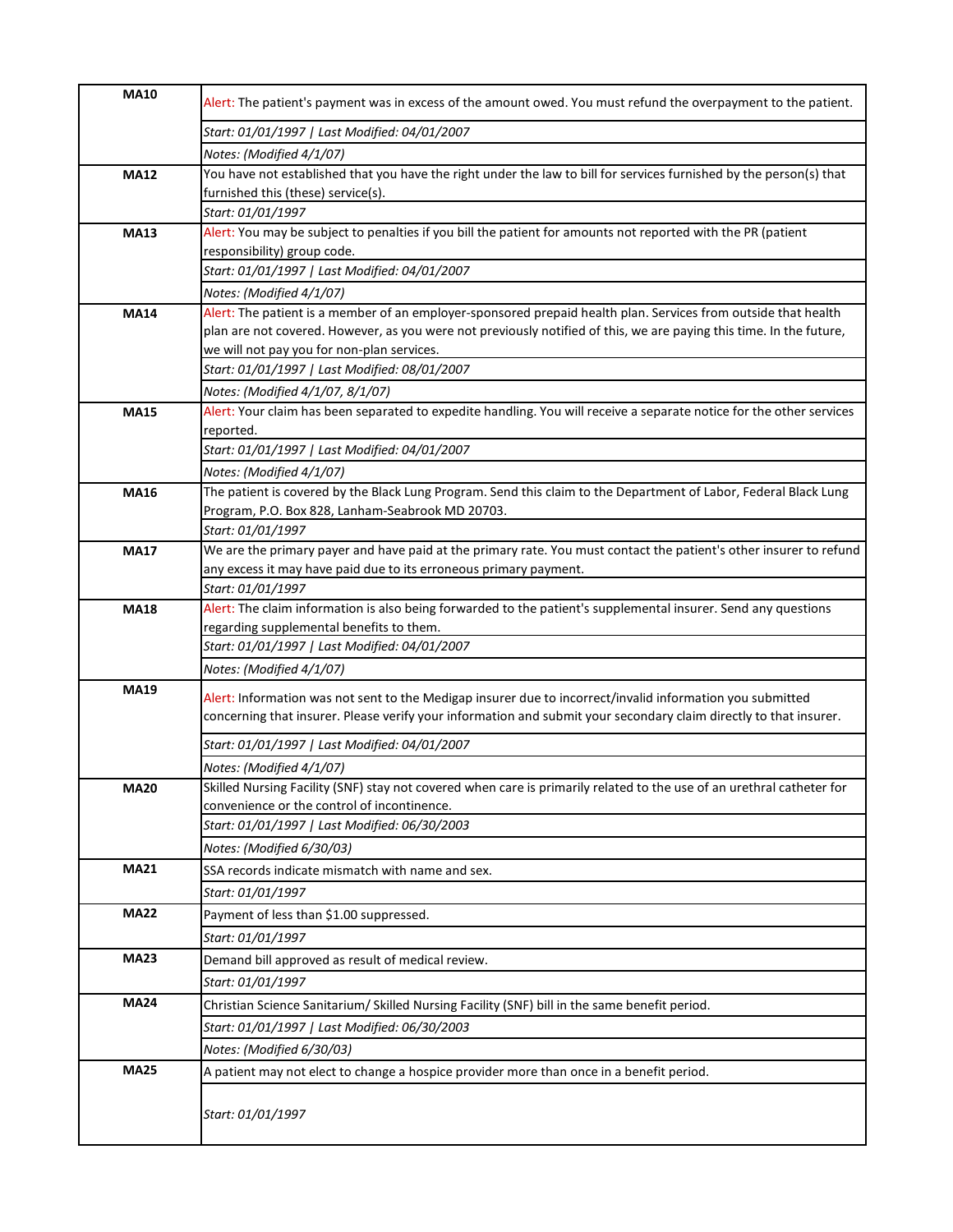| <b>MA26</b> | Alert: Our records indicate that you were previously informed of this rule.                                                                                                                                                                                                                                                                              |
|-------------|----------------------------------------------------------------------------------------------------------------------------------------------------------------------------------------------------------------------------------------------------------------------------------------------------------------------------------------------------------|
|             | Start: 01/01/1997   Last Modified: 04/01/2007                                                                                                                                                                                                                                                                                                            |
|             | Notes: (Modified 4/1/07)                                                                                                                                                                                                                                                                                                                                 |
| <b>MA27</b> | Missing/incomplete/invalid entitlement number or name shown on the claim.                                                                                                                                                                                                                                                                                |
|             | Start: 01/01/1997   Last Modified: 02/28/2003                                                                                                                                                                                                                                                                                                            |
|             | Notes: (Modified 2/28/03)                                                                                                                                                                                                                                                                                                                                |
| <b>MA28</b> | Alert: Receipt of this notice by a physician or supplier who did not accept assignment is for information only and<br>does not make the physician or supplier a party to the determination. No additional rights to appeal this decision,<br>above those rights already provided for by regulation/instruction, are conferred by receipt of this notice. |
|             | Start: 01/01/1997   Last Modified: 04/01/2007                                                                                                                                                                                                                                                                                                            |
|             | Notes: (Modified 4/1/07)                                                                                                                                                                                                                                                                                                                                 |
| <b>MA30</b> | Missing/incomplete/invalid type of bill.                                                                                                                                                                                                                                                                                                                 |
|             | Start: 01/01/1997   Last Modified: 02/28/2003                                                                                                                                                                                                                                                                                                            |
|             | Notes: (Modified 2/28/03)                                                                                                                                                                                                                                                                                                                                |
| <b>MA31</b> | Missing/incomplete/invalid beginning and ending dates of the period billed.                                                                                                                                                                                                                                                                              |
|             | Start: 01/01/1997   Last Modified: 02/28/2003                                                                                                                                                                                                                                                                                                            |
|             | Notes: (Modified 2/28/03)                                                                                                                                                                                                                                                                                                                                |
| <b>MA32</b> | Missing/incomplete/invalid number of covered days during the billing period.                                                                                                                                                                                                                                                                             |
|             | Start: 01/01/1997   Last Modified: 02/28/2003                                                                                                                                                                                                                                                                                                            |
|             | Notes: (Modified 2/28/03)                                                                                                                                                                                                                                                                                                                                |
| <b>MA33</b> | Missing/incomplete/invalid noncovered days during the billing period.                                                                                                                                                                                                                                                                                    |
|             | Start: 01/01/1997   Last Modified: 02/28/2003                                                                                                                                                                                                                                                                                                            |
|             | Notes: (Modified 2/28/03)                                                                                                                                                                                                                                                                                                                                |
| <b>MA34</b> | Missing/incomplete/invalid number of coinsurance days during the billing period.                                                                                                                                                                                                                                                                         |
|             | Start: 01/01/1997   Last Modified: 02/28/2003                                                                                                                                                                                                                                                                                                            |
|             | Notes: (Modified 2/28/03)                                                                                                                                                                                                                                                                                                                                |
| <b>MA35</b> | Missing/incomplete/invalid number of lifetime reserve days.                                                                                                                                                                                                                                                                                              |
|             | Start: 01/01/1997   Last Modified: 02/28/2003                                                                                                                                                                                                                                                                                                            |
|             | Notes: (Modified 2/28/03)                                                                                                                                                                                                                                                                                                                                |
| <b>MA36</b> | Missing/incomplete/invalid patient name.                                                                                                                                                                                                                                                                                                                 |
|             | Start: 01/01/1997   Last Modified: 02/28/2003                                                                                                                                                                                                                                                                                                            |
|             | Notes: (Modified 2/28/03)                                                                                                                                                                                                                                                                                                                                |
| <b>MA37</b> | Missing/incomplete/invalid patient's address.                                                                                                                                                                                                                                                                                                            |
|             | Start: 01/01/1997   Last Modified: 02/28/2003                                                                                                                                                                                                                                                                                                            |
|             | Notes: (Modified 2/28/03)                                                                                                                                                                                                                                                                                                                                |
| <b>MA39</b> | Missing/incomplete/invalid gender.                                                                                                                                                                                                                                                                                                                       |
|             | Start: 01/01/1997   Last Modified: 02/28/2003                                                                                                                                                                                                                                                                                                            |
|             | Notes: (Modified 2/28/03)                                                                                                                                                                                                                                                                                                                                |
| <b>MA40</b> | Missing/incomplete/invalid admission date.                                                                                                                                                                                                                                                                                                               |
|             | Start: 01/01/1997   Last Modified: 02/28/2003                                                                                                                                                                                                                                                                                                            |
|             | Notes: (Modified 2/28/03)                                                                                                                                                                                                                                                                                                                                |
| <b>MA41</b> | Missing/incomplete/invalid admission type.                                                                                                                                                                                                                                                                                                               |
|             | Start: 01/01/1997   Last Modified: 02/28/2003                                                                                                                                                                                                                                                                                                            |
|             | Notes: (Modified 2/28/03)                                                                                                                                                                                                                                                                                                                                |
| <b>MA42</b> | Missing/incomplete/invalid admission source.                                                                                                                                                                                                                                                                                                             |
|             | Start: 01/01/1997   Last Modified: 02/28/2003                                                                                                                                                                                                                                                                                                            |
|             | Notes: (Modified 2/28/03)                                                                                                                                                                                                                                                                                                                                |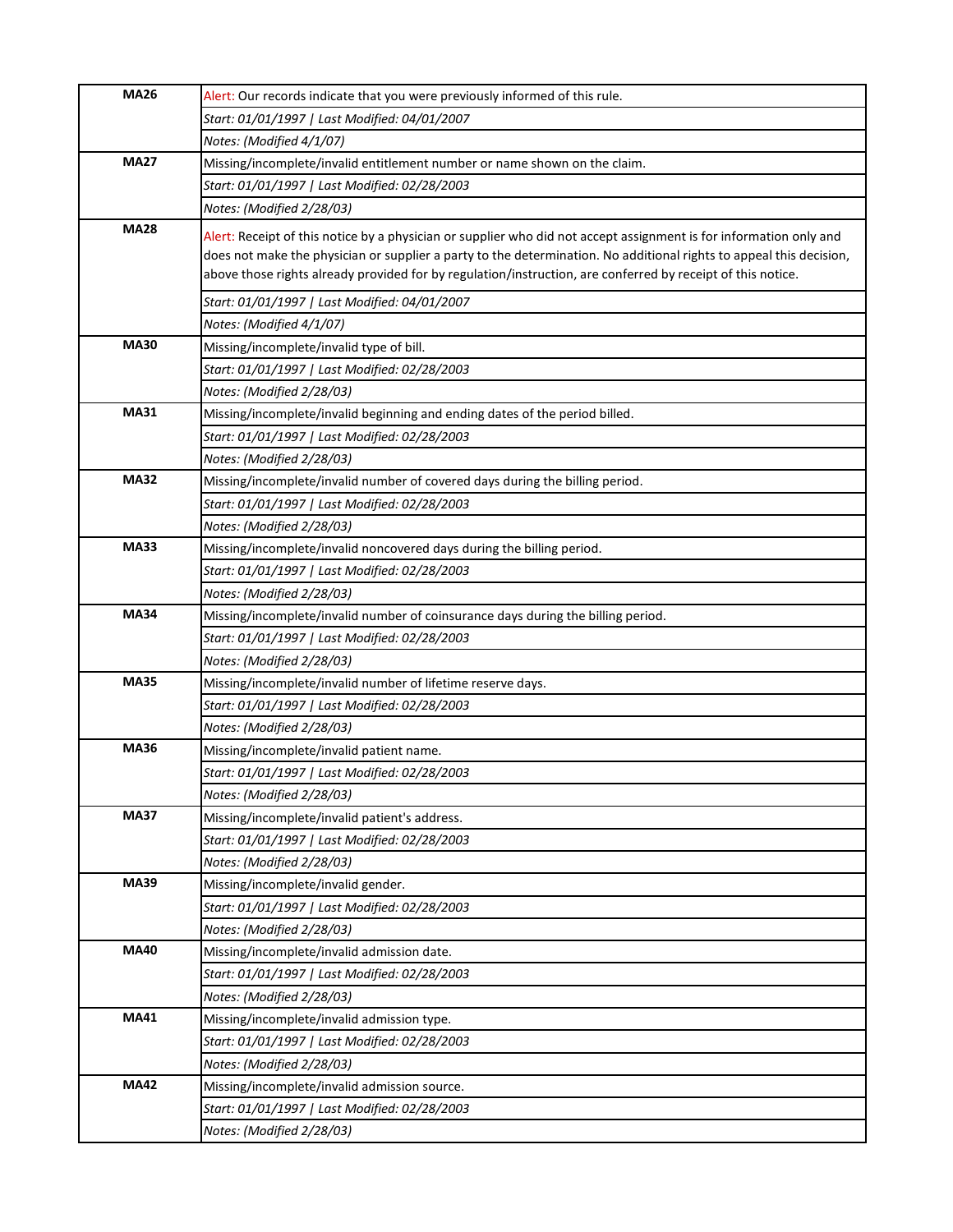| <b>MA43</b> | Missing/incomplete/invalid patient status.                                                                                                                                                                                                                                                                           |
|-------------|----------------------------------------------------------------------------------------------------------------------------------------------------------------------------------------------------------------------------------------------------------------------------------------------------------------------|
|             | Start: 01/01/1997   Last Modified: 02/28/2003                                                                                                                                                                                                                                                                        |
|             | Notes: (Modified 2/28/03)                                                                                                                                                                                                                                                                                            |
| <b>MA44</b> | Alert: No appeal rights. Adjudicative decision based on law.                                                                                                                                                                                                                                                         |
|             | Start: 01/01/1997   Last Modified: 04/01/2007                                                                                                                                                                                                                                                                        |
|             | Notes: (Modified 4/1/07)                                                                                                                                                                                                                                                                                             |
| <b>MA45</b> | Alert: As previously advised, a portion or all of your payment is being held in a special account.                                                                                                                                                                                                                   |
|             | Start: 01/01/1997   Last Modified: 04/01/2007                                                                                                                                                                                                                                                                        |
|             | Notes: (Modified 4/1/07)                                                                                                                                                                                                                                                                                             |
| <b>MA46</b> | The new information was considered but additional payment will not be issued.                                                                                                                                                                                                                                        |
|             | Start: 01/01/1997   Last Modified: 03/01/2009                                                                                                                                                                                                                                                                        |
|             | Notes: (Modified 3/1/2009)                                                                                                                                                                                                                                                                                           |
| <b>MA47</b> | Our records show you have opted out of Medicare, agreeing with the patient not to bill Medicare for<br>services/tests/supplies furnished. As result, we cannot pay this claim. The patient is responsible for payment.                                                                                               |
|             | Start: 01/01/1997                                                                                                                                                                                                                                                                                                    |
| <b>MA48</b> | Missing/incomplete/invalid name or address of responsible party or primary payer.                                                                                                                                                                                                                                    |
|             | Start: 01/01/1997   Last Modified: 02/28/2003                                                                                                                                                                                                                                                                        |
|             | Notes: (Modified 2/28/03)                                                                                                                                                                                                                                                                                            |
| <b>MA50</b> | Missing/incomplete/invalid Investigational Device Exemption number or Clinical Trial number.                                                                                                                                                                                                                         |
|             | Start: 01/01/1997   Last Modified: 03/01/2014                                                                                                                                                                                                                                                                        |
|             | Notes: (Modified 2/28/03, 3/1/2014)                                                                                                                                                                                                                                                                                  |
| <b>MA53</b> | Missing/incomplete/invalid Competitive Bidding Demonstration Project identification.                                                                                                                                                                                                                                 |
|             | Start: 01/01/1997   Last Modified: 02/01/2004                                                                                                                                                                                                                                                                        |
|             | Notes: (Modified 2/1/04)                                                                                                                                                                                                                                                                                             |
| <b>MA54</b> | Physician certification or election consent for hospice care not received timely.                                                                                                                                                                                                                                    |
|             | Start: 01/01/1997                                                                                                                                                                                                                                                                                                    |
| <b>MA55</b> | Not covered as patient received medical health care services, automatically revoking his/her election to receive<br>religious non-medical health care services.                                                                                                                                                      |
|             | Start: 01/01/1997                                                                                                                                                                                                                                                                                                    |
| <b>MA56</b> | Our records show you have opted out of Medicare, agreeing with the patient not to bill Medicare for<br>services/tests/supplies furnished. As result, we cannot pay this claim. The patient is responsible for payment, but<br>under Federal law, you cannot charge the patient more than the limiting charge amount. |
|             | Start: 01/01/1997                                                                                                                                                                                                                                                                                                    |
| <b>MA57</b> | Patient submitted written request to revoke his/her election for religious non-medical health care services.                                                                                                                                                                                                         |
|             | Start: 01/01/1997                                                                                                                                                                                                                                                                                                    |
| <b>MA58</b> | Missing/incomplete/invalid release of information indicator.                                                                                                                                                                                                                                                         |
|             | Start: 01/01/1997   Last Modified: 02/28/2003                                                                                                                                                                                                                                                                        |
|             | Notes: (Modified 2/28/03)                                                                                                                                                                                                                                                                                            |
| <b>MA59</b> | Alert: The patient overpaid you for these services. You must issue the patient a refund within 30 days for the<br>difference between his/her payment and the total amount shown as patient responsibility on this notice.                                                                                            |
|             | Start: 01/01/1997   Last Modified: 04/01/2007                                                                                                                                                                                                                                                                        |
|             | Notes: (Modified 4/1/07)                                                                                                                                                                                                                                                                                             |
| <b>MA60</b> | Missing/incomplete/invalid patient relationship to insured.                                                                                                                                                                                                                                                          |
|             | Start: 01/01/1997   Last Modified: 02/28/2003                                                                                                                                                                                                                                                                        |
|             | Notes: (Modified 2/28/03)                                                                                                                                                                                                                                                                                            |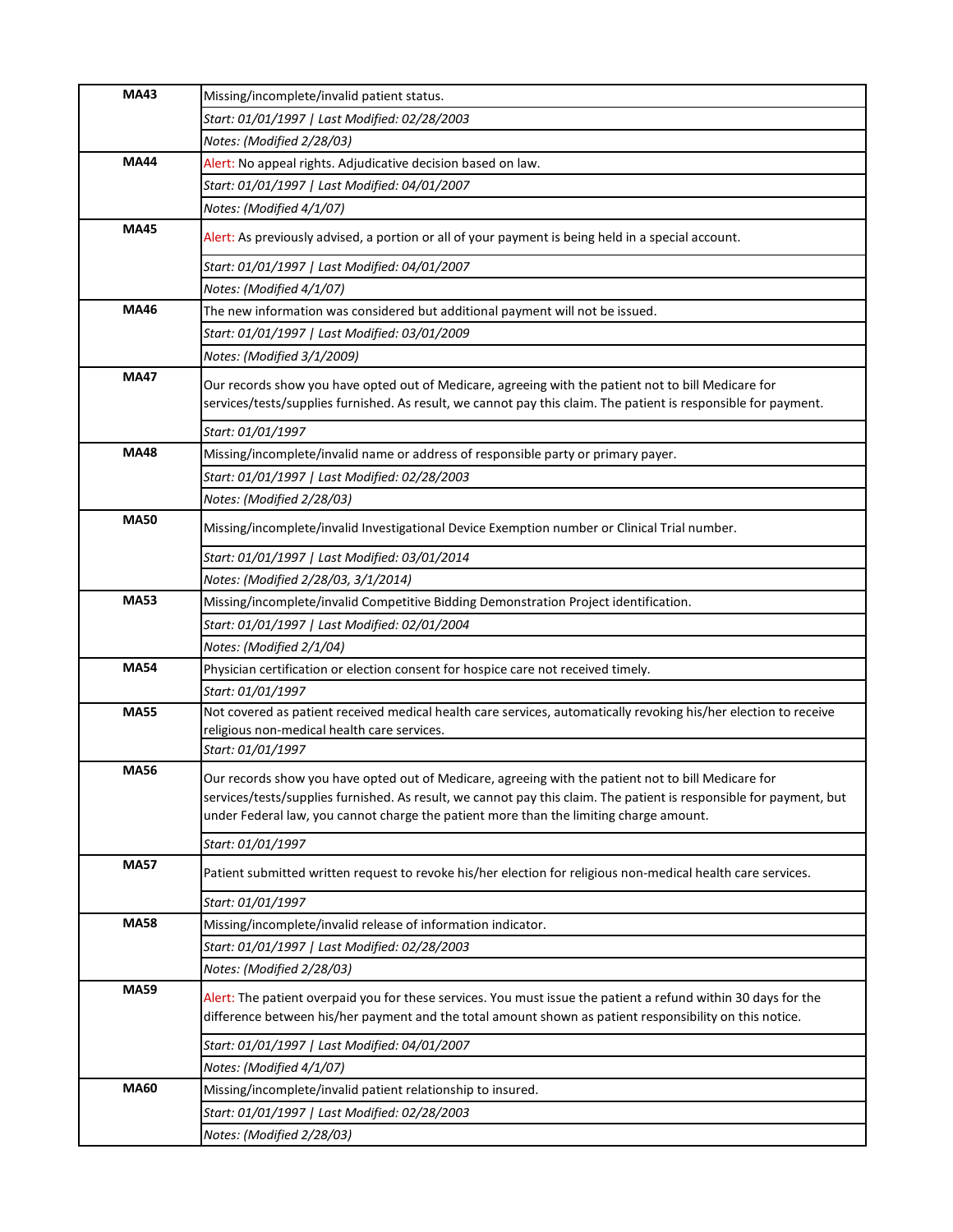| <b>MA61</b> | Missing/incomplete/invalid social security number or health insurance claim number.                                 |
|-------------|---------------------------------------------------------------------------------------------------------------------|
|             | Start: 01/01/1997   Last Modified: 02/28/2003                                                                       |
|             | Notes: (Modified 2/28/03)                                                                                           |
| <b>MA62</b> | Alert: This is a telephone review decision.                                                                         |
|             | Start: 01/01/1997   Last Modified: 08/01/2007                                                                       |
|             | Notes: (Modified 4/1/07, 8/1/07)                                                                                    |
| <b>MA63</b> | Missing/incomplete/invalid principal diagnosis.                                                                     |
|             | Start: 01/01/1997   Last Modified: 02/28/2003                                                                       |
|             | Notes: (Modified 2/28/03)                                                                                           |
| <b>MA64</b> | Our records indicate that we should be the third payer for this claim. We cannot process this claim until we have   |
|             | received payment information from the primary and secondary payers.                                                 |
|             | Start: 01/01/1997                                                                                                   |
| <b>MA65</b> | Missing/incomplete/invalid admitting diagnosis.                                                                     |
|             | Start: 01/01/1997   Last Modified: 02/28/2003                                                                       |
|             | Notes: (Modified 2/28/03)                                                                                           |
| <b>MA66</b> | Missing/incomplete/invalid principal procedure code.                                                                |
|             | Start: 01/01/1997   Last Modified: 12/02/2004                                                                       |
|             | Notes: (Modified 12/2/04) Related to N303                                                                           |
| <b>MA67</b> | Correction to a prior claim.                                                                                        |
|             | Start: 01/01/1997                                                                                                   |
| <b>MA68</b> | Alert: We did not crossover this claim because the secondary insurance information on the claim was incomplete.     |
|             | Please supply complete information or use the PLANID of the insurer to assure correct and timely routing of the     |
|             | claim.                                                                                                              |
|             | Start: 01/01/1997   Last Modified: 04/01/2007                                                                       |
|             | Notes: (Modified 4/1/07)                                                                                            |
| <b>MA69</b> | Missing/incomplete/invalid remarks.                                                                                 |
|             | Start: 01/01/1997   Last Modified: 02/28/2003                                                                       |
|             | Notes: (Modified 2/28/03)                                                                                           |
| <b>MA70</b> | Missing/incomplete/invalid provider representative signature.                                                       |
|             | Start: 01/01/1997   Last Modified: 02/28/2003                                                                       |
|             | Notes: (Modified 2/28/03)                                                                                           |
| <b>MA71</b> | Missing/incomplete/invalid provider representative signature date.                                                  |
|             | Start: 01/01/1997   Last Modified: 02/28/2003                                                                       |
|             | Notes: (Modified 2/28/03)                                                                                           |
| <b>MA72</b> | Alert: The patient overpaid you for these assigned services. You must issue the patient a refund within 30 days for |
|             | the difference between his/her payment to you and the total of the amount shown as patient responsibility and as    |
|             | paid to the patient on this notice.                                                                                 |
|             | Start: 01/01/1997   Last Modified: 04/01/2007                                                                       |
|             | Notes: (Modified 4/1/07)                                                                                            |
| <b>MA73</b> | Informational remittance associated with a Medicare demonstration. No payment issued under fee-for-service          |
|             | Medicare as patient has elected managed care.                                                                       |
| <b>MA74</b> | Start: 01/01/1997                                                                                                   |
|             | Alert: This payment replaces an earlier payment for this claim that was either lost, damaged or returned.           |
|             | Start: 01/01/1997   Last Modified: 07/01/2015                                                                       |
|             | Notes: (Modified 7/1/15)                                                                                            |
| <b>MA75</b> | Missing/incomplete/invalid patient or authorized representative signature.                                          |
|             | Start: 01/01/1997   Last Modified: 02/28/2003                                                                       |
|             | Notes: (Modified 2/28/03)                                                                                           |
|             |                                                                                                                     |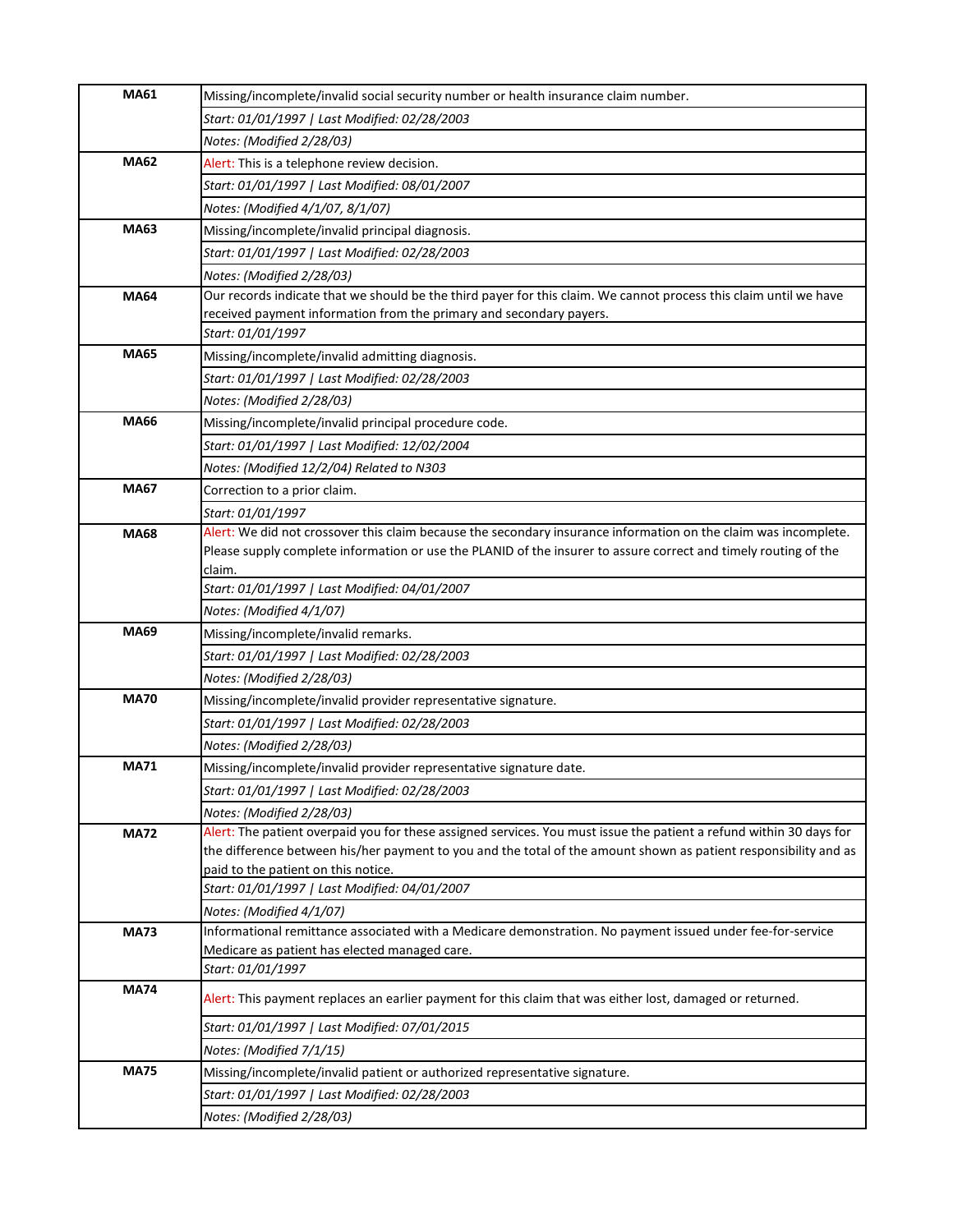| <b>MA76</b> | Missing/incomplete/invalid provider identifier for home health agency or hospice when physician is performing                                                                                     |
|-------------|---------------------------------------------------------------------------------------------------------------------------------------------------------------------------------------------------|
|             | care plan oversight services.                                                                                                                                                                     |
|             | Start: 01/01/1997   Last Modified: 02/28/2003                                                                                                                                                     |
|             | Notes: (Modified 2/28/03, 2/1/04)<br>Alert: The patient overpaid you. You must issue the patient a refund within 30 days for the difference between the                                           |
| <b>MA77</b> | patient's payment less the total of our and other payer payments and the amount shown as patient responsibility                                                                                   |
|             | on this notice.                                                                                                                                                                                   |
|             | Start: 01/01/1997   Last Modified: 04/01/2007                                                                                                                                                     |
|             | Notes: (Modified 4/1/07)                                                                                                                                                                          |
| <b>MA79</b> | Billed in excess of interim rate.                                                                                                                                                                 |
|             | Start: 01/01/1997                                                                                                                                                                                 |
| <b>MA80</b> | Informational notice. No payment issued for this claim with this notice. Payment issued to the hospital by its<br>intermediary for all services for this encounter under a demonstration project. |
|             | Start: 01/01/1997                                                                                                                                                                                 |
| <b>MA81</b> | Missing/incomplete/invalid provider/supplier signature.                                                                                                                                           |
|             | Start: 01/01/1997   Last Modified: 02/28/2003                                                                                                                                                     |
|             | Notes: (Modified 2/28/03)                                                                                                                                                                         |
| <b>MA83</b> | Did not indicate whether we are the primary or secondary payer.                                                                                                                                   |
|             | Start: 01/01/1997   Last Modified: 08/01/2005                                                                                                                                                     |
|             | Notes: (Modified 8/1/05)                                                                                                                                                                          |
| <b>MA84</b> | Patient identified as participating in the National Emphysema Treatment Trial but our records indicate that this                                                                                  |
|             | patient is either not a participant, or has not yet been approved for this phase of the study. Contact Johns Hopkins                                                                              |
|             | University, the study coordinator, to resolve if there was a discrepancy.                                                                                                                         |
|             | Start: 01/01/1997                                                                                                                                                                                 |
| <b>MA88</b> | Missing/incomplete/invalid insured's address and/or telephone number for the primary payer.                                                                                                       |
|             | Start: 01/01/1997   Last Modified: 02/28/2003                                                                                                                                                     |
|             | Notes: (Modified 2/28/03)                                                                                                                                                                         |
| <b>MA89</b> | Missing/incomplete/invalid patient's relationship to the insured for the primary payer.                                                                                                           |
|             | Start: 01/01/1997   Last Modified: 02/28/2003                                                                                                                                                     |
|             | Notes: (Modified 2/28/03)                                                                                                                                                                         |
| <b>MA90</b> | Missing/incomplete/invalid employment status code for the primary insured.                                                                                                                        |
|             | Start: 01/01/1997   Last Modified: 02/28/2003                                                                                                                                                     |
|             | Notes: (Modified 2/28/03).                                                                                                                                                                        |
| <b>MA91</b> | Alert: This determination is the result of the appeal you filed.                                                                                                                                  |
|             | Start: 01/01/1997   Last Modified: 07/01/2015                                                                                                                                                     |
|             | Notes: (Modified 7/1/15)                                                                                                                                                                          |
| <b>MA92</b> | Missing plan information for other insurance.                                                                                                                                                     |
|             | Start: 01/01/1997   Last Modified: 02/01/2004                                                                                                                                                     |
|             | Notes: (Modified 2/1/04) Related to N245                                                                                                                                                          |
| <b>MA93</b> | Non-PIP (Periodic Interim Payment) claim.                                                                                                                                                         |
|             | Start: 01/01/1997   Last Modified: 06/30/2003                                                                                                                                                     |
|             | Notes: (Modified 6/30/03)                                                                                                                                                                         |
| <b>MA94</b> | Did not enter the statement "Attending physician not hospice employee" on the claim form to certify that the                                                                                      |
|             | rendering physician is not an employee of the hospice.                                                                                                                                            |
|             | Start: 01/01/1997   Last Modified: 08/01/2005                                                                                                                                                     |
|             | Notes: (Reactivated 4/1/04, Modified 8/1/05)                                                                                                                                                      |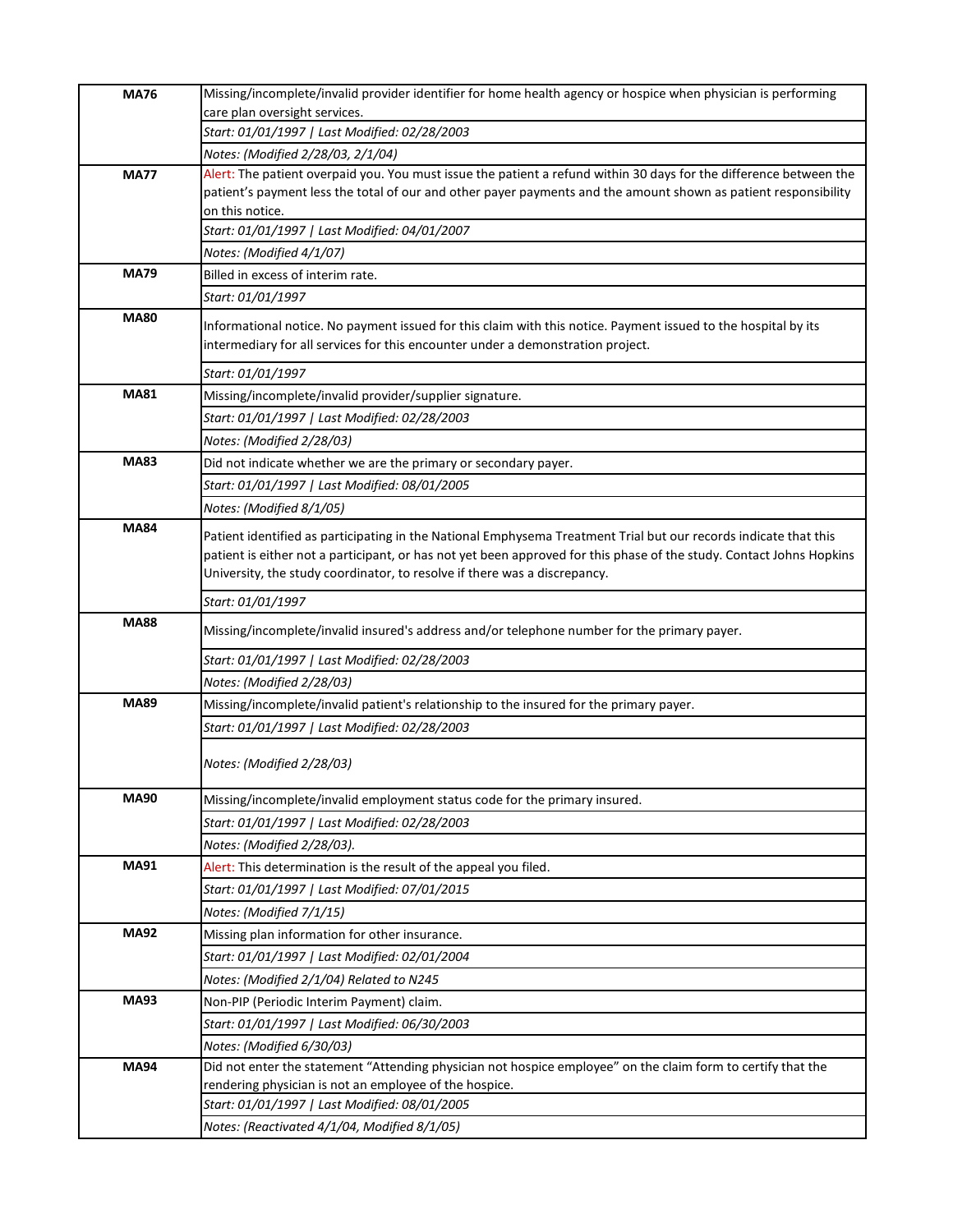| <b>MA96</b>  | Claim rejected. Coded as a Medicare Managed Care Demonstration but patient is not enrolled in a Medicare                                              |
|--------------|-------------------------------------------------------------------------------------------------------------------------------------------------------|
|              | managed care plan.                                                                                                                                    |
|              | Start: 01/01/1997                                                                                                                                     |
| <b>MA97</b>  | Missing/incomplete/invalid Medicare Managed Care Demonstration contract number or clinical trial registry<br>number.                                  |
|              | Start: 01/01/1997   Last Modified: 02/29/2008                                                                                                         |
|              | Notes: (Modified 2/29/08)                                                                                                                             |
| <b>MA99</b>  | Missing/incomplete/invalid Medigap information.                                                                                                       |
|              | Start: 01/01/1997   Last Modified: 02/28/2003                                                                                                         |
|              | Notes: (Modified 2/28/03)                                                                                                                             |
| <b>MA100</b> | Missing/incomplete/invalid date of current illness or symptoms.                                                                                       |
|              | Start: 01/01/1997   Last Modified: 03/14/2014                                                                                                         |
|              | Notes: (Modified 2/28/03, 3/30/05, 3/14/2014)                                                                                                         |
| MA103        | Hemophilia Add On.                                                                                                                                    |
|              | Start: 01/01/1997                                                                                                                                     |
| <b>MA106</b> | PIP (Periodic Interim Payment) claim.                                                                                                                 |
|              | Start: 01/01/1997   Last Modified: 06/30/2003                                                                                                         |
|              | Notes: (Modified 6/30/03)                                                                                                                             |
| MA107        | Paper claim contains more than three separate data items in field 19.                                                                                 |
|              | Start: 01/01/1997                                                                                                                                     |
| <b>MA108</b> | Paper claim contains more than one data item in field 23.                                                                                             |
|              | Start: 01/01/1997                                                                                                                                     |
| <b>MA109</b> | Claim processed in accordance with ambulatory surgical guidelines.                                                                                    |
|              | Start: 01/01/1997                                                                                                                                     |
| <b>MA110</b> | Missing/incomplete/invalid information on whether the diagnostic test(s) were performed by an outside entity or if                                    |
|              | no purchased tests are included on the claim.                                                                                                         |
|              | Start: 01/01/1997   Last Modified: 02/28/2003                                                                                                         |
|              | Notes: (Modified 2/28/03)                                                                                                                             |
| <b>MA111</b> | Missing/incomplete/invalid purchase price of the test(s) and/or the performing laboratory's name and address.                                         |
|              | Start: 01/01/1997   Last Modified: 02/28/2003                                                                                                         |
|              | Notes: (Modified 2/28/03)                                                                                                                             |
| <b>MA112</b> | Missing/incomplete/invalid group practice information.                                                                                                |
|              | Start: 01/01/1997   Last Modified: 02/28/2003                                                                                                         |
|              | Notes: (Modified 2/28/03)                                                                                                                             |
| MA113        | Incomplete/invalid taxpayer identification number (TIN) submitted by you per the Internal Revenue Service. Your                                       |
|              | claims cannot be processed without your correct TIN, and you may not bill the patient pending correction of your                                      |
|              | TIN. There are no appeal rights for unprocessable claims, but you may resubmit this claim after you have notified<br>this office of your correct TIN. |
|              | Start: 01/01/1997                                                                                                                                     |
| <b>MA114</b> | Missing/incomplete/invalid information on where the services were furnished.                                                                          |
|              | Start: 01/01/1997   Last Modified: 02/28/2003                                                                                                         |
|              | Notes: (Modified 2/28/03)                                                                                                                             |
| <b>MA115</b> | Missing/incomplete/invalid physical location (name and address, or PIN) where the service(s) were rendered in a                                       |
|              | Health Professional Shortage Area (HPSA).                                                                                                             |
|              | Start: 01/01/1997   Last Modified: 02/28/2003                                                                                                         |
|              |                                                                                                                                                       |
|              | Notes: (Modified 2/28/03)                                                                                                                             |
|              |                                                                                                                                                       |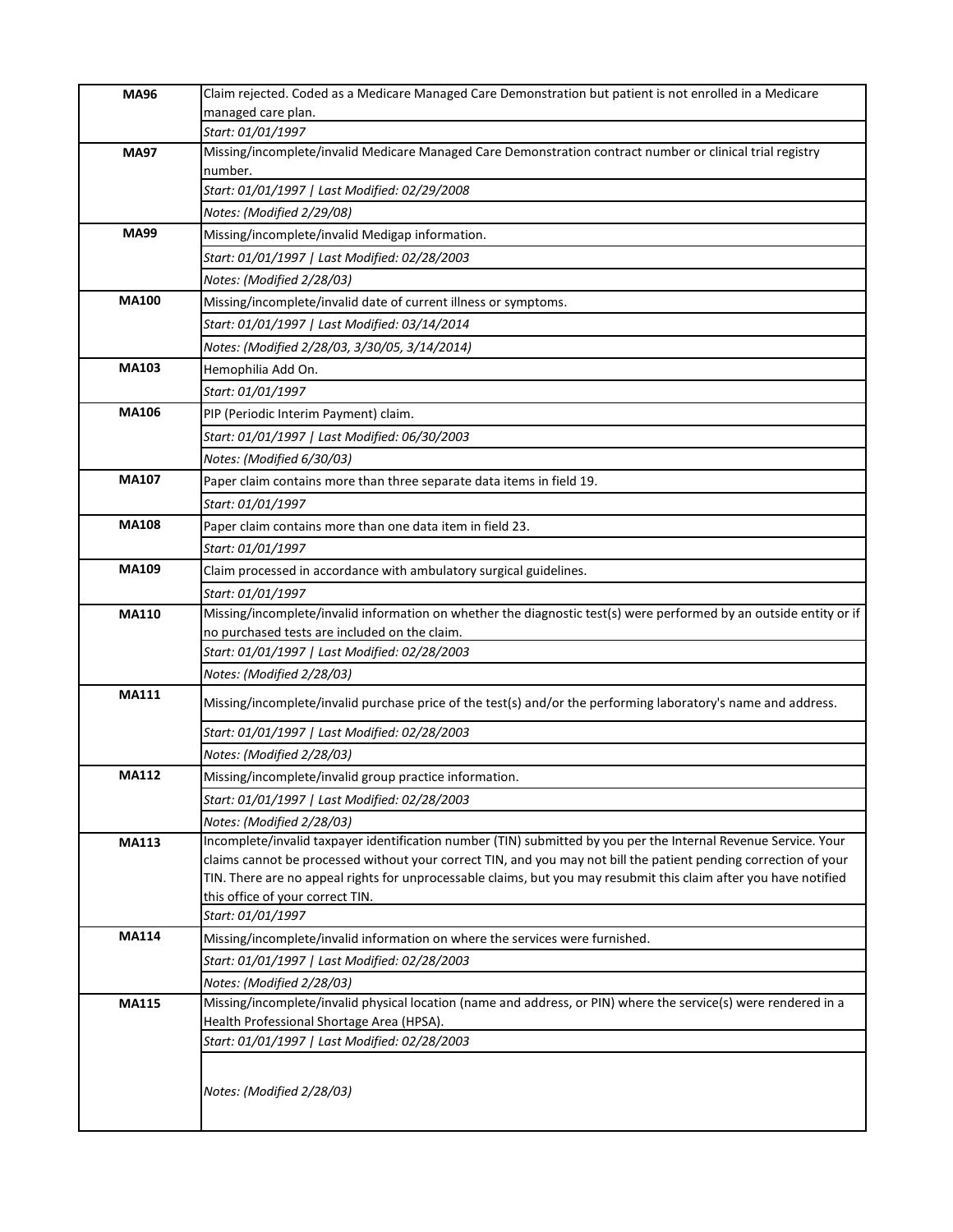| MA116          | Did not complete the statement 'Homebound' on the claim to validate whether laboratory services were performed                                                                                                                |
|----------------|-------------------------------------------------------------------------------------------------------------------------------------------------------------------------------------------------------------------------------|
|                | at home or in an institution.                                                                                                                                                                                                 |
|                | Start: 01/01/1997                                                                                                                                                                                                             |
|                | Notes: (Reactivated 4/1/04)                                                                                                                                                                                                   |
| <b>MA117</b>   | This claim has been assessed a \$1.00 user fee.                                                                                                                                                                               |
|                | Start: 01/01/1997                                                                                                                                                                                                             |
| <b>MA118</b>   | Alert: No Medicare payment issued for this claim for services or supplies furnished to a Medicare-eligible veteran<br>through a facility of the Department of Veterans Affairs. Coinsurance and/or deductible are applicable. |
|                | Start: 01/01/1997   Last Modified: 11/01/2014                                                                                                                                                                                 |
| <b>MA120</b>   | Missing/incomplete/invalid CLIA certification number.                                                                                                                                                                         |
|                | Start: 01/01/1997   Last Modified: 02/28/2003                                                                                                                                                                                 |
|                | Notes: (Modified 2/28/03)                                                                                                                                                                                                     |
| <b>MA121</b>   | Missing/incomplete/invalid x-ray date.                                                                                                                                                                                        |
|                | Start: 01/01/1997   Last Modified: 12/02/2004                                                                                                                                                                                 |
|                | Notes: (Modified 12/2/04)                                                                                                                                                                                                     |
| <b>MA122</b>   | Missing/incomplete/invalid initial treatment date.                                                                                                                                                                            |
|                | Start: 01/01/1997   Last Modified: 12/02/2004                                                                                                                                                                                 |
|                | Notes: (Modified 12/2/04)                                                                                                                                                                                                     |
| <b>MA123</b>   | Your center was not selected to participate in this study, therefore, we cannot pay for these services.                                                                                                                       |
|                | Start: 01/01/1997                                                                                                                                                                                                             |
| <b>MA125</b>   | Per legislation governing this program, payment constitutes payment in full.                                                                                                                                                  |
|                | Start: 01/01/1997                                                                                                                                                                                                             |
| <b>MA126</b>   | Pancreas transplant not covered unless kidney transplant performed.                                                                                                                                                           |
|                | Start: 10/12/2001                                                                                                                                                                                                             |
| <b>MA128</b>   | Missing/incomplete/invalid FDA approval number.                                                                                                                                                                               |
|                | Start: 10/12/2001   Last Modified: 03/30/2005                                                                                                                                                                                 |
|                | Notes: (Modified 2/28/03, 3/30/05)                                                                                                                                                                                            |
| <b>MA130</b>   | Your claim contains incomplete and/or invalid information, and no appeal rights are afforded because the claim is<br>unprocessable. Please submit a new claim with the complete/correct information.                          |
|                | Start: 10/12/2001                                                                                                                                                                                                             |
| MA131          | Physician already paid for services in conjunction with this demonstration claim. You must have the physician<br>withdraw that claim and refund the payment before we can process your claim.                                 |
|                | Start: 10/12/2001                                                                                                                                                                                                             |
| <b>MA132</b>   | Adjustment to the pre-demonstration rate.                                                                                                                                                                                     |
|                | Start: 10/12/2001                                                                                                                                                                                                             |
| <b>MA133</b>   | Claim overlaps inpatient stay. Rebill only those services rendered outside the inpatient stay.                                                                                                                                |
|                | Start: 10/12/2001                                                                                                                                                                                                             |
| <b>MA134</b>   | Missing/incomplete/invalid provider number of the facility where the patient resides.                                                                                                                                         |
|                | Start: 10/12/2001                                                                                                                                                                                                             |
| N1             | Alert: You may appeal this decision in writing within the required time limits following receipt of this notice by<br>following the instructions included in your contract, plan benefit documents or jurisdiction statutes.  |
|                | Start: 01/01/2000   Last Modified: 07/15/2013                                                                                                                                                                                 |
|                | Notes: (Modified 2/28/03, 4/1/07, 7/15/13)                                                                                                                                                                                    |
| N <sub>2</sub> | This allowance has been made in accordance with the most appropriate course of treatment provision of the plan.                                                                                                               |
|                | Start: 01/01/2000                                                                                                                                                                                                             |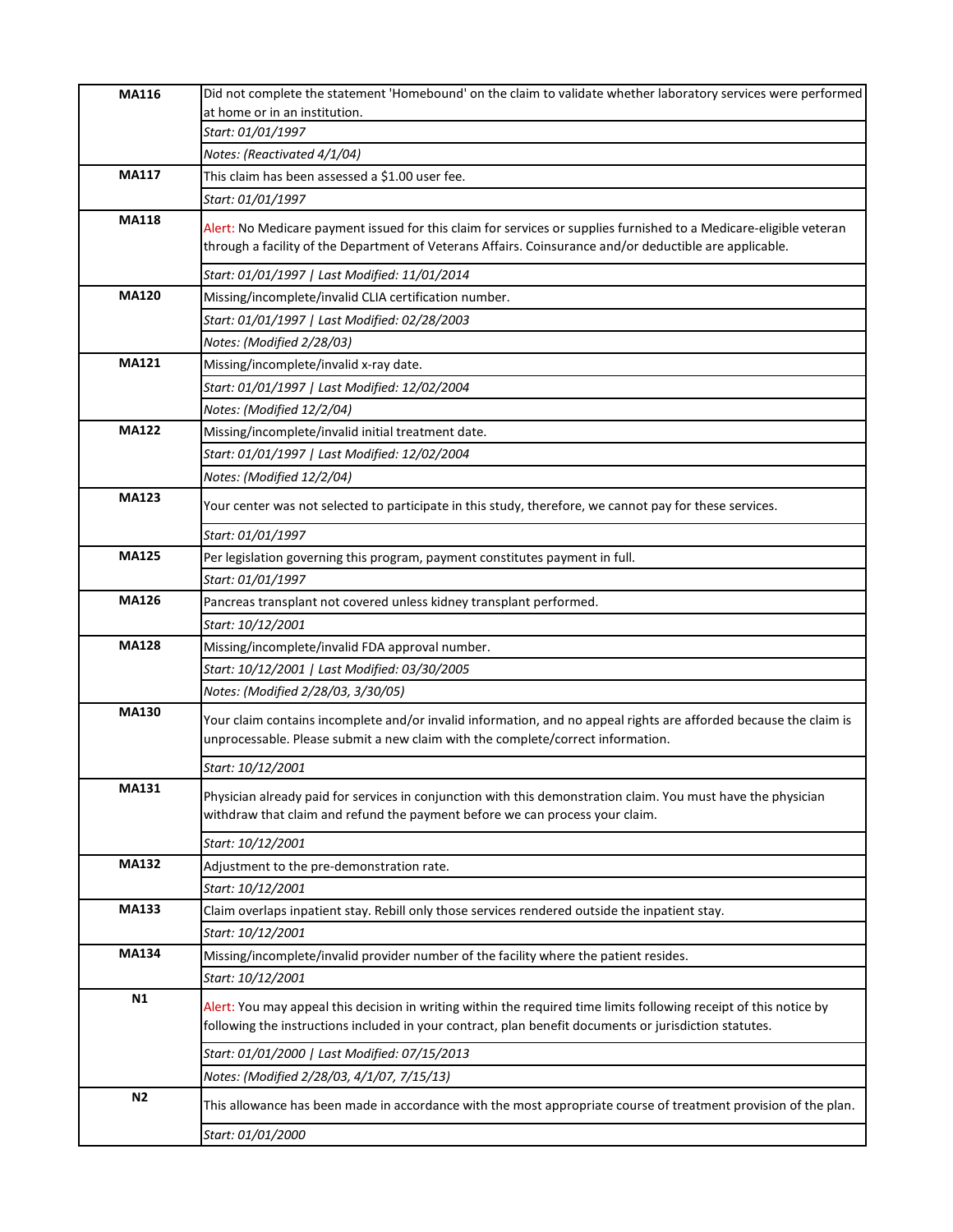| N3              | Missing consent form.                                                                                                                                                                                                                                  |
|-----------------|--------------------------------------------------------------------------------------------------------------------------------------------------------------------------------------------------------------------------------------------------------|
|                 | Start: 01/01/2000   Last Modified: 02/28/2003                                                                                                                                                                                                          |
|                 | Notes: (Modified 2/28/03) Related to N228                                                                                                                                                                                                              |
| N4              | Missing/Incomplete/Invalid prior Insurance Carrier(s) EOB.                                                                                                                                                                                             |
|                 | Start: 01/01/2000   Last Modified: 03/06/2012                                                                                                                                                                                                          |
|                 | Notes: (Modified 2/28/03, 3/6/2012)                                                                                                                                                                                                                    |
| <b>N5</b>       | EOB received from previous payer. Claim not on file.                                                                                                                                                                                                   |
|                 | Start: 01/01/2000                                                                                                                                                                                                                                      |
| N6              | Under FEHB law (U.S.C. 8904(b)), we cannot pay more for covered care than the amount Medicare would have<br>allowed if the patient were enrolled in Medicare Part A and/or Medicare Part B.                                                            |
|                 | Start: 01/01/2000   Last Modified: 02/28/2003                                                                                                                                                                                                          |
|                 | Notes: (Modified 2/28/03)                                                                                                                                                                                                                              |
| <b>N7</b>       | Alert: Processing of this claim/service has included consideration under Major Medical provisions.                                                                                                                                                     |
|                 | Start: 01/01/2000   Last Modified: 07/15/2013                                                                                                                                                                                                          |
|                 | Notes: (Modified 7/15/13)                                                                                                                                                                                                                              |
| N <sub>8</sub>  | Crossover claim denied by previous payer and complete claim data not forwarded. Resubmit this claim to this payer                                                                                                                                      |
|                 | to provide adequate data for adjudication.                                                                                                                                                                                                             |
| N <sub>9</sub>  | Start: 01/01/2000                                                                                                                                                                                                                                      |
|                 | Adjustment represents the estimated amount a previous payer may pay.                                                                                                                                                                                   |
|                 | Start: 01/01/2000   Last Modified: 11/18/2005                                                                                                                                                                                                          |
|                 | Notes: (Modified 11/18/05)                                                                                                                                                                                                                             |
| N10             | Adjustment based on the findings of a review organization/professional consult/manual adjudication/medical<br>advisor/dental advisor/peer review.                                                                                                      |
|                 | Start: 01/01/2000   Last Modified: 03/01/2015                                                                                                                                                                                                          |
|                 | Notes: (Modified 10/31/02, 7/1/08, 7/15/13, 3/1/2015)                                                                                                                                                                                                  |
| N11             | Denial reversed because of medical review.                                                                                                                                                                                                             |
|                 | Start: 01/01/2000                                                                                                                                                                                                                                      |
| N12             | Policy provides coverage supplemental to Medicare. As the member does not appear to be enrolled in the<br>applicable part of Medicare, the member is responsible for payment of the portion of the charge that would have<br>been covered by Medicare. |
|                 | Start: 01/01/2000   Last Modified: 08/01/2007                                                                                                                                                                                                          |
|                 | Notes: (Modified 8/1/07)                                                                                                                                                                                                                               |
| N13             | Payment based on professional/technical component modifier(s).                                                                                                                                                                                         |
|                 | Start: 01/01/2000                                                                                                                                                                                                                                      |
| N <sub>15</sub> | Services for a newborn must be billed separately.                                                                                                                                                                                                      |
|                 | Start: 01/01/2000                                                                                                                                                                                                                                      |
| N <sub>16</sub> | Family/member Out-of-Pocket maximum has been met. Payment based on a higher percentage.                                                                                                                                                                |
|                 | Start: 01/01/2000                                                                                                                                                                                                                                      |
| N19             | Procedure code incidental to primary procedure.                                                                                                                                                                                                        |
|                 | Start: 01/01/2000                                                                                                                                                                                                                                      |
| N20             | Service not payable with other service rendered on the same date.                                                                                                                                                                                      |
|                 | Start: 01/01/2000                                                                                                                                                                                                                                      |
| N21             | Alert: Your line item has been separated into multiple lines to expedite handling.                                                                                                                                                                     |
|                 | Start: 01/01/2000   Last Modified: 04/01/2007                                                                                                                                                                                                          |
|                 | Notes: (Modified 8/1/05, 4/1/07)                                                                                                                                                                                                                       |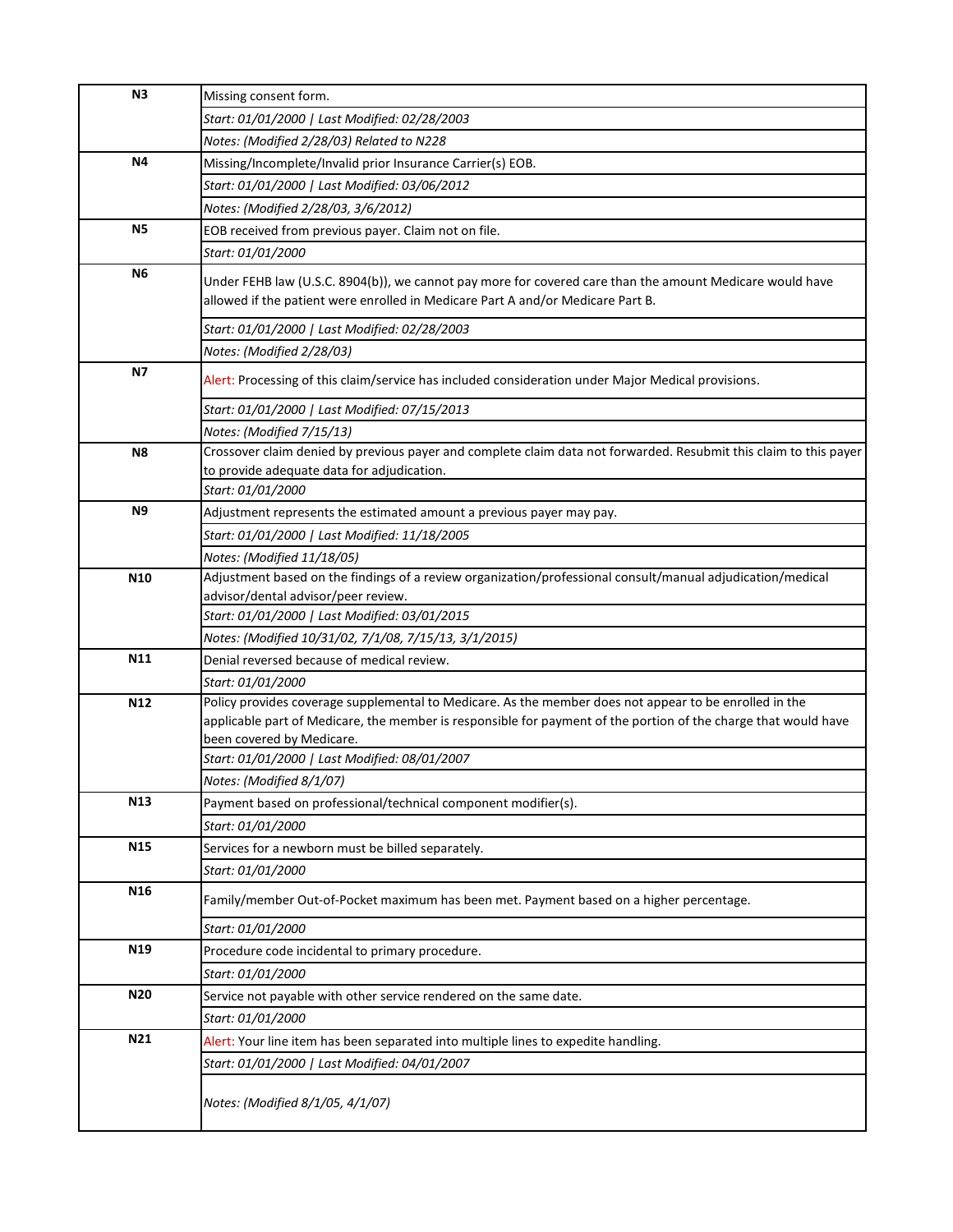| <b>N22</b>      | Alert: This procedure code was added/changed because it more accurately describes the services rendered.            |
|-----------------|---------------------------------------------------------------------------------------------------------------------|
|                 | Start: 01/01/2000   Last Modified: 07/01/2015                                                                       |
|                 | Notes: (Modified 10/31/02, 2/28/03, 7/1/15)                                                                         |
| N <sub>23</sub> | Alert: Patient liability may be affected due to coordination of benefits with other carriers and/or maximum benefit |
|                 | provisions.                                                                                                         |
|                 | Start: 01/01/2000   Last Modified: 04/01/2007                                                                       |
|                 | Notes: (Modified 8/13/01, 4/1/07)                                                                                   |
| N24             | Missing/incomplete/invalid Electronic Funds Transfer (EFT) banking information.                                     |
|                 | Start: 01/01/2000   Last Modified: 02/28/2003                                                                       |
|                 | Notes: (Modified 2/28/03)                                                                                           |
| <b>N25</b>      | This company has been contracted by your benefit plan to provide administrative claims payment services only.       |
|                 | This company does not assume financial risk or obligation with respect to claims processed on behalf of your        |
|                 | benefit plan.                                                                                                       |
|                 | Start: 01/01/2000                                                                                                   |
| N26             | Missing itemized bill/statement.                                                                                    |
|                 | Start: 01/01/2000   Last Modified: 07/01/2008                                                                       |
|                 | Notes: (Modified 2/28/03, 7/1/2008) Related to N232                                                                 |
| N <sub>27</sub> | Missing/incomplete/invalid treatment number.                                                                        |
|                 | Start: 01/01/2000   Last Modified: 02/28/2003                                                                       |
|                 | Notes: (Modified 2/28/03)                                                                                           |
| N28             | Consent form requirements not fulfilled.                                                                            |
|                 | Start: 01/01/2000                                                                                                   |
| N29             | Missing documentation/orders/notes/summary/report/chart.                                                            |
|                 | Start: 01/01/2000   Stop: 03/01/2016   Last Modified: 03/01/2014                                                    |
|                 | Notes: (Modified 2/28/03, 8/1/05, 3/1/2014) Related to N225, Explicit RARCs have been approved, this non-specific   |
|                 | RARC will be deactivated in March 2016.                                                                             |
| <b>N30</b>      | Patient ineligible for this service.                                                                                |
|                 | Start: 01/01/2000   Last Modified: 06/30/2003                                                                       |
|                 | Notes: (Modified 6/30/03)                                                                                           |
| <b>N31</b>      | Missing/incomplete/invalid prescribing provider identifier.                                                         |
|                 | Start: 01/01/2000   Last Modified: 12/02/2004                                                                       |
|                 | Notes: (Modified 12/2/04)                                                                                           |
| <b>N32</b>      | Claim must be submitted by the provider who rendered the service.                                                   |
|                 | Start: 01/01/2000   Last Modified: 06/30/2003                                                                       |
|                 | Notes: (Modified 6/30/03)                                                                                           |
| <b>N33</b>      | No record of health check prior to initiation of treatment.                                                         |
|                 | Start: 01/01/2000                                                                                                   |
| <b>N34</b>      | Incorrect claim form/format for this service.                                                                       |
|                 | Start: 01/01/2000   Last Modified: 11/18/2005                                                                       |
|                 | Notes: (Modified 11/18/05)                                                                                          |
| <b>N35</b>      | Program integrity/utilization review decision.                                                                      |
|                 | Start: 01/01/2000                                                                                                   |
| <b>N36</b>      | Claim must meet primary payer's processing requirements before we can consider payment.                             |
|                 | Start: 01/01/2000                                                                                                   |
| <b>N37</b>      | Missing/incomplete/invalid tooth number/letter.                                                                     |
|                 | Start: 01/01/2000   Last Modified: 02/28/2003                                                                       |
|                 |                                                                                                                     |
|                 | Notes: (Modified 2/28/03)                                                                                           |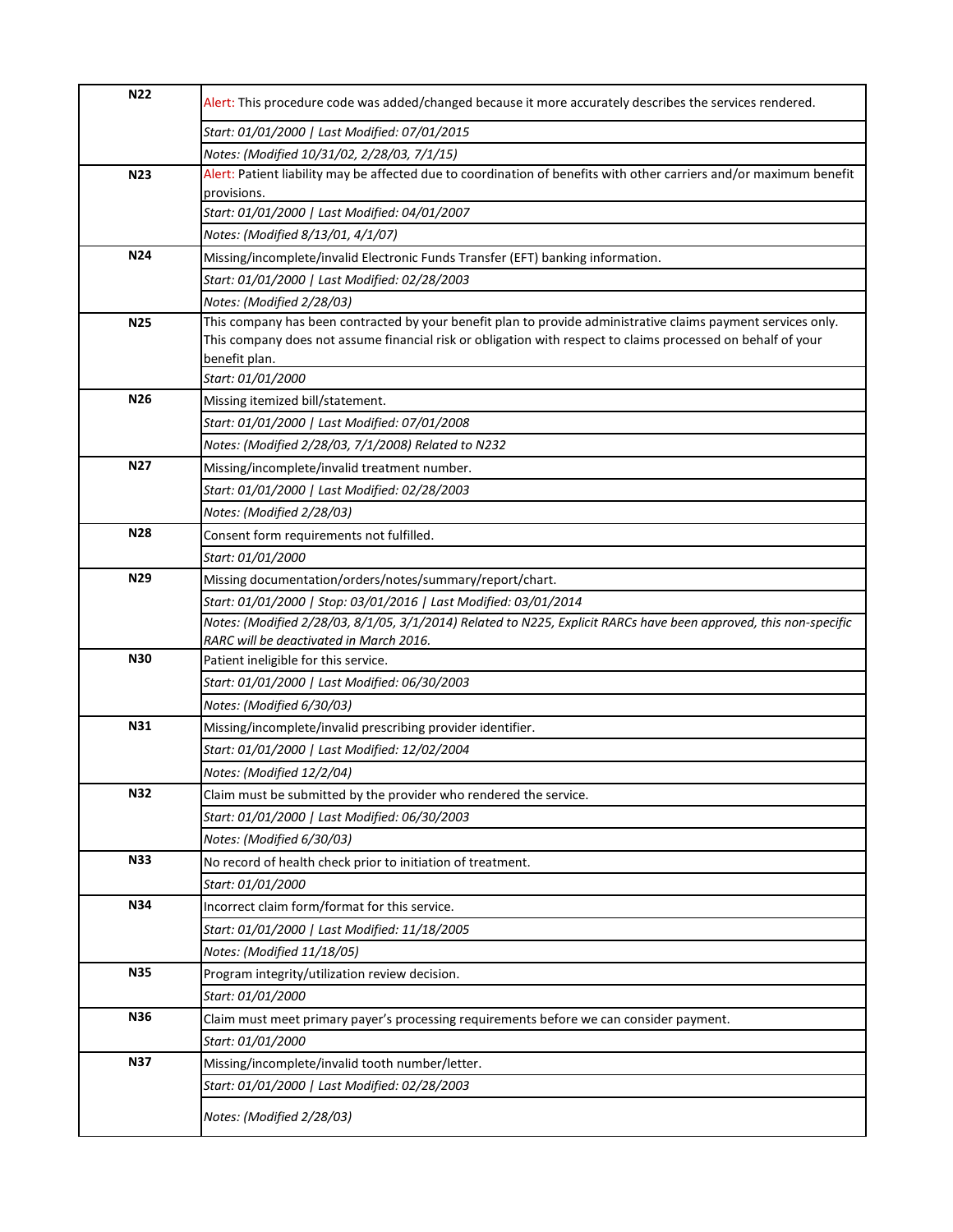| <b>N39</b> | Procedure code is not compatible with tooth number/letter.                                        |
|------------|---------------------------------------------------------------------------------------------------|
|            | Start: 01/01/2000                                                                                 |
| N40        | Missing radiology film(s)/image(s).                                                               |
|            | Start: 01/01/2000   Last Modified: 07/01/2008                                                     |
|            | Notes: (Modified 2/1/04, 7/1/08) Related to N242                                                  |
| N42        | Missing mental health assessment.                                                                 |
|            | Start: 01/01/2000   Last Modified: 11/01/2014                                                     |
| N43        | Bed hold or leave days exceeded.                                                                  |
|            | Start: 01/01/2000                                                                                 |
| <b>N45</b> | Payment based on authorized amount.                                                               |
|            | Start: 01/01/2000                                                                                 |
| N46        | Missing/incomplete/invalid admission hour.                                                        |
|            | Start: 01/01/2000                                                                                 |
| N47        | Claim conflicts with another inpatient stay.                                                      |
|            | Start: 01/01/2000                                                                                 |
| <b>N48</b> | Claim information does not agree with information received from other insurance carrier.          |
|            | Start: 01/01/2000                                                                                 |
| N49        | Court ordered coverage information needs validation.                                              |
|            | Start: 01/01/2000                                                                                 |
| <b>N50</b> | Missing/incomplete/invalid discharge information.                                                 |
|            | Start: 01/01/2000   Last Modified: 02/28/2003                                                     |
|            | Notes: (Modified 2/28/03)                                                                         |
| <b>N51</b> | Electronic interchange agreement not on file for provider/submitter.                              |
|            | Start: 01/01/2000                                                                                 |
| <b>N52</b> | Patient not enrolled in the billing provider's managed care plan on the date of service.          |
|            | Start: 01/01/2000                                                                                 |
|            |                                                                                                   |
| <b>N53</b> | Missing/incomplete/invalid point of pick-up address.                                              |
|            | Start: 01/01/2000   Last Modified: 02/28/2003                                                     |
|            | Notes: (Modified 2/28/03)                                                                         |
| <b>N54</b> | Claim information is inconsistent with pre-certified/authorized services.                         |
|            | Start: 01/01/2000                                                                                 |
| <b>N55</b> | Procedures for billing with group/referring/performing providers were not followed.               |
|            | Start: 01/01/2000                                                                                 |
| <b>N56</b> | Procedure code billed is not correct/valid for the services billed or the date of service billed. |
|            | Start: 01/01/2000   Last Modified: 02/28/2003                                                     |
|            | Notes: (Modified 2/28/03)                                                                         |
| <b>N57</b> | Missing/incomplete/invalid prescribing date.                                                      |
|            | Start: 01/01/2000   Last Modified: 12/02/2004                                                     |
|            | Notes: (Modified 12/2/04) Related to N304                                                         |
| <b>N58</b> | Missing/incomplete/invalid patient liability amount.                                              |
|            | Start: 01/01/2000   Last Modified: 02/28/2003                                                     |
|            | Notes: (Modified 2/28/03)                                                                         |
| <b>N59</b> | Please refer to your provider manual for additional program and provider information.             |
|            | Start: 01/01/2000   Last Modified: 11/01/2009                                                     |
|            | Notes: (Modified 4/1/07, 11/1/09)                                                                 |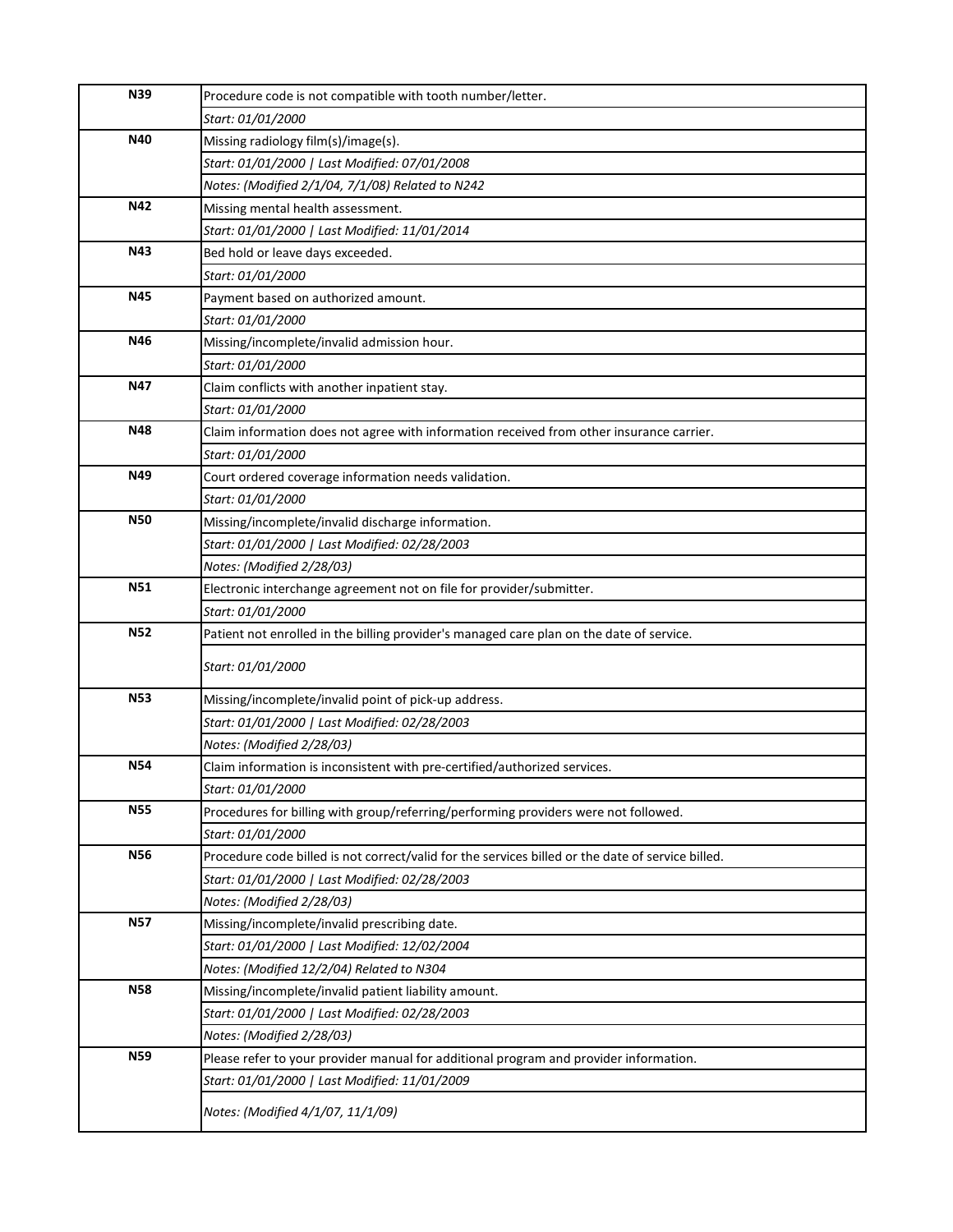| N61        | Rebill services on separate claims.                                                                                                                                                                                                                                                                                                                                                                                                                                                                                                                                                                                                                                                  |
|------------|--------------------------------------------------------------------------------------------------------------------------------------------------------------------------------------------------------------------------------------------------------------------------------------------------------------------------------------------------------------------------------------------------------------------------------------------------------------------------------------------------------------------------------------------------------------------------------------------------------------------------------------------------------------------------------------|
|            | Start: 01/01/2000                                                                                                                                                                                                                                                                                                                                                                                                                                                                                                                                                                                                                                                                    |
| <b>N62</b> | Dates of service span multiple rate periods. Resubmit separate claims.                                                                                                                                                                                                                                                                                                                                                                                                                                                                                                                                                                                                               |
|            | Start: 01/01/2000   Last Modified: 03/08/2011                                                                                                                                                                                                                                                                                                                                                                                                                                                                                                                                                                                                                                        |
|            | Notes: (Modified 3/8/11)                                                                                                                                                                                                                                                                                                                                                                                                                                                                                                                                                                                                                                                             |
| <b>N63</b> | Rebill services on separate claim lines.                                                                                                                                                                                                                                                                                                                                                                                                                                                                                                                                                                                                                                             |
|            | Start: 01/01/2000                                                                                                                                                                                                                                                                                                                                                                                                                                                                                                                                                                                                                                                                    |
| <b>N64</b> | The "from" and "to" dates must be different.                                                                                                                                                                                                                                                                                                                                                                                                                                                                                                                                                                                                                                         |
|            | Start: 01/01/2000                                                                                                                                                                                                                                                                                                                                                                                                                                                                                                                                                                                                                                                                    |
| <b>N65</b> | Procedure code or procedure rate count cannot be determined, or was not on file, for the date of service/provider.                                                                                                                                                                                                                                                                                                                                                                                                                                                                                                                                                                   |
|            | Start: 01/01/2000   Last Modified: 02/28/2003                                                                                                                                                                                                                                                                                                                                                                                                                                                                                                                                                                                                                                        |
|            | Notes: (Modified 2/28/03)                                                                                                                                                                                                                                                                                                                                                                                                                                                                                                                                                                                                                                                            |
| <b>N67</b> | Professional provider services not paid separately. Included in facility payment under a demonstration project.<br>Apply to that facility for payment, or resubmit your claim if: the facility notifies you the patient was excluded from<br>this demonstration; or if you furnished these services in another location on the date of the patient's admission or<br>discharge from a demonstration hospital. If services were furnished in a facility not involved in the demonstration<br>on the same date the patient was discharged from or admitted to a demonstration facility, you must report the<br>provider ID number for the non-demonstration facility on the new claim. |
|            | Start: 01/01/2000                                                                                                                                                                                                                                                                                                                                                                                                                                                                                                                                                                                                                                                                    |
| <b>N68</b> | Prior payment being cancelled as we were subsequently notified this patient was covered by a demonstration<br>project in this site of service. Professional services were included in the payment made to the facility. You must<br>contact the facility for your payment. Prior payment made to you by the patient or another insurer for this claim<br>must be refunded to the payer within 30 days.                                                                                                                                                                                                                                                                               |
|            | Start: 01/01/2000                                                                                                                                                                                                                                                                                                                                                                                                                                                                                                                                                                                                                                                                    |
| <b>N69</b> | PPS (Prospective Payment System) code changed by claims processing system.                                                                                                                                                                                                                                                                                                                                                                                                                                                                                                                                                                                                           |
|            | Start: 01/01/2000   Last Modified: 07/01/2012                                                                                                                                                                                                                                                                                                                                                                                                                                                                                                                                                                                                                                        |
|            | Notes: (Modified 6/30/03, 7/1/12)                                                                                                                                                                                                                                                                                                                                                                                                                                                                                                                                                                                                                                                    |
| N70        | Consolidated billing and payment applies.                                                                                                                                                                                                                                                                                                                                                                                                                                                                                                                                                                                                                                            |
|            | Start: 01/01/2000   Last Modified: 11/05/2007                                                                                                                                                                                                                                                                                                                                                                                                                                                                                                                                                                                                                                        |
|            | Notes: (Modified 2/28/02, 11/5/07)                                                                                                                                                                                                                                                                                                                                                                                                                                                                                                                                                                                                                                                   |
| N71        | Your unassigned claim for a drug or biological, clinical diagnostic laboratory services or ambulance service was<br>processed as an assigned claim. You are required by law to accept assignment for these types of claims.                                                                                                                                                                                                                                                                                                                                                                                                                                                          |
|            | Start: 01/01/2000   Last Modified: 06/30/2003                                                                                                                                                                                                                                                                                                                                                                                                                                                                                                                                                                                                                                        |
|            | Notes: (Modified 2/21/02, 6/30/03)                                                                                                                                                                                                                                                                                                                                                                                                                                                                                                                                                                                                                                                   |
| N72        | PPS (Prospective Payment System) code changed by medical reviewers. Not supported by clinical records.                                                                                                                                                                                                                                                                                                                                                                                                                                                                                                                                                                               |
|            | Start: 01/01/2000   Last Modified: 06/30/2003                                                                                                                                                                                                                                                                                                                                                                                                                                                                                                                                                                                                                                        |
|            | Notes: (Modified 6/30/03)                                                                                                                                                                                                                                                                                                                                                                                                                                                                                                                                                                                                                                                            |
| N74        | Resubmit with multiple claims, each claim covering services provided in only one calendar month.                                                                                                                                                                                                                                                                                                                                                                                                                                                                                                                                                                                     |
|            | Start: 01/01/2000                                                                                                                                                                                                                                                                                                                                                                                                                                                                                                                                                                                                                                                                    |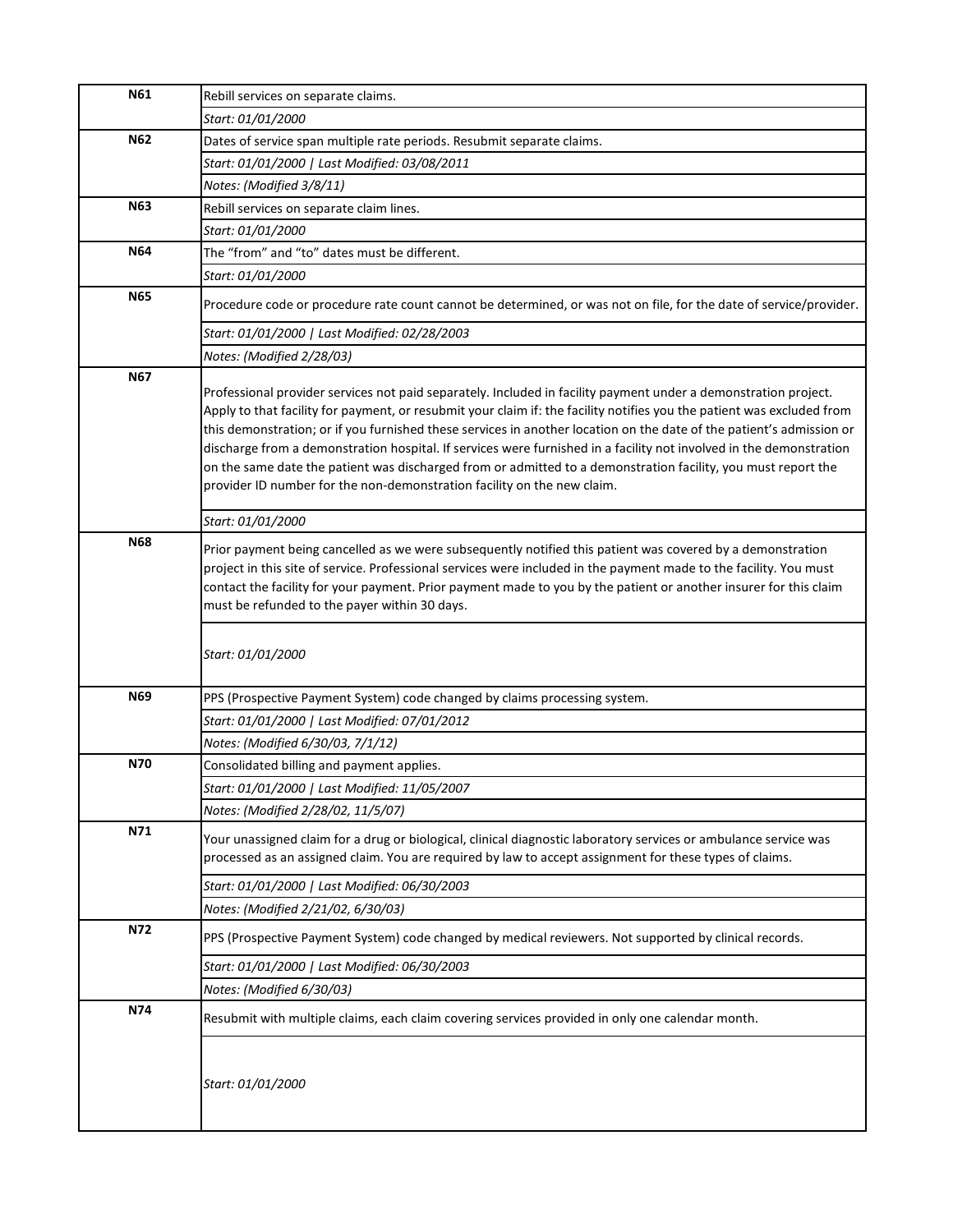| N75        | Missing/incomplete/invalid tooth surface information.                                                                                                                                                                                    |
|------------|------------------------------------------------------------------------------------------------------------------------------------------------------------------------------------------------------------------------------------------|
|            | Start: 01/01/2000   Last Modified: 02/28/2003                                                                                                                                                                                            |
|            | Notes: (Modified 2/28/03)                                                                                                                                                                                                                |
| N76        | Missing/incomplete/invalid number of riders.                                                                                                                                                                                             |
|            | Start: 01/01/2000   Last Modified: 02/28/2003                                                                                                                                                                                            |
|            | Notes: (Modified 2/28/03)                                                                                                                                                                                                                |
| <b>N77</b> | Missing/incomplete/invalid designated provider number.                                                                                                                                                                                   |
|            | Start: 01/01/2000   Last Modified: 02/28/2003                                                                                                                                                                                            |
|            | Notes: (Modified 2/28/03)                                                                                                                                                                                                                |
| N78        | The necessary components of the child and teen checkup (EPSDT) were not completed.                                                                                                                                                       |
|            | Start: 01/01/2000                                                                                                                                                                                                                        |
| N79        | Service billed is not compatible with patient location information.                                                                                                                                                                      |
|            | Start: 01/01/2000                                                                                                                                                                                                                        |
| <b>N80</b> | Missing/incomplete/invalid prenatal screening information.                                                                                                                                                                               |
|            | Start: 01/01/2000   Last Modified: 02/28/2003                                                                                                                                                                                            |
|            | Notes: (Modified 2/28/03)                                                                                                                                                                                                                |
| N81        | Procedure billed is not compatible with tooth surface code.                                                                                                                                                                              |
|            | Start: 01/01/2000                                                                                                                                                                                                                        |
| <b>N82</b> | Provider must accept insurance payment as payment in full when a third party payer contract specifies full                                                                                                                               |
|            | reimbursement.                                                                                                                                                                                                                           |
|            | Start: 01/01/2000                                                                                                                                                                                                                        |
| <b>N83</b> | No appeal rights. Adjudicative decision based on the provisions of a demonstration project.                                                                                                                                              |
|            | Start: 01/01/2000                                                                                                                                                                                                                        |
| <b>N84</b> | Alert: Further installment payments are forthcoming.                                                                                                                                                                                     |
|            | Start: 01/01/2000   Last Modified: 04/01/2007                                                                                                                                                                                            |
|            | Notes: (Modified 4/1/07, 8/1/07)                                                                                                                                                                                                         |
| <b>N85</b> | Alert: This is the final installment payment.                                                                                                                                                                                            |
|            | Start: 01/01/2000   Last Modified: 04/01/2007                                                                                                                                                                                            |
|            | Notes: (Modified 4/1/07, 8/1/07)                                                                                                                                                                                                         |
| <b>N86</b> | A failed trial of pelvic muscle exercise training is required in order for biofeedback training for the treatment of                                                                                                                     |
|            | urinary incontinence to be covered.<br>Start: 01/01/2000                                                                                                                                                                                 |
| <b>N87</b> | Home use of biofeedback therapy is not covered.                                                                                                                                                                                          |
|            | Start: 01/01/2000                                                                                                                                                                                                                        |
| <b>N88</b> |                                                                                                                                                                                                                                          |
|            | Alert: This payment is being made conditionally. An HHA episode of care notice has been filed for this patient.                                                                                                                          |
|            | When a patient is treated under a HHA episode of care, consolidated billing requires that certain therapy services<br>and supplies, such as this, be included in the HHA's payment. This payment will need to be recouped from you if we |
|            | establish that the patient is concurrently receiving treatment under a HHA episode of care.                                                                                                                                              |
|            | Start: 01/01/2000   Last Modified: 04/01/2007                                                                                                                                                                                            |
|            | Notes: (Modified 4/1/07)                                                                                                                                                                                                                 |
| N89        |                                                                                                                                                                                                                                          |
|            | Alert: Payment information for this claim has been forwarded to more than one other payer, but format limitations<br>permit only one of the secondary payers to be identified in this remittance advice.                                 |
|            |                                                                                                                                                                                                                                          |
|            | Start: 01/01/2000   Last Modified: 04/01/2007                                                                                                                                                                                            |
|            | Notes: (Modified 4/1/07)                                                                                                                                                                                                                 |
| <b>N90</b> | Covered only when performed by the attending physician.                                                                                                                                                                                  |
|            | Start: 01/01/2000                                                                                                                                                                                                                        |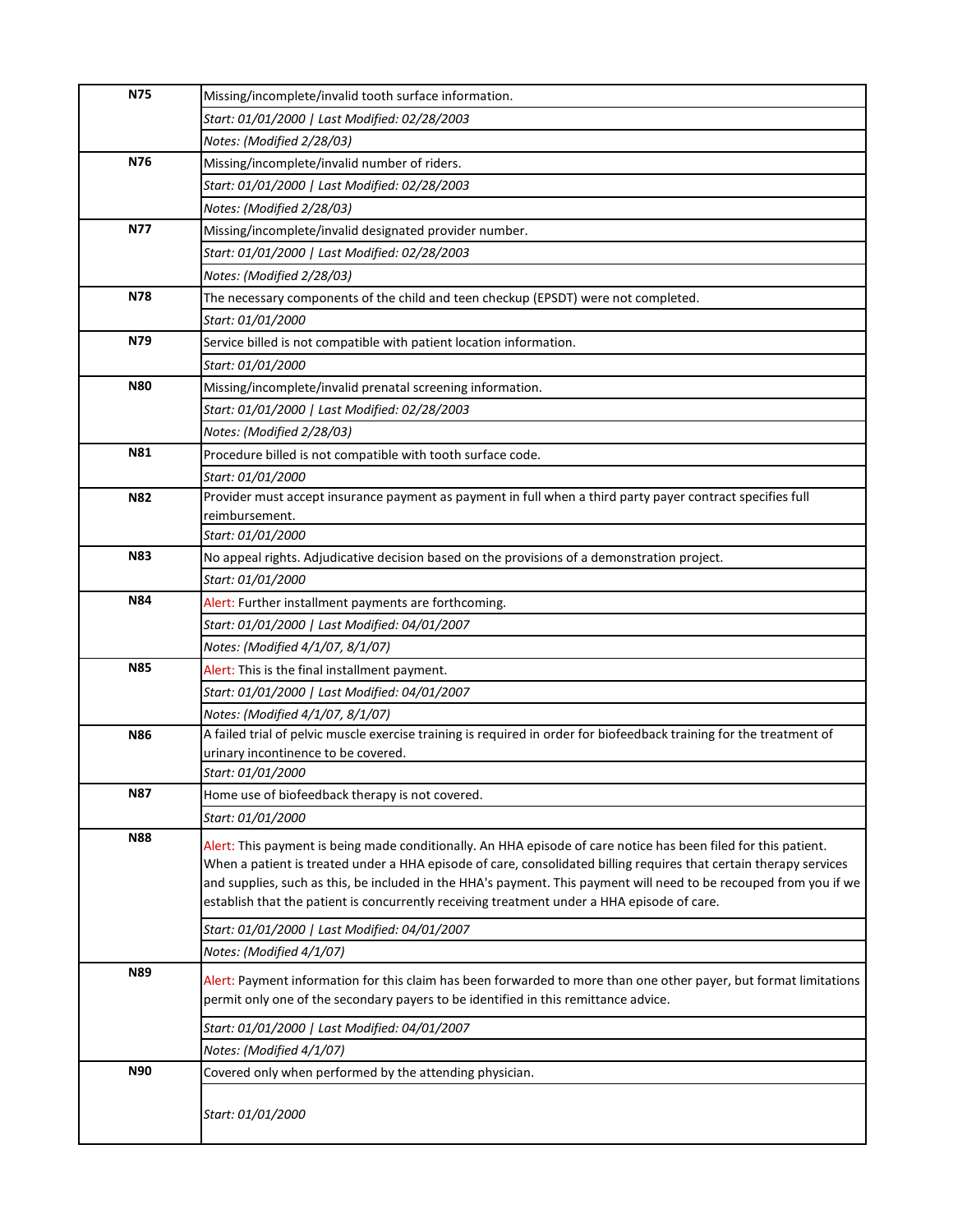| N91        | Services not included in the appeal review.                                                                                                                                                                                      |
|------------|----------------------------------------------------------------------------------------------------------------------------------------------------------------------------------------------------------------------------------|
|            | Start: 01/01/2000                                                                                                                                                                                                                |
| <b>N92</b> | This facility is not certified for digital mammography.                                                                                                                                                                          |
|            | Start: 01/01/2000                                                                                                                                                                                                                |
| <b>N93</b> | A separate claim must be submitted for each place of service. Services furnished at multiple sites may not be billed                                                                                                             |
|            | in the same claim.                                                                                                                                                                                                               |
|            | Start: 01/01/2000                                                                                                                                                                                                                |
| <b>N94</b> | Claim/Service denied because a more specific taxonomy code is required for adjudication.                                                                                                                                         |
|            | Start: 01/01/2000                                                                                                                                                                                                                |
| <b>N95</b> | This provider type/provider specialty may not bill this service.                                                                                                                                                                 |
|            | Start: 07/31/2001   Last Modified: 02/28/2003                                                                                                                                                                                    |
|            | Notes: (Modified 2/28/03)                                                                                                                                                                                                        |
| N96        | Patient must be refractory to conventional therapy (documented behavioral, pharmacologic and/or surgical                                                                                                                         |
|            | corrective therapy) and be an appropriate surgical candidate such that implantation with anesthesia can occur.                                                                                                                   |
|            |                                                                                                                                                                                                                                  |
|            | Start: 08/24/2001                                                                                                                                                                                                                |
| <b>N97</b> | Patients with stress incontinence, urinary obstruction, and specific neurologic diseases (e.g., diabetes with<br>peripheral nerve involvement) which are associated with secondary manifestations of the above three indications |
|            | are excluded.                                                                                                                                                                                                                    |
|            | Start: 08/24/2001                                                                                                                                                                                                                |
| <b>N98</b> |                                                                                                                                                                                                                                  |
|            | Patient must have had a successful test stimulation in order to support subsequent implantation. Before a patient<br>is eligible for permanent implantation, he/she must demonstrate a 50 percent or greater improvement through |
|            | test stimulation. Improvement is measured through voiding diaries.                                                                                                                                                               |
|            |                                                                                                                                                                                                                                  |
|            | Start: 08/24/2001                                                                                                                                                                                                                |
| N99        | Patient must be able to demonstrate adequate ability to record voiding diary data such that clinical results of the<br>implant procedure can be properly evaluated.                                                              |
|            | Start: 08/24/2001                                                                                                                                                                                                                |
| N100       | PPS (Prospect Payment System) code corrected during adjudication.                                                                                                                                                                |
|            | Start: 09/14/2001   Last Modified: 06/30/2003                                                                                                                                                                                    |
|            | Notes: (Modified 6/30/03)                                                                                                                                                                                                        |
| N102       | This claim has been denied without reviewing the medical/dental record because the requested records were not                                                                                                                    |
|            | received or were not received timely.                                                                                                                                                                                            |
|            | Start: 10/31/2001   Stop: 07/01/2016   Last Modified: 11/01/2013                                                                                                                                                                 |
| N103       | Records indicate this patient was a prisoner or in custody of a Federal, State, or local authority when the service                                                                                                              |
|            | was rendered. This payer does not cover items and services furnished to an individual while he or she is in custody                                                                                                              |
|            | under a penal statute or rule, unless under State or local law, the individual is personally liable for the cost of his or                                                                                                       |
|            | her health care while in custody and the State or local government pursues the collection of such debt in the same                                                                                                               |
|            | way and with the same vigor as the collection of its other debts. The provider can collect from the Federal/State/                                                                                                               |
|            | Local Authority as appropriate.                                                                                                                                                                                                  |
|            | Start: 10/31/2001   Last Modified: 11/01/2013                                                                                                                                                                                    |
|            | Notes: (Modified 6/30/03, 7/1/12, 11/1/13)                                                                                                                                                                                       |
| N104       | This claim/service is not payable under our claims jurisdiction area. You can identify the correct Medicare                                                                                                                      |
|            | contractor to process this claim/service through the CMS website at www.cms.gov.                                                                                                                                                 |
|            |                                                                                                                                                                                                                                  |
|            | Start: 01/29/2002   Last Modified: 07/01/2010                                                                                                                                                                                    |
|            | Notes: (Modified 10/31/02, 7/1/10)                                                                                                                                                                                               |
| N105       | This is a misdirected claim/service for an RRB beneficiary. Submit paper claims to the RRB carrier: Palmetto GBA,                                                                                                                |
|            | P.O. Box 10066, Augusta, GA 30999. Call 866-749-4301 for RRB EDI information for electronic claims processing.                                                                                                                   |
|            | Start: 01/29/2002                                                                                                                                                                                                                |
|            |                                                                                                                                                                                                                                  |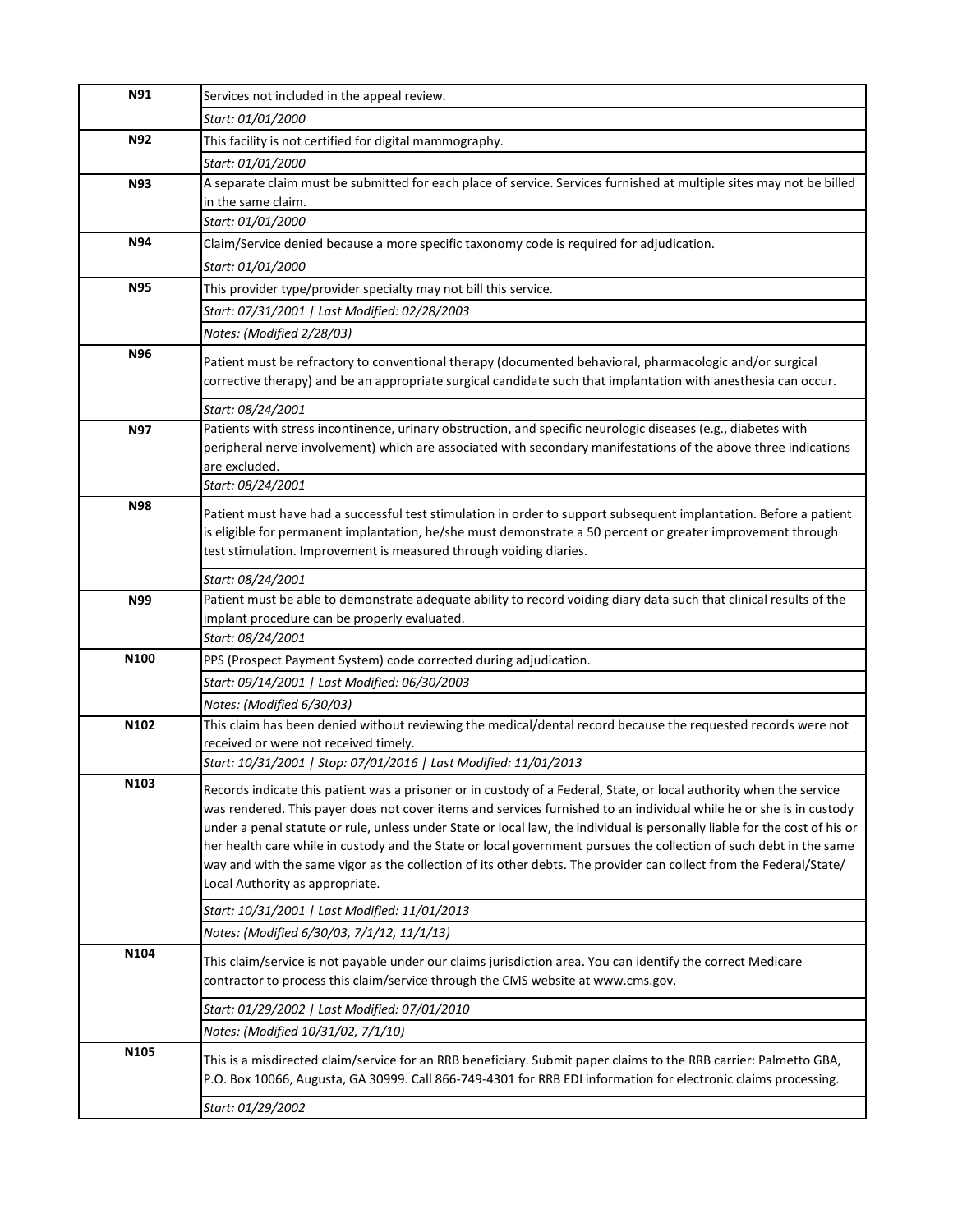| N <sub>106</sub> | Payment for services furnished to Skilled Nursing Facility (SNF) inpatients (except for excluded services) can only be<br>made to the SNF. You must request payment from the SNF rather than the patient for this service.                                                                                                                                                                                                                                                                                                                       |
|------------------|--------------------------------------------------------------------------------------------------------------------------------------------------------------------------------------------------------------------------------------------------------------------------------------------------------------------------------------------------------------------------------------------------------------------------------------------------------------------------------------------------------------------------------------------------|
|                  | Start: 01/31/2002                                                                                                                                                                                                                                                                                                                                                                                                                                                                                                                                |
| N <sub>107</sub> | Services furnished to Skilled Nursing Facility (SNF) inpatients must be billed on the inpatient claim. They cannot be                                                                                                                                                                                                                                                                                                                                                                                                                            |
|                  | billed separately as outpatient services.                                                                                                                                                                                                                                                                                                                                                                                                                                                                                                        |
|                  | Start: 01/31/2002                                                                                                                                                                                                                                                                                                                                                                                                                                                                                                                                |
| N <sub>108</sub> | Missing/incomplete/invalid upgrade information.                                                                                                                                                                                                                                                                                                                                                                                                                                                                                                  |
|                  | Start: 01/31/2002   Last Modified: 02/28/2003                                                                                                                                                                                                                                                                                                                                                                                                                                                                                                    |
|                  | Notes: (Modified 2/28/03)                                                                                                                                                                                                                                                                                                                                                                                                                                                                                                                        |
| N <sub>109</sub> | Alert: This claim/service was chosen for complex review.                                                                                                                                                                                                                                                                                                                                                                                                                                                                                         |
|                  | Start: 02/28/2002   Last Modified: 07/01/2015                                                                                                                                                                                                                                                                                                                                                                                                                                                                                                    |
|                  | Notes: (Modified 3/1/2009, 7/1/15)                                                                                                                                                                                                                                                                                                                                                                                                                                                                                                               |
| N110             | This facility is not certified for film mammography.                                                                                                                                                                                                                                                                                                                                                                                                                                                                                             |
|                  | Start: 02/28/2002                                                                                                                                                                                                                                                                                                                                                                                                                                                                                                                                |
| N111             | No appeal right except duplicate claim/service issue. This service was included in a claim that has been previously<br>billed and adjudicated.                                                                                                                                                                                                                                                                                                                                                                                                   |
|                  | Start: 02/28/2002                                                                                                                                                                                                                                                                                                                                                                                                                                                                                                                                |
| N112             | This claim is excluded from your electronic remittance advice.                                                                                                                                                                                                                                                                                                                                                                                                                                                                                   |
|                  | Start: 02/28/2002                                                                                                                                                                                                                                                                                                                                                                                                                                                                                                                                |
| N113             | Only one initial visit is covered per physician, group practice or provider.                                                                                                                                                                                                                                                                                                                                                                                                                                                                     |
|                  | Start: 04/16/2002   Last Modified: 06/30/2003                                                                                                                                                                                                                                                                                                                                                                                                                                                                                                    |
|                  | Notes: (Modified 6/30/03)                                                                                                                                                                                                                                                                                                                                                                                                                                                                                                                        |
| N114             | During the transition to the Ambulance Fee Schedule, payment is based on the lesser of a blended amount<br>calculated using a percentage of the reasonable charge/cost and fee schedule amounts, or the submitted charge<br>for the service. You will be notified yearly what the percentages for the blended payment calculation will be.                                                                                                                                                                                                       |
|                  | Start: 05/30/2002                                                                                                                                                                                                                                                                                                                                                                                                                                                                                                                                |
| N115             | This decision was based on a Local Coverage Determination (LCD). An LCD provides a guide to assist in determining<br>whether a particular item or service is covered. A copy of this policy is available at www.cms.gov/mcd, or if you do<br>not have web access, you may contact the contractor to request a copy of the LCD.                                                                                                                                                                                                                   |
|                  | Start: 05/30/2002   Last Modified: 07/01/2010                                                                                                                                                                                                                                                                                                                                                                                                                                                                                                    |
|                  | Notes: (Modified 4/1/04, 7/1/10)                                                                                                                                                                                                                                                                                                                                                                                                                                                                                                                 |
| N116             | This payment is being made conditionally because the service was provided in the home, and it is possible that the<br>patient is under a home health episode of care. When a patient is treated under a home health episode of care,<br>consolidated billing requires that certain therapy services and supplies, such as this, be included in the home health<br>agency's (HHA's) payment. This payment will need to be recouped from you if we establish that the patient is<br>concurrently receiving treatment under an HHA episode of care. |
|                  | Start: 06/30/2002                                                                                                                                                                                                                                                                                                                                                                                                                                                                                                                                |
| N117             | This service is paid only once in a patient's lifetime.                                                                                                                                                                                                                                                                                                                                                                                                                                                                                          |
|                  | Start: 07/30/2002   Last Modified: 06/30/2003                                                                                                                                                                                                                                                                                                                                                                                                                                                                                                    |
|                  | Notes: (Modified 6/30/03)                                                                                                                                                                                                                                                                                                                                                                                                                                                                                                                        |
| N118             | This service is not paid if billed more than once every 28 days.                                                                                                                                                                                                                                                                                                                                                                                                                                                                                 |
|                  | Start: 07/30/2002                                                                                                                                                                                                                                                                                                                                                                                                                                                                                                                                |
| N119             | This service is not paid if billed once every 28 days, and the patient has spent 5 or more consecutive days in any<br>inpatient or Skilled /nursing Facility (SNF) within those 28 days.                                                                                                                                                                                                                                                                                                                                                         |
|                  | Start: 07/30/2002   Last Modified: 06/30/2003<br>Notes: (Modified 6/30/03)                                                                                                                                                                                                                                                                                                                                                                                                                                                                       |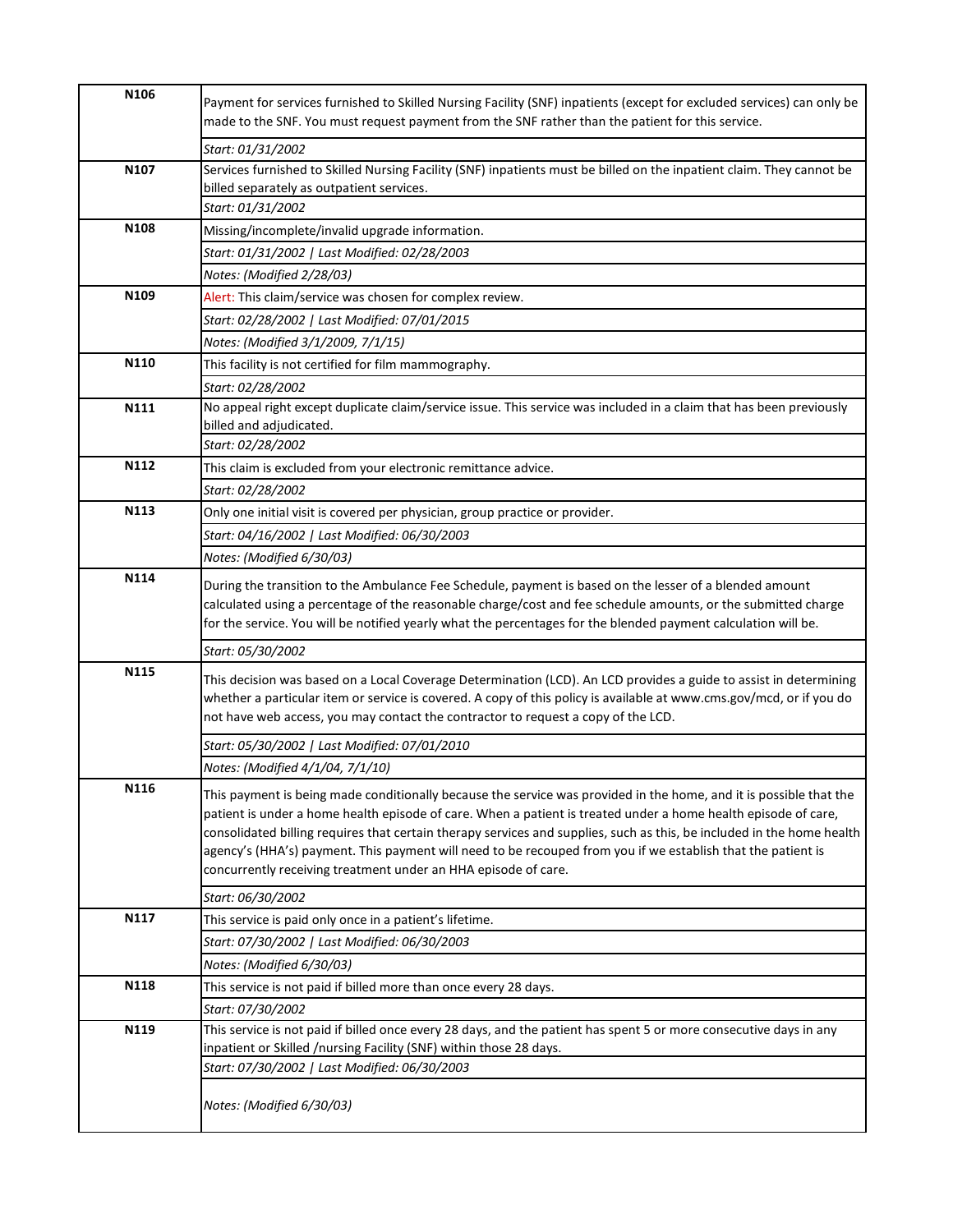| N120 | Payment is subject to home health prospective payment system partial episode payment adjustment. Patient was                                                                                                                       |
|------|------------------------------------------------------------------------------------------------------------------------------------------------------------------------------------------------------------------------------------|
|      | transferred/discharged/readmitted during payment episode.                                                                                                                                                                          |
|      | Start: 08/09/2002   Last Modified: 06/30/2003                                                                                                                                                                                      |
|      | Notes: (Modified 6/30/03)                                                                                                                                                                                                          |
| N121 | Medicare Part B does not pay for items or services provided by this type of practitioner for beneficiaries in a<br>Medicare Part A covered Skilled Nursing Facility (SNF) stay.                                                    |
|      | Start: 09/09/2002   Last Modified: 08/01/2004                                                                                                                                                                                      |
|      | Notes: (Modified 8/1/04, 6/30/03)                                                                                                                                                                                                  |
| N122 | Add-on code cannot be billed by itself.                                                                                                                                                                                            |
|      | Start: 09/12/2002   Last Modified: 08/01/2005                                                                                                                                                                                      |
|      | Notes: (Modified 8/1/05)                                                                                                                                                                                                           |
| N123 |                                                                                                                                                                                                                                    |
|      | This is a split service and represents a portion of the units from the originally submitted service.                                                                                                                               |
|      | Start: 09/24/2002                                                                                                                                                                                                                  |
| N124 | Payment has been denied for the/made only for a less extensive service/item because the information furnished                                                                                                                      |
|      | does not substantiate the need for the (more extensive) service/item. The patient is liable for the charges for this                                                                                                               |
|      | service/item as you informed the patient in writing before the service/item was furnished that we would not pay                                                                                                                    |
|      | for it, and the patient agreed to pay.                                                                                                                                                                                             |
|      | Start: 09/26/2002                                                                                                                                                                                                                  |
| N125 |                                                                                                                                                                                                                                    |
|      | Payment has been (denied for the/made only for a less extensive) service/item because the information furnished<br>does not substantiate the need for the (more extensive) service/item. If you have collected any amount from the |
|      | patient, you must refund that amount to the patient within 30 days of receiving this notice.                                                                                                                                       |
|      |                                                                                                                                                                                                                                    |
|      | The requirements for a refund are in §1834(a)(18) of the Social Security Act (and in §§1834(j)(4) and 1879(h) by                                                                                                                   |
|      | cross-reference to §1834(a)(18)). Section 1834(a)(18)(B) specifies that suppliers which knowingly and willfully fail to                                                                                                            |
|      | make appropriate refunds may be subject to civil money penalties and/or exclusion from the Medicare program. If<br>you have any questions about this notice, please contact this office.                                           |
|      |                                                                                                                                                                                                                                    |
|      | Start: 09/26/2002   Last Modified: 08/01/2005                                                                                                                                                                                      |
|      | Notes: (Modified 8/1/05. Also refer to N356)                                                                                                                                                                                       |
| N126 | Social Security Records indicate that this individual has been deported. This payer does not cover items and<br>services furnished to individuals who have been deported.                                                          |
|      | Start: 10/17/2002                                                                                                                                                                                                                  |
| N127 | This is a misdirected claim/service for a United Mine Workers of America (UMWA) beneficiary. Please submit claims                                                                                                                  |
|      | to them.                                                                                                                                                                                                                           |
|      | Start: 10/31/2007   Last Modified: 08/01/2004                                                                                                                                                                                      |
|      | Notes: (Modified 8/1/04                                                                                                                                                                                                            |
| N128 | This amount represents the prior to coverage portion of the allowance.                                                                                                                                                             |
|      | Start: 10/31/2002                                                                                                                                                                                                                  |
| N129 | Not eligible due to the patient's age.                                                                                                                                                                                             |
|      | Start: 10/31/2002   Last Modified: 08/01/2007                                                                                                                                                                                      |
|      | Notes: (Modified 8/1/07)                                                                                                                                                                                                           |
| N130 | Consult plan benefit documents/guidelines for information about restrictions for this service.                                                                                                                                     |
|      | Start: 10/31/2002   Last Modified: 11/01/2009                                                                                                                                                                                      |
|      | Notes: (Modified 4/1/07, 7/1/08, 11/1/09)                                                                                                                                                                                          |
| N131 | Total payments under multiple contracts cannot exceed the allowance for this service.                                                                                                                                              |
|      |                                                                                                                                                                                                                                    |
|      | Start: 10/31/2002                                                                                                                                                                                                                  |
|      |                                                                                                                                                                                                                                    |
|      |                                                                                                                                                                                                                                    |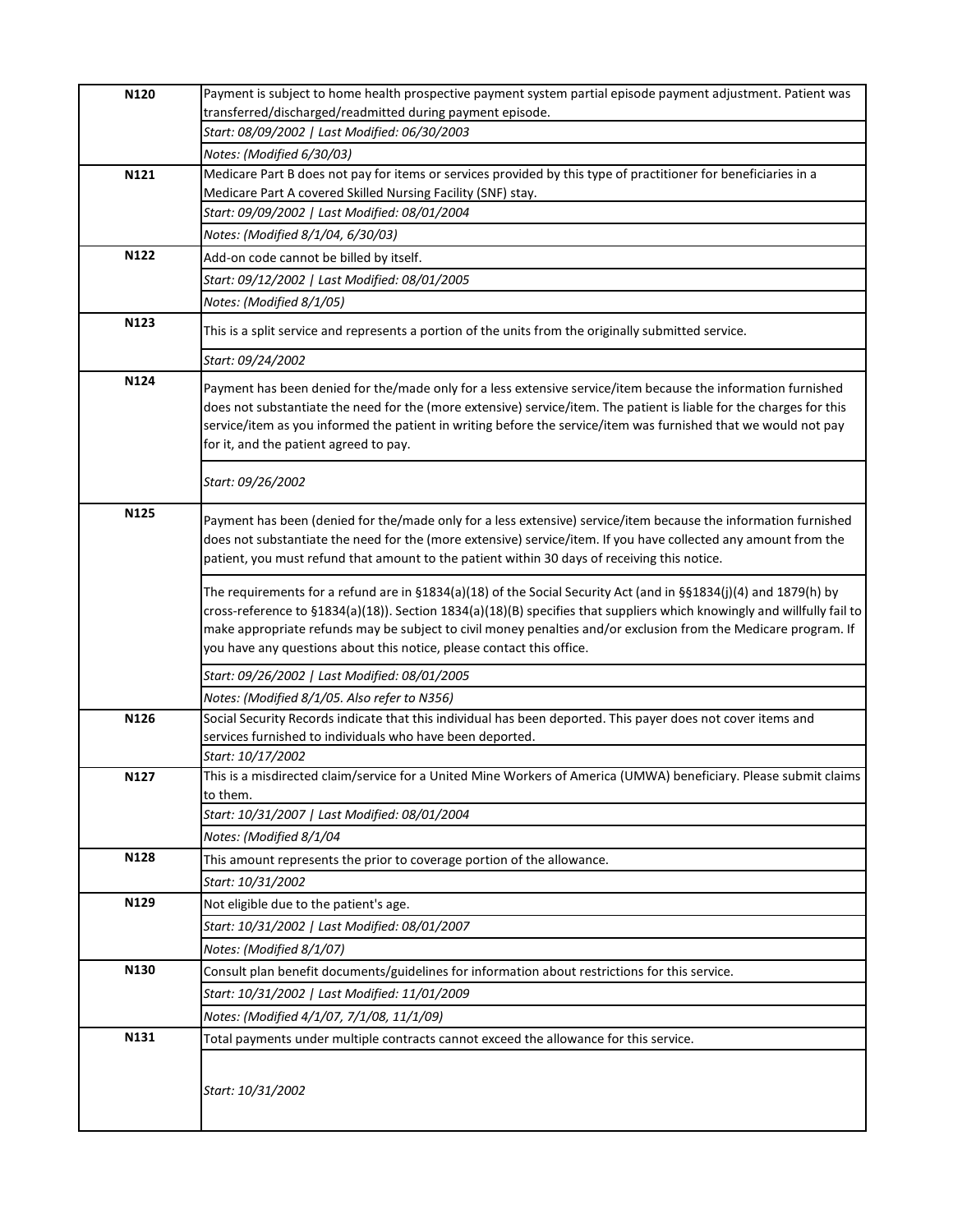| N132 | Alert: Payments will cease for services rendered by this US Government debarred or excluded provider after the 30                                                  |
|------|--------------------------------------------------------------------------------------------------------------------------------------------------------------------|
|      | day grace period as previously notified.                                                                                                                           |
|      | Start: 10/31/2002   Last Modified: 04/01/2007                                                                                                                      |
|      | Notes: (Modified 4/1/07)                                                                                                                                           |
| N133 | Alert: Services for predetermination and services requesting payment are being processed separately.                                                               |
|      | Start: 10/31/2002   Last Modified: 04/01/2007                                                                                                                      |
|      | Notes: (Modified 4/1/07)                                                                                                                                           |
| N134 | Alert: This represents your scheduled payment for this service. If treatment has been discontinued, please contact                                                 |
|      | <b>Customer Service.</b>                                                                                                                                           |
|      | Start: 10/31/2002   Last Modified: 04/01/2007                                                                                                                      |
|      | Notes: (Modified 4/1/07)                                                                                                                                           |
| N135 | Record fees are the patient's responsibility and limited to the specified co-payment.                                                                              |
|      | Start: 10/31/2002                                                                                                                                                  |
| N136 | Alert: To obtain information on the process to file an appeal in Arizona, call the Department's Consumer Assistance<br>Office at (602) 912-8444 or (800) 325-2548. |
|      | Start: 10/31/2002   Last Modified: 04/01/2007                                                                                                                      |
|      | Notes: (Modified 4/1/07)                                                                                                                                           |
| N137 | Alert: The provider acting on the Member's behalf, may file an appeal with the Payer. The provider, acting on the                                                  |
|      | Member's behalf, may file a complaint with the State Insurance Regulatory Authority without first filing an appeal,                                                |
|      | if the coverage decision involves an urgent condition for which care has not been rendered. The address may be                                                     |
|      | obtained from the State Insurance Regulatory Authority.                                                                                                            |
|      | Start: 10/31/2002   Last Modified: 04/01/2007                                                                                                                      |
|      | Notes: (Modified 8/1/04, 2/28/03, 4/1/07)                                                                                                                          |
| N138 | Alert: In the event you disagree with the Dental Advisor's opinion and have additional information relative to the                                                 |
|      | case, you may submit radiographs to the Dental Advisor Unit at the subscriber's dental insurance carrier for a                                                     |
|      | second Independent Dental Advisor Review.                                                                                                                          |
|      | Start: 10/31/2002   Last Modified: 04/01/2007                                                                                                                      |
|      | Notes: (Modified 4/1/07)                                                                                                                                           |
| N139 | Alert: Under the Code of Federal Regulations, Chapter 32, Section 199.13 a non-participating provider is not an                                                    |
|      | appropriate appealing party. Therefore, if you disagree with the Dental Advisor's opinion, you may appeal the                                                      |
|      | determination if appointed in writing, by the beneficiary, to act as his/her representative. Should you be appointed                                               |
|      | as a representative, submit a copy of this letter, a signed statement explaining the matter in which you disagree,                                                 |
|      | and any radiographs and relevant information to the subscriber's Dental insurance carrier within 90 days from the                                                  |
|      | date of this letter.                                                                                                                                               |
|      | Start: 10/31/2002   Last Modified: 04/01/2007                                                                                                                      |
|      | Notes: (Modified 4/1/07)                                                                                                                                           |
| N140 | Alert: You have not been designated as an authorized OCONUS provider therefore are not considered an                                                               |
|      | appropriate appealing party. If the beneficiary has appointed you, in writing, to act as his/her representative and                                                |
|      | you disagree with the Dental Advisor's opinion, you may appeal by submitting a copy of this letter, a signed                                                       |
|      | statement explaining the matter in which you disagree, and any relevant information to the subscriber's Dental                                                     |
|      | insurance carrier within 90 days from the date of this letter.                                                                                                     |
|      | Start: 10/31/2002   Last Modified: 04/01/2007                                                                                                                      |
|      | Notes: (Modified 4/1/07)                                                                                                                                           |
| N141 | The patient was not residing in a long-term care facility during all or part of the service dates billed.                                                          |
|      | Start: 10/31/2002                                                                                                                                                  |
| N142 | The original claim was denied. Resubmit a new claim, not a replacement claim.                                                                                      |
|      |                                                                                                                                                                    |
|      | Start: 10/31/2002                                                                                                                                                  |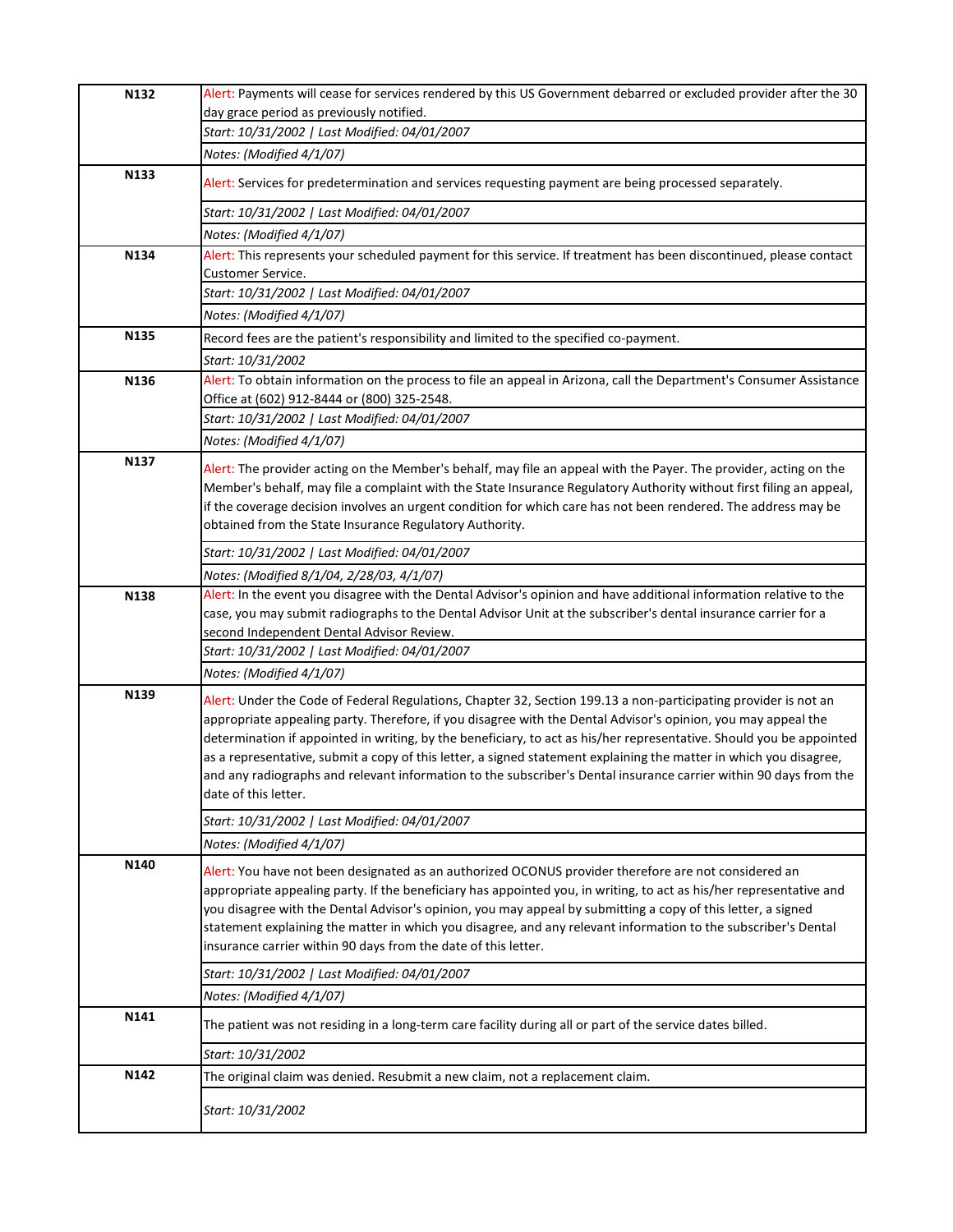| N143 | The patient was not in a hospice program during all or part of the service dates billed.                              |
|------|-----------------------------------------------------------------------------------------------------------------------|
|      | Start: 10/31/2002                                                                                                     |
| N144 | The rate changed during the dates of service billed.                                                                  |
|      | Start: 10/31/2002                                                                                                     |
| N146 | Missing screening document.                                                                                           |
|      | Start: 10/31/2002   Last Modified: 08/01/2004                                                                         |
|      | Notes: (Modified 8/1/04) Related to N243                                                                              |
| N147 | Long term care case mix or per diem rate cannot be determined because the patient ID number is missing,               |
|      | incomplete, or invalid on the assignment request.                                                                     |
|      | Start: 10/31/2002                                                                                                     |
| N148 | Missing/incomplete/invalid date of last menstrual period.                                                             |
|      | Start: 10/31/2002                                                                                                     |
| N149 | Rebill all applicable services on a single claim.                                                                     |
|      | Start: 10/31/2002                                                                                                     |
| N150 | Missing/incomplete/invalid model number.                                                                              |
|      | Start: 10/31/2002                                                                                                     |
| N151 | Telephone contact services will not be paid until the face-to-face contact requirement has been met.                  |
|      | Start: 10/31/2002                                                                                                     |
| N152 | Missing/incomplete/invalid replacement claim information.                                                             |
|      | Start: 10/31/2002                                                                                                     |
| N153 | Missing/incomplete/invalid room and board rate.                                                                       |
|      | Start: 10/31/2002                                                                                                     |
| N154 | Alert: This payment was delayed for correction of provider's mailing address.                                         |
|      | Start: 10/31/2002   Last Modified: 04/01/2007                                                                         |
|      | Notes: (Modified 4/1/07)                                                                                              |
| N155 | Alert: Our records do not indicate that other insurance is on file. Please submit other insurance information for our |
|      | records.                                                                                                              |
|      | Start: 10/31/2002   Last Modified: 04/01/2007                                                                         |
|      | Notes: (Modified 4/1/07)                                                                                              |
| N156 | Alert: The patient is responsible for the difference between the approved treatment and the elective treatment.       |
|      | Start: 10/31/2002   Last Modified: 04/01/2007                                                                         |
|      | Notes: (Modified 4/1/07)                                                                                              |
| N157 | Transportation to/from this destination is not covered.                                                               |
|      | Start: 02/28/2003   Last Modified: 02/01/2004                                                                         |
|      | Notes: (Modified 2/1/04)                                                                                              |
| N158 | Transportation in a vehicle other than an ambulance is not covered.                                                   |
|      | Start: 02/28/2003                                                                                                     |
| N159 | Payment denied/reduced because mileage is not covered when the patient is not in the ambulance.                       |
|      | Start: 02/28/2003                                                                                                     |
| N160 | The patient must choose an option before a payment can be made for this procedure/equipment/supply/service.           |
|      | Start: 02/28/2003   Last Modified: 02/01/2004                                                                         |
|      | Notes: (Modified 2/1/04)                                                                                              |
| N161 | This drug/service/supply is covered only when the associated service is covered.                                      |
|      | Start: 02/28/2003                                                                                                     |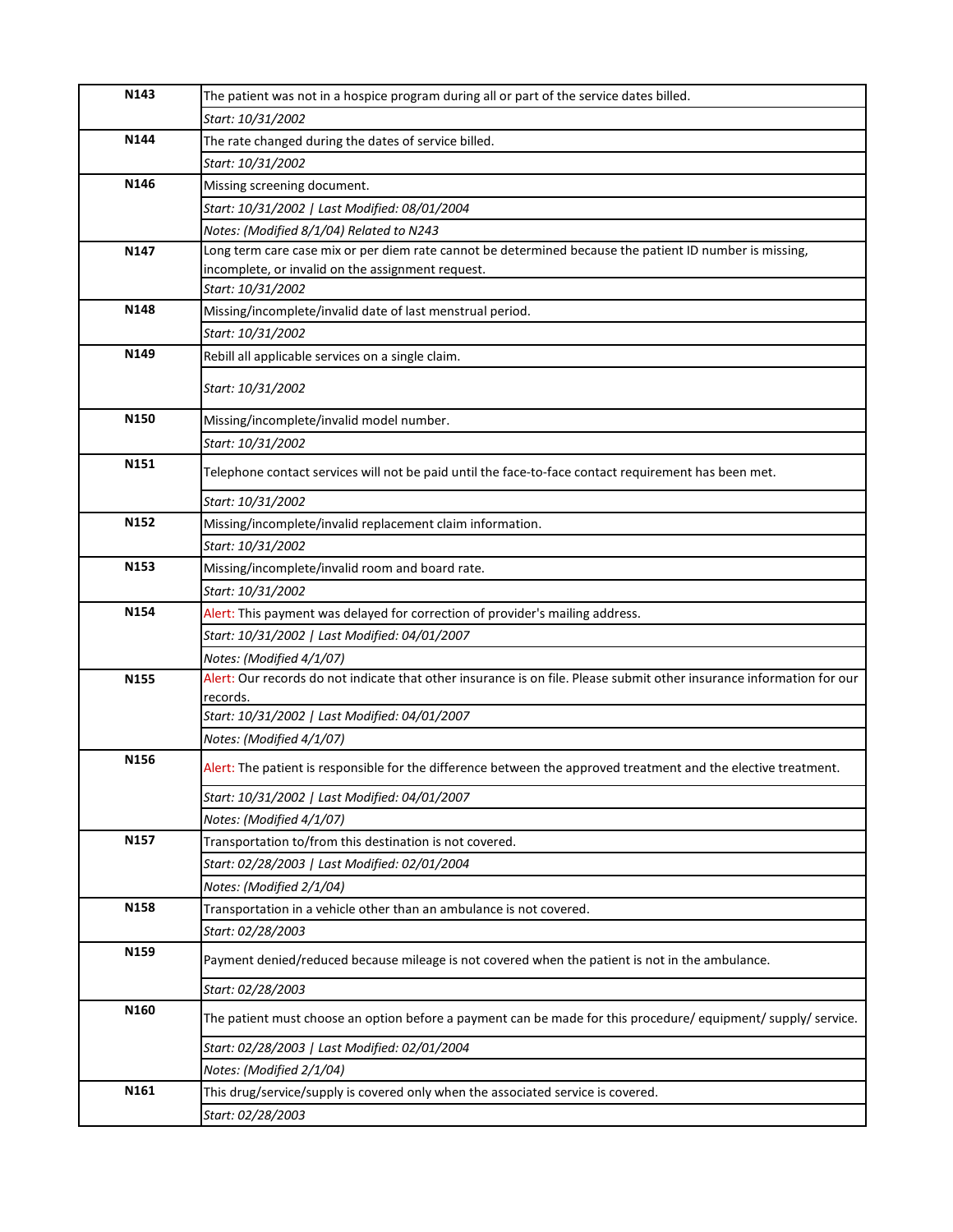| N162             | Alert: Although your claim was paid, you have billed for a test/specialty not included in your Laboratory                                                                                                                |
|------------------|--------------------------------------------------------------------------------------------------------------------------------------------------------------------------------------------------------------------------|
|                  | Certification. Your failure to correct the laboratory certification information will result in a denial of payment in the                                                                                                |
|                  | near future.                                                                                                                                                                                                             |
|                  | Start: 02/28/2003   Last Modified: 04/01/2007                                                                                                                                                                            |
|                  | Notes: (Modified 4/1/07)                                                                                                                                                                                                 |
| N <sub>163</sub> | Medical record does not support code billed per the code definition.                                                                                                                                                     |
|                  | Start: 02/28/2003                                                                                                                                                                                                        |
| N <sub>167</sub> | Charges exceed the post-transplant coverage limit.                                                                                                                                                                       |
|                  | Start: 02/28/2003                                                                                                                                                                                                        |
| N170             | A new/revised/renewed certificate of medical necessity is needed.                                                                                                                                                        |
|                  | Start: 02/28/2003                                                                                                                                                                                                        |
| N171             | Payment for repair or replacement is not covered or has exceeded the purchase price.                                                                                                                                     |
|                  | Start: 02/28/2003                                                                                                                                                                                                        |
| N172             | The patient is not liable for the denied/adjusted charge(s) for receiving any updated service/item.                                                                                                                      |
|                  | Start: 02/28/2003                                                                                                                                                                                                        |
| N173             | No qualifying hospital stay dates were provided for this episode of care.                                                                                                                                                |
|                  | Start: 02/28/2003                                                                                                                                                                                                        |
| N174             | This is not a covered service/procedure/ equipment/bed, however patient liability is limited to amounts shown in                                                                                                         |
|                  | the adjustments under group 'PR'.                                                                                                                                                                                        |
|                  | Start: 02/28/2003                                                                                                                                                                                                        |
| N <sub>175</sub> | Missing review organization approval.                                                                                                                                                                                    |
|                  | Start: 02/28/2003   Last Modified: 02/29/2008                                                                                                                                                                            |
|                  | Notes: (Modified 8/1/04, 2/29/08) Related to N241                                                                                                                                                                        |
| N176             | Services provided aboard a ship are covered only when the ship is of United States registry and is in United States<br>waters. In addition, a doctor licensed to practice in the United States must provide the service. |
|                  | Start: 02/28/2003                                                                                                                                                                                                        |
| N177             | Alert: We did not send this claim to patient's other insurer. They have indicated no additional payment can be                                                                                                           |
|                  | made.                                                                                                                                                                                                                    |
|                  | Start: 02/28/2003   Last Modified: 04/01/2007                                                                                                                                                                            |
|                  | Notes: (Modified 6/30/03, 4/1/07)                                                                                                                                                                                        |
| N178             | Missing pre-operative images/visual field results.                                                                                                                                                                       |
|                  | Start: 02/28/2003   Last Modified: 11/01/2013                                                                                                                                                                            |
|                  | Notes: (Modified 8/1/04, 11/1/13) Related to N244                                                                                                                                                                        |
| N179             | Additional information has been requested from the member. The charges will be reconsidered upon receipt of                                                                                                              |
|                  | that information.                                                                                                                                                                                                        |
|                  | Start: 02/28/2003                                                                                                                                                                                                        |
| N180             | This item or service does not meet the criteria for the category under which it was billed.                                                                                                                              |
|                  | Start: 02/28/2003                                                                                                                                                                                                        |
| N181             | Additional information is required from another provider involved in this service.                                                                                                                                       |
|                  | Start: 02/28/2003   Last Modified: 12/01/2006                                                                                                                                                                            |
|                  | Notes: (Modified 12/1/06)                                                                                                                                                                                                |
| N182             | This claim/service must be billed according to the schedule for this plan.                                                                                                                                               |
|                  | Start: 02/28/2003                                                                                                                                                                                                        |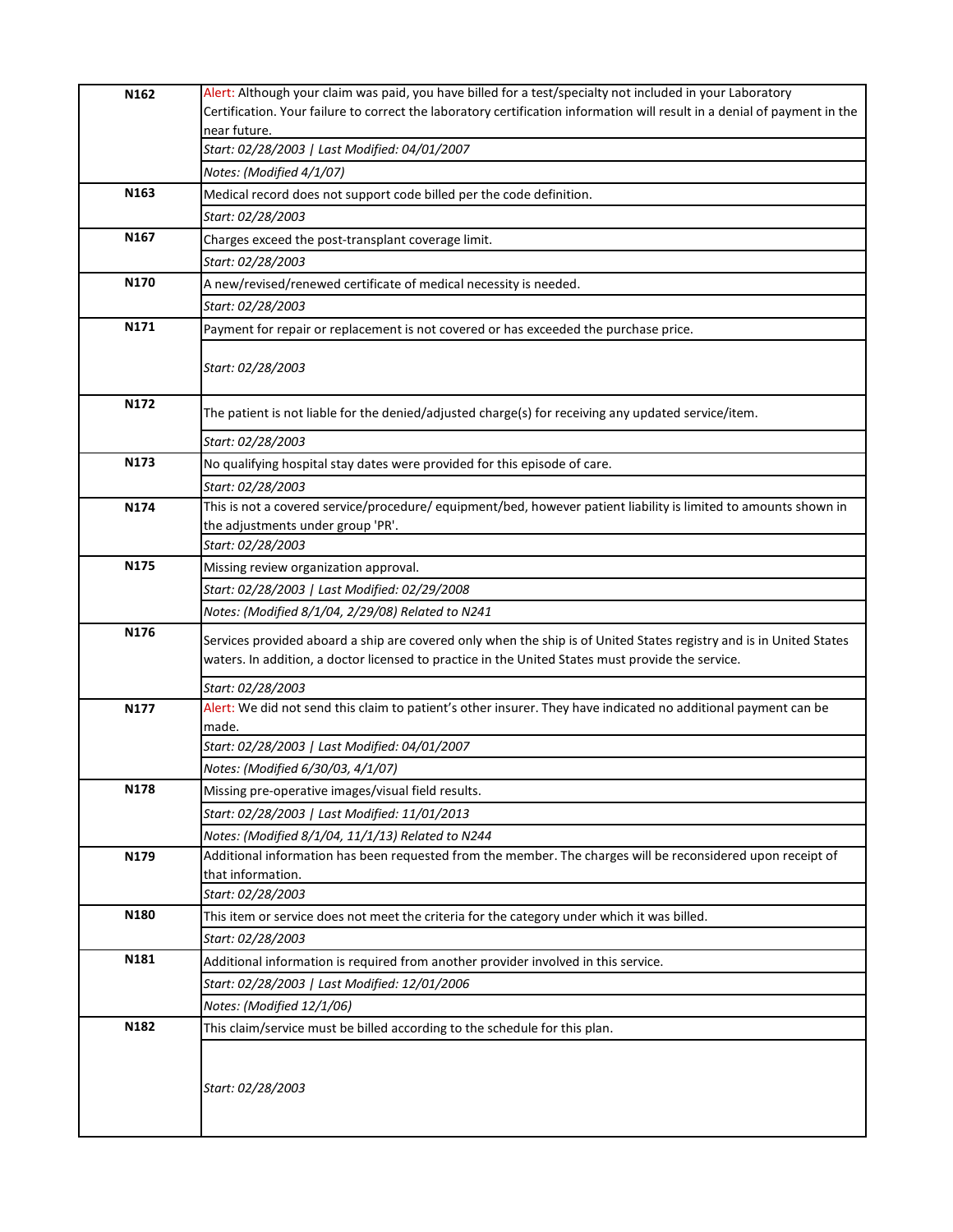| N183             | Alert: This is a predetermination advisory message, when this service is submitted for payment additional<br>documentation as specified in plan documents will be required to process benefits.   |
|------------------|---------------------------------------------------------------------------------------------------------------------------------------------------------------------------------------------------|
|                  | Start: 02/28/2003   Last Modified: 04/01/2007                                                                                                                                                     |
|                  | Notes: (Modified 4/1/07)                                                                                                                                                                          |
| N184             | Rebill technical and professional components separately.                                                                                                                                          |
|                  | Start: 02/28/2003                                                                                                                                                                                 |
| N185             | Alert: Do not resubmit this claim/service.                                                                                                                                                        |
|                  | Start: 02/28/2003   Last Modified: 04/01/2007                                                                                                                                                     |
|                  | Notes: (Modified 4/1/07)                                                                                                                                                                          |
| N186             | Non-Availability Statement (NAS) required for this service. Contact the nearest Military Treatment Facility (MTF) for                                                                             |
|                  | assistance.                                                                                                                                                                                       |
|                  | Start: 02/28/2003                                                                                                                                                                                 |
| N187             | Alert: You may request a review in writing within the required time limits following receipt of this notice by<br>following the instructions included in your contract or plan benefit documents. |
|                  | Start: 02/28/2003   Last Modified: 04/01/2007                                                                                                                                                     |
|                  | Notes: (Modified 4/1/07)                                                                                                                                                                          |
| N188             | The approved level of care does not match the procedure code submitted.                                                                                                                           |
|                  | Start: 02/28/2003                                                                                                                                                                                 |
| N189             | Alert: This service has been paid as a one-time exception to the plan's benefit restrictions.                                                                                                     |
|                  | Start: 02/28/2003   Last Modified: 04/01/2007                                                                                                                                                     |
|                  | Notes: (Modified 4/1/07)                                                                                                                                                                          |
| N <sub>190</sub> | Missing contract indicator.                                                                                                                                                                       |
|                  | Start: 02/28/2003   Last Modified: 08/01/2004                                                                                                                                                     |
|                  | Notes: (Modified 8/1/04) Related to N229                                                                                                                                                          |
| N191             | The provider must update insurance information directly with payer.                                                                                                                               |
|                  | Start: 02/28/2003                                                                                                                                                                                 |
| N192             | Patient is a Medicaid/Qualified Medicare Beneficiary.                                                                                                                                             |
|                  | Start: 02/28/2003                                                                                                                                                                                 |
| N193             | Specific federal/state/local program may cover this service through another payer.                                                                                                                |
|                  | Start: 02/28/2003                                                                                                                                                                                 |
| N194             | Technical component not paid if provider does not own the equipment used.                                                                                                                         |
|                  | Start: 02/25/2003                                                                                                                                                                                 |
| N <sub>195</sub> | The technical component must be billed separately.                                                                                                                                                |
|                  | Start: 02/25/2003                                                                                                                                                                                 |
| N196             | Alert: Patient eligible to apply for other coverage which may be primary.                                                                                                                         |
|                  | Start: 02/25/2003   Last Modified: 04/01/2007                                                                                                                                                     |
|                  | Notes: (Modified 4/1/07)                                                                                                                                                                          |
| N197             | The subscriber must update insurance information directly with payer.                                                                                                                             |
|                  | Start: 02/25/2003                                                                                                                                                                                 |
| N198             | Rendering provider must be affiliated with the pay-to provider.                                                                                                                                   |
|                  | Start: 02/25/2003                                                                                                                                                                                 |
| N199             | Additional payment/recoupment approved based on payer-initiated review/audit.                                                                                                                     |
|                  | Start: 02/25/2003   Last Modified: 08/01/2006                                                                                                                                                     |
|                  | Notes: (Modified 8/1/06)                                                                                                                                                                          |
| N200             | The professional component must be billed separately.                                                                                                                                             |
|                  | Start: 02/25/2003                                                                                                                                                                                 |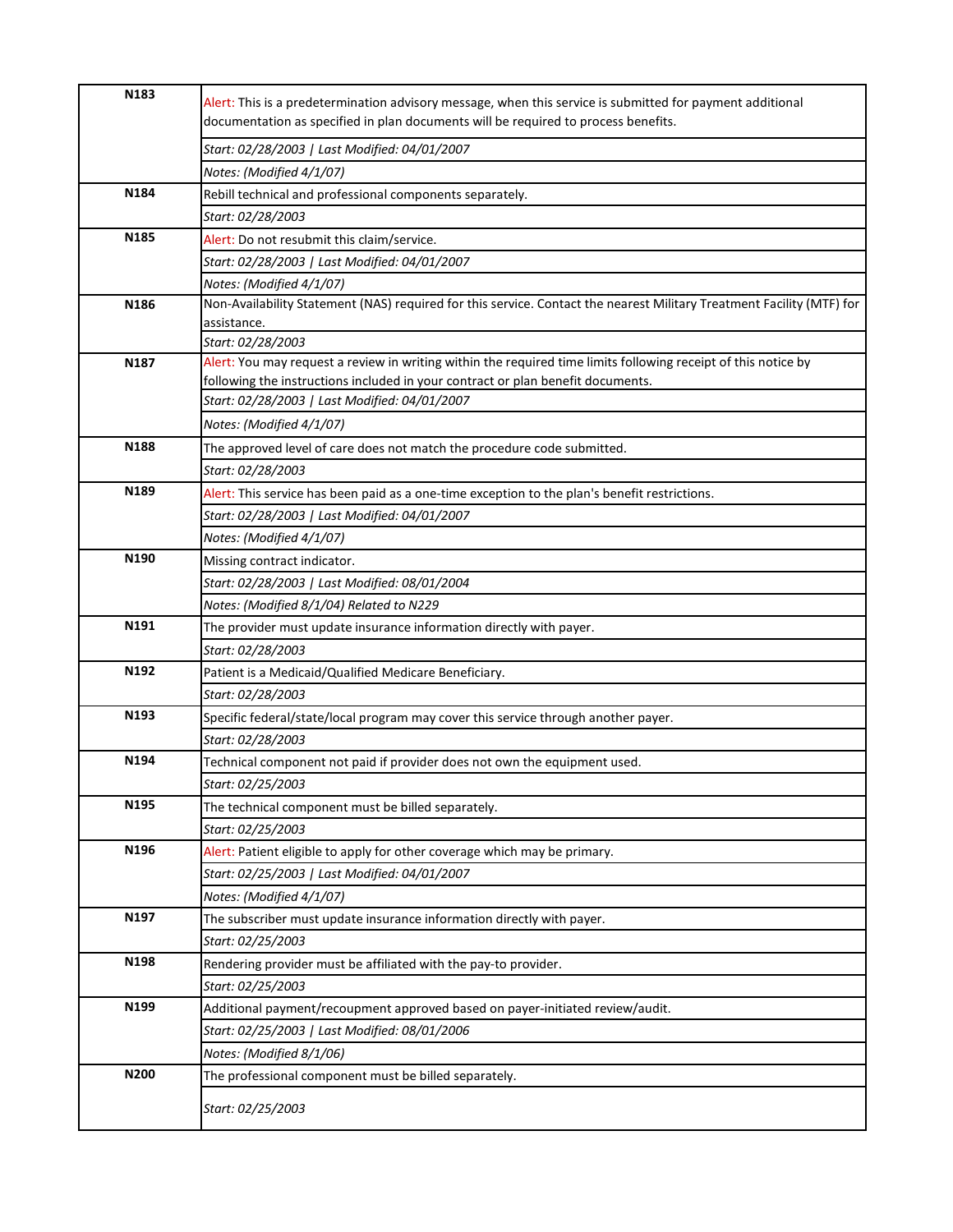| N202 | Additional information/explanation will be sent separately.                                                                                                                                          |
|------|------------------------------------------------------------------------------------------------------------------------------------------------------------------------------------------------------|
|      | Start: 06/30/2003   Last Modified: 03/14/2014                                                                                                                                                        |
|      | Notes: (Modified 4/1/07, 11/1/09, 3/14/2014)                                                                                                                                                         |
| N203 | Missing/incomplete/invalid anesthesia time/units.                                                                                                                                                    |
|      | Start: 06/30/2003   Last Modified: 03/14/2014                                                                                                                                                        |
|      | Notes: (Modified 3/14/2014)                                                                                                                                                                          |
| N204 | Services under review for possible pre-existing condition. Send medical records for prior 12 months                                                                                                  |
|      | Start: 06/30/2003                                                                                                                                                                                    |
| N205 | Information provided was illegible.                                                                                                                                                                  |
|      | Start: 06/30/2003   Last Modified: 03/14/2014                                                                                                                                                        |
|      | Notes: (Modified 3/14/2014)                                                                                                                                                                          |
| N206 | The supporting documentation does not match the information sent on the claim.                                                                                                                       |
|      | Start: 06/30/2003   Last Modified: 03/06/2012                                                                                                                                                        |
|      | Notes: (Modified 3/6/12)                                                                                                                                                                             |
| N207 | Missing/incomplete/invalid weight.                                                                                                                                                                   |
|      | Start: 06/30/2003   Last Modified: 11/18/2005                                                                                                                                                        |
|      | Notes: (Modified 11/18/05)                                                                                                                                                                           |
| N208 | Missing/incomplete/invalid DRG code.                                                                                                                                                                 |
|      | Start: 06/30/2003   Last Modified: 03/14/2014                                                                                                                                                        |
|      | Notes: (Modified 3/14/2014)                                                                                                                                                                          |
| N209 | Missing/incomplete/invalid taxpayer identification number (TIN).                                                                                                                                     |
|      | Start: 06/30/2003   Last Modified: 07/01/2008                                                                                                                                                        |
|      | Notes: (Modified 7/1/08)                                                                                                                                                                             |
| N210 | Alert: You may appeal this decision.                                                                                                                                                                 |
|      | Start: 06/30/2003   Last Modified: 03/14/2014                                                                                                                                                        |
|      | Notes: (Modified 4/1/07, 3/14/2014)                                                                                                                                                                  |
| N211 | Alert: You may not appeal this decision.                                                                                                                                                             |
|      | Start: 06/30/2003   Last Modified: 03/14/2014                                                                                                                                                        |
|      | Notes: (Modified 4/1/07, 3/14/2014)                                                                                                                                                                  |
| N212 | Charges processed under a Point of Service benefit.                                                                                                                                                  |
|      | Start: 02/01/2004   Last Modified: 03/14/2014                                                                                                                                                        |
|      | Notes: (Modified 3/14/2014)                                                                                                                                                                          |
| N213 | Missing/incomplete/invalid facility/discrete unit DRG/DRG exempt status information.                                                                                                                 |
|      | Start: 04/01/2004   Last Modified: 03/14/2014                                                                                                                                                        |
|      | Notes: (Modified 3/14/2014)                                                                                                                                                                          |
| N214 | Missing/incomplete/invalid history of the related initial surgical procedure(s).                                                                                                                     |
|      | Start: 04/01/2004   Last Modified: 03/14/2014                                                                                                                                                        |
|      | Notes: (Modified 3/14/2014)                                                                                                                                                                          |
| N215 | Alert: A payer providing supplemental or secondary coverage shall not require a claims determination for this<br>service from a primary payer as a condition of making its own claims determination. |
|      | Start: 04/01/2004   Last Modified: 04/01/2007                                                                                                                                                        |
|      | Notes: (Modified 4/1/07)                                                                                                                                                                             |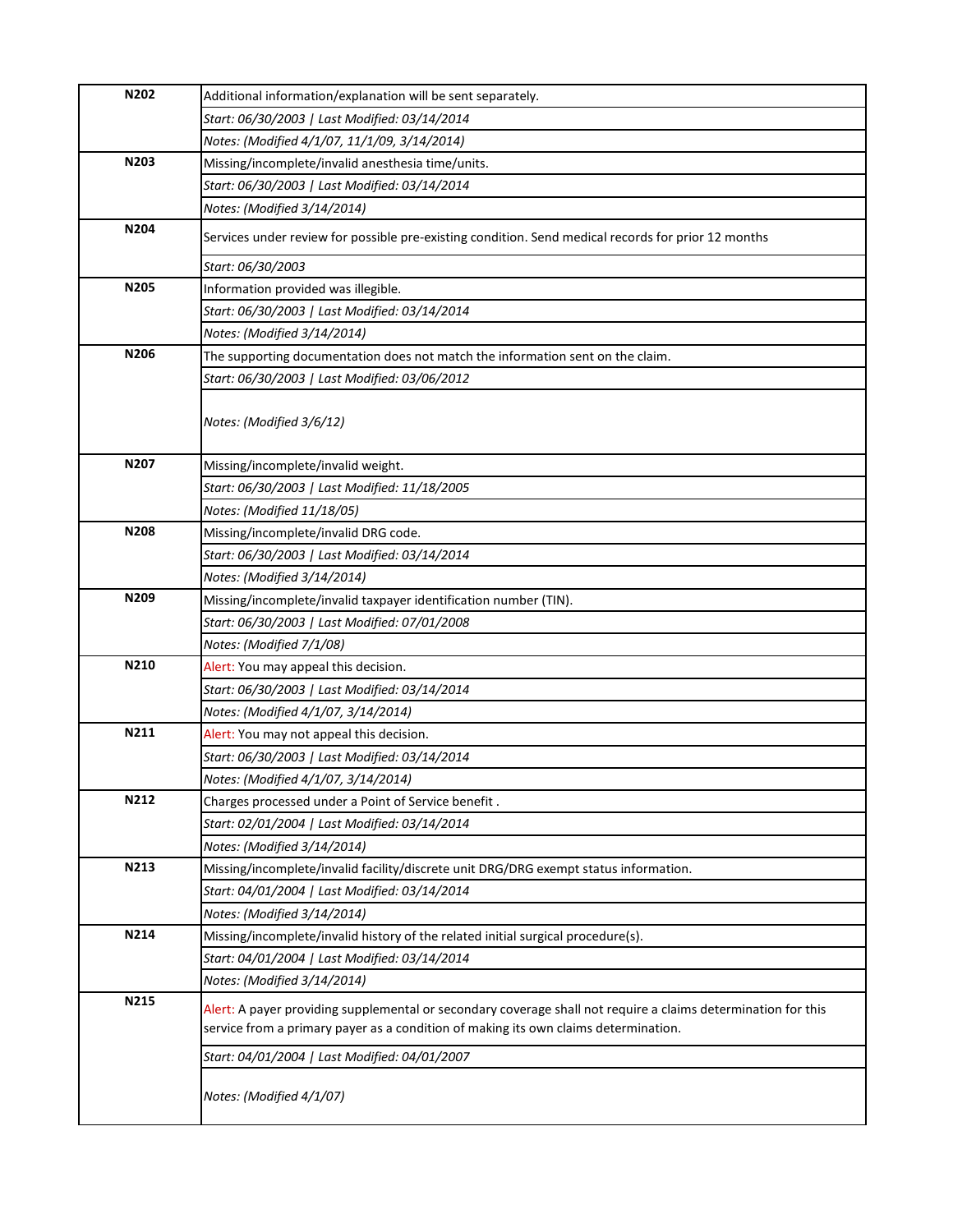| N216        | We do not offer coverage for this type of service or the patient is not enrolled in this portion of our benefit                                                                                          |
|-------------|----------------------------------------------------------------------------------------------------------------------------------------------------------------------------------------------------------|
|             | package.<br>Start: 04/01/2004   Last Modified: 03/14/2014                                                                                                                                                |
|             | Notes: (Modified 3/1/2010, 3/14/2014)                                                                                                                                                                    |
| N217        | We pay only one site of service per provider per claim.                                                                                                                                                  |
|             | Start: 08/01/2004   Last Modified: 03/14/2014                                                                                                                                                            |
|             | Notes: (Modified 3/14/2014)                                                                                                                                                                              |
| N218        |                                                                                                                                                                                                          |
|             | You must furnish and service this item for as long as the patient continues to need it. We can pay for maintenance<br>and/or servicing for the time period specified in the contract or coverage manual. |
|             | Start: 08/01/2004                                                                                                                                                                                        |
| N219        | Payment based on previous payer's allowed amount.                                                                                                                                                        |
|             | Start: 08/01/2004                                                                                                                                                                                        |
| N220        | Alert: See the payer's web site or contact the payer's Customer Service department to obtain forms and                                                                                                   |
|             | instructions for filing a provider dispute.                                                                                                                                                              |
|             | Start: 08/01/2004   Last Modified: 04/01/2007                                                                                                                                                            |
|             | Notes: (Modified 4/1/07)                                                                                                                                                                                 |
| N221        | Missing Admitting History and Physical report.                                                                                                                                                           |
|             | Start: 08/01/2004                                                                                                                                                                                        |
| <b>N222</b> | Incomplete/invalid Admitting History and Physical report.                                                                                                                                                |
|             | Start: 08/01/2004                                                                                                                                                                                        |
| N223        | Missing documentation of benefit to the patient during initial treatment period.                                                                                                                         |
|             | Start: 08/01/2004                                                                                                                                                                                        |
| <b>N224</b> | Incomplete/invalid documentation of benefit to the patient during initial treatment period.                                                                                                              |
|             | Start: 08/01/2004                                                                                                                                                                                        |
| <b>N225</b> | Incomplete/invalid documentation/orders/notes/summary/report/chart.                                                                                                                                      |
|             | Start: 08/01/2004   Stop: 03/01/2016   Last Modified: 03/01/2014                                                                                                                                         |
|             | Notes: (Modified 8/1/05, 3/1/2014) Explicit RARCs have been approved, this non-specific RARC will be deactivated in                                                                                      |
|             | March 2016.                                                                                                                                                                                              |
| N226        | Incomplete/invalid American Diabetes Association Certificate of Recognition.                                                                                                                             |
|             | Start: 08/01/2004                                                                                                                                                                                        |
| N227        | Incomplete/invalid Certificate of Medical Necessity.                                                                                                                                                     |
|             | Start: 08/01/2004                                                                                                                                                                                        |
| <b>N228</b> | Incomplete/invalid consent form.                                                                                                                                                                         |
|             | Start: 08/01/2004                                                                                                                                                                                        |
| N229        | Incomplete/invalid contract indicator.                                                                                                                                                                   |
|             | Start: 08/01/2004                                                                                                                                                                                        |
| N230        | Incomplete/invalid indication of whether the patient owns the equipment that requires the part or supply.                                                                                                |
|             | Start: 08/01/2004                                                                                                                                                                                        |
| N231        | Incomplete/invalid invoice or statement certifying the actual cost of the lens, less discounts, and/or the type of                                                                                       |
|             | intraocular lens used.                                                                                                                                                                                   |
| N232        | Start: 08/01/2004                                                                                                                                                                                        |
|             | Incomplete/invalid itemized bill/statement.                                                                                                                                                              |
|             | Start: 08/01/2004   Last Modified: 07/01/2008                                                                                                                                                            |
|             | Notes: (Modified 7/1/08)                                                                                                                                                                                 |
| N233        | Incomplete/invalid operative note/report.                                                                                                                                                                |
|             | Start: 08/01/2004   Last Modified: 07/01/2008                                                                                                                                                            |
|             |                                                                                                                                                                                                          |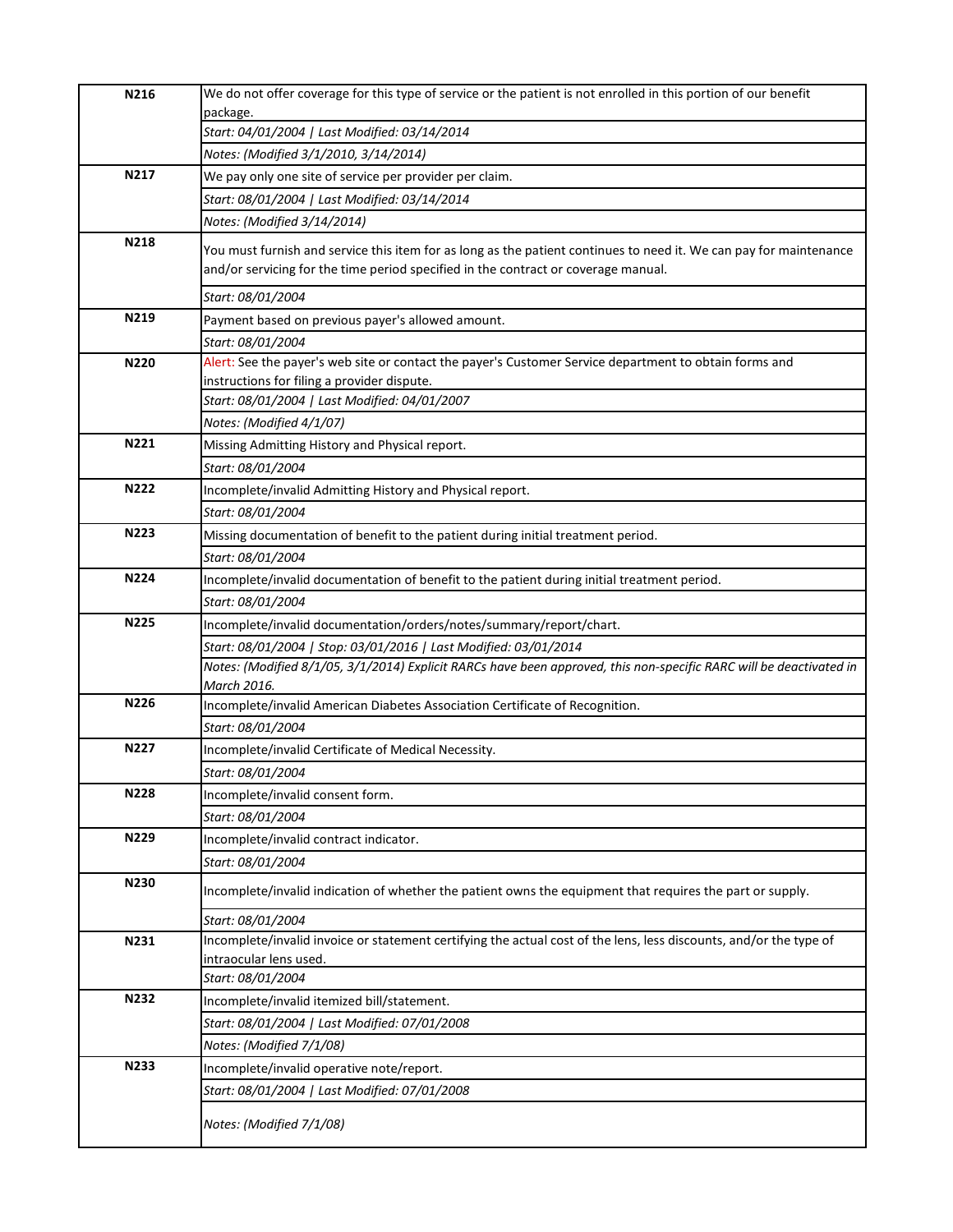| N234        | Incomplete/invalid oxygen certification/re-certification.           |
|-------------|---------------------------------------------------------------------|
|             | Start: 08/01/2004                                                   |
| <b>N235</b> | Incomplete/invalid pacemaker registration form.                     |
|             | Start: 08/01/2004                                                   |
| N236        | Incomplete/invalid pathology report.                                |
|             | Start: 08/01/2004                                                   |
| N237        | Incomplete/invalid patient medical record for this service.         |
|             | Start: 08/01/2004                                                   |
| N238        | Incomplete/invalid physician certified plan of care.                |
|             | Start: 08/01/2004   Last Modified: 03/14/2014                       |
|             | Notes: (Modified 3/14/2014)                                         |
| N239        | Incomplete/invalid physician financial relationship form.           |
|             | Start: 08/01/2004                                                   |
| N240        | Incomplete/invalid radiology report.                                |
|             | Start: 08/01/2004                                                   |
| N241        | Incomplete/invalid review organization approval.                    |
|             | Start: 08/01/2004   Last Modified: 02/29/2008                       |
|             | Notes: (Modified 2/29/08)                                           |
| N242        | Incomplete/invalid radiology film(s)/image(s).                      |
|             | Start: 08/01/2004   Last Modified: 07/01/2008                       |
|             | Notes: (Modified 7/1/08)                                            |
| N243        | Incomplete/invalid/not approved screening document.                 |
|             | Start: 08/01/2004                                                   |
| N244        | Incomplete/Invalid pre-operative images/visual field results.       |
|             | Start: 08/01/2004   Last Modified: 11/01/2013                       |
|             | Notes: (Modified 11/1/2013)                                         |
| N245        | Incomplete/invalid plan information for other insurance.            |
|             | Start: 08/01/2004   Last Modified: 03/14/2014                       |
|             | Notes: (Modified 3/14/2014)                                         |
| N246        | State regulated patient payment limitations apply to this service.  |
|             | Start: 12/02/2004                                                   |
| N247        | Missing/incomplete/invalid assistant surgeon taxonomy.              |
|             | Start: 12/02/2004                                                   |
| N248        | Missing/incomplete/invalid assistant surgeon name.                  |
|             | Start: 12/02/2004                                                   |
| N249        | Missing/incomplete/invalid assistant surgeon primary identifier.    |
|             | Start: 12/02/2004                                                   |
| N250        | Missing/incomplete/invalid assistant surgeon secondary identifier.  |
|             | Start: 12/02/2004                                                   |
| N251        | Missing/incomplete/invalid attending provider taxonomy.             |
|             | Start: 12/02/2004                                                   |
| N252        | Missing/incomplete/invalid attending provider name.                 |
|             | Start: 12/02/2004                                                   |
| N253        | Missing/incomplete/invalid attending provider primary identifier.   |
|             | Start: 12/02/2004                                                   |
|             |                                                                     |
| N254        | Missing/incomplete/invalid attending provider secondary identifier. |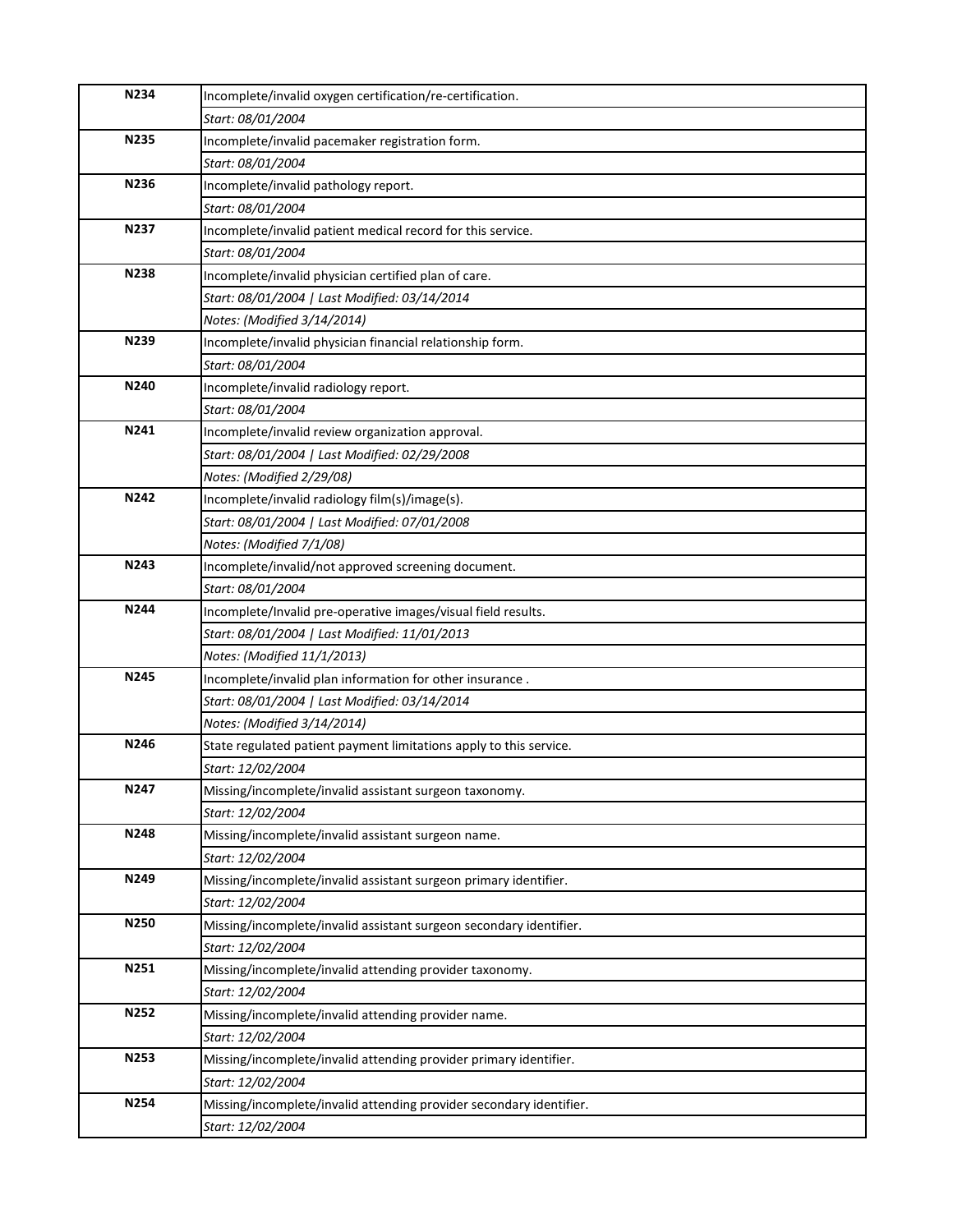| N255        | Missing/incomplete/invalid billing provider taxonomy.                         |
|-------------|-------------------------------------------------------------------------------|
|             | Start: 12/02/2004                                                             |
| N256        | Missing/incomplete/invalid billing provider/supplier name.                    |
|             | Start: 12/02/2004                                                             |
| N257        | Missing/incomplete/invalid billing provider/supplier primary identifier.      |
|             | Start: 12/02/2004                                                             |
| <b>N258</b> | Missing/incomplete/invalid billing provider/supplier address.                 |
|             | Start: 12/02/2004                                                             |
| N259        | Missing/incomplete/invalid billing provider/supplier secondary identifier.    |
|             | Start: 12/02/2004                                                             |
| N260        | Missing/incomplete/invalid billing provider/supplier contact information.     |
|             | Start: 12/02/2004                                                             |
| N261        | Missing/incomplete/invalid operating provider name.                           |
|             | Start: 12/02/2004                                                             |
| N262        | Missing/incomplete/invalid operating provider primary identifier.             |
|             | Start: 12/02/2004                                                             |
| N263        | Missing/incomplete/invalid operating provider secondary identifier.           |
|             | Start: 12/02/2004                                                             |
| N264        | Missing/incomplete/invalid ordering provider name.                            |
|             | Start: 12/02/2004                                                             |
| N265        | Missing/incomplete/invalid ordering provider primary identifier.              |
|             | Start: 12/02/2004                                                             |
| N266        | Missing/incomplete/invalid ordering provider address.                         |
|             | Start: 12/02/2004                                                             |
| N267        | Missing/incomplete/invalid ordering provider secondary identifier.            |
|             | Start: 12/02/2004                                                             |
| N268        | Missing/incomplete/invalid ordering provider contact information.             |
|             | Start: 12/02/2004                                                             |
| N269        | Missing/incomplete/invalid other provider name.                               |
|             | Start: 12/02/2004                                                             |
| N270        | Missing/incomplete/invalid other provider primary identifier.                 |
|             | Start: 12/02/2004                                                             |
| N271        | Missing/incomplete/invalid other provider secondary identifier.               |
|             | Start: 12/02/2004                                                             |
| N272        | Missing/incomplete/invalid other payer attending provider identifier.         |
|             | Start: 12/02/2004                                                             |
| N273        | Missing/incomplete/invalid other payer operating provider identifier.         |
|             | Start: 12/02/2004                                                             |
| N274        | Missing/incomplete/invalid other payer other provider identifier.             |
|             | Start: 12/02/2004                                                             |
| N275        | Missing/incomplete/invalid other payer purchased service provider identifier. |
|             | Start: 12/02/2004                                                             |
| N276        | Missing/incomplete/invalid other payer referring provider identifier.         |
|             | Start: 12/02/2004                                                             |
| N277        | Missing/incomplete/invalid other payer rendering provider identifier.         |
|             |                                                                               |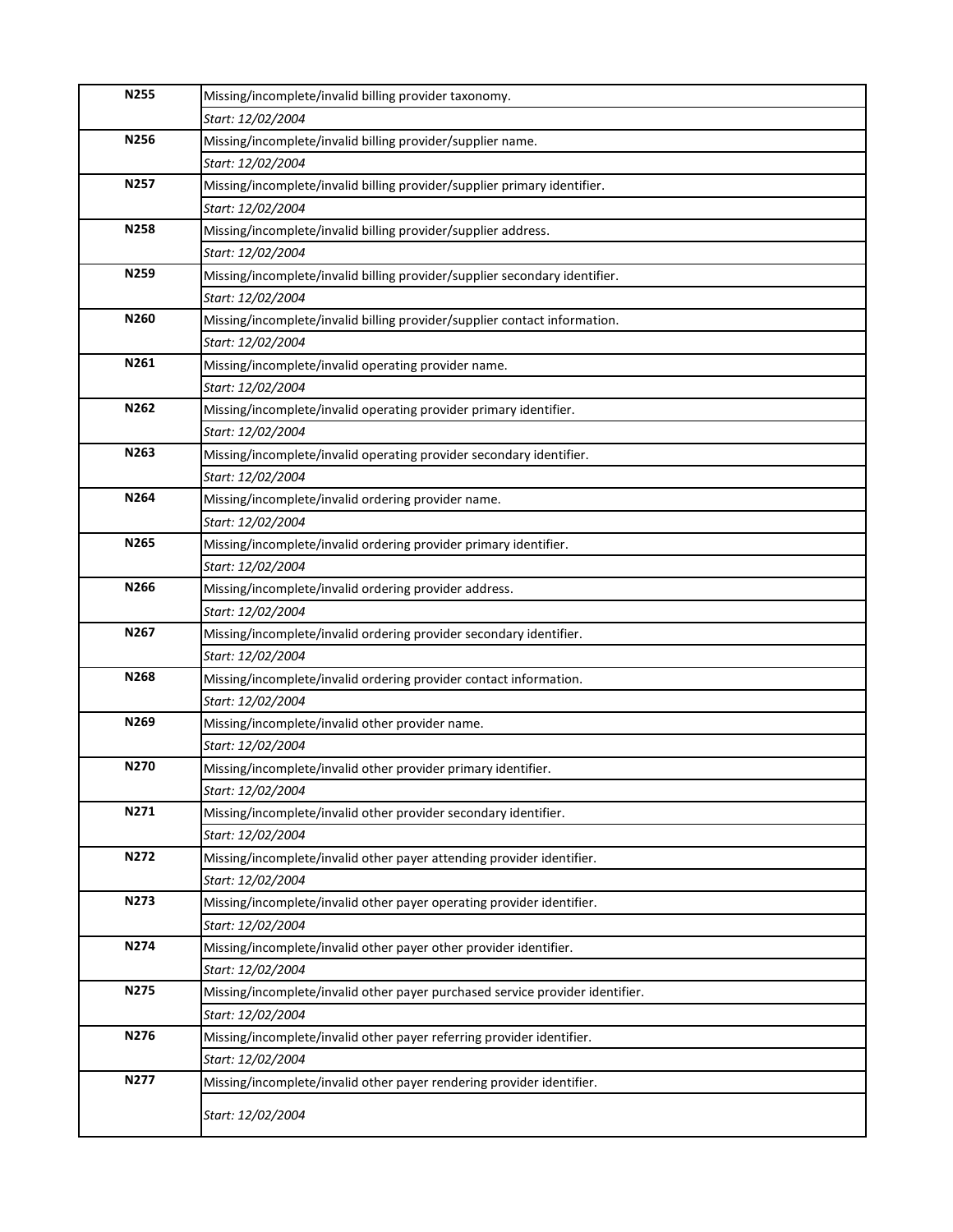| <b>N278</b> | Missing/incomplete/invalid other payer service facility provider identifier.           |
|-------------|----------------------------------------------------------------------------------------|
|             | Start: 12/02/2004                                                                      |
| N279        | Missing/incomplete/invalid pay-to provider name.                                       |
|             | Start: 12/02/2004                                                                      |
| N280        | Missing/incomplete/invalid pay-to provider primary identifier.                         |
|             | Start: 12/02/2004                                                                      |
| N281        | Missing/incomplete/invalid pay-to provider address.                                    |
|             | Start: 12/02/2004                                                                      |
| N282        | Missing/incomplete/invalid pay-to provider secondary identifier.                       |
|             | Start: 12/02/2004                                                                      |
| N283        | Missing/incomplete/invalid purchased service provider identifier.                      |
|             | Start: 12/02/2004                                                                      |
| N284        | Missing/incomplete/invalid referring provider taxonomy.                                |
|             | Start: 12/02/2004                                                                      |
| N285        | Missing/incomplete/invalid referring provider name.                                    |
|             | Start: 12/02/2004                                                                      |
| N286        | Missing/incomplete/invalid referring provider primary identifier.                      |
|             | Start: 12/02/2004                                                                      |
| N287        | Missing/incomplete/invalid referring provider secondary identifier.                    |
|             | Start: 12/02/2004                                                                      |
| N288        | Missing/incomplete/invalid rendering provider taxonomy.                                |
|             | Start: 12/02/2004                                                                      |
| N289        | Missing/incomplete/invalid rendering provider name.                                    |
| N290        | Start: 12/02/2004                                                                      |
|             | Missing/incomplete/invalid rendering provider primary identifier.<br>Start: 12/02/2004 |
| N291        | Missing/incomplete/invalid rendering provider secondary identifier.                    |
|             | Start: 12/02/2004   Last Modified: 11/01/2010                                          |
| N292        | Missing/incomplete/invalid service facility name.                                      |
|             | Start: 12/02/2004                                                                      |
| N293        | Missing/incomplete/invalid service facility primary identifier.                        |
|             | Start: 12/02/2004                                                                      |
| N294        | Missing/incomplete/invalid service facility primary address.                           |
|             | Start: 12/02/2004                                                                      |
| N295        | Missing/incomplete/invalid service facility secondary identifier.                      |
|             | Start: 12/02/2004                                                                      |
| N296        | Missing/incomplete/invalid supervising provider name.                                  |
|             | Start: 12/02/2004                                                                      |
| N297        | Missing/incomplete/invalid supervising provider primary identifier.                    |
|             | Start: 12/02/2004                                                                      |
| N298        | Missing/incomplete/invalid supervising provider secondary identifier.                  |
|             | Start: 12/02/2004                                                                      |
| N299        | Missing/incomplete/invalid occurrence date(s).                                         |
|             | Start: 12/02/2004                                                                      |
| N300        | Missing/incomplete/invalid occurrence span date(s).                                    |
|             | Start: 12/02/2004                                                                      |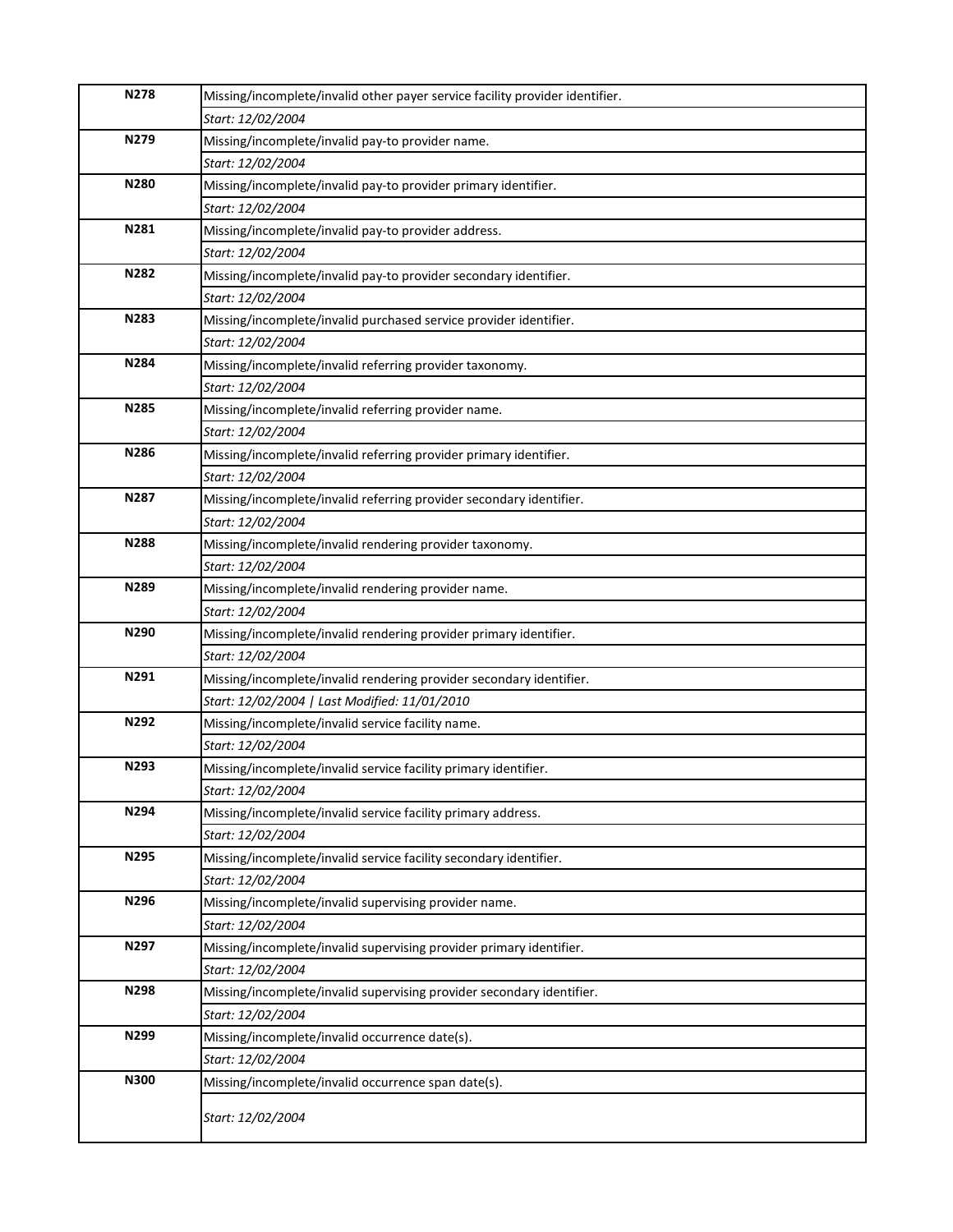| N301        | Missing/incomplete/invalid procedure date(s).                   |
|-------------|-----------------------------------------------------------------|
|             | Start: 12/02/2004                                               |
| N302        | Missing/incomplete/invalid other procedure date(s).             |
|             | Start: 12/02/2004                                               |
| N303        | Missing/incomplete/invalid principal procedure date.            |
|             | Start: 12/02/2004                                               |
| N304        | Missing/incomplete/invalid dispensed date.                      |
|             | Start: 12/02/2004                                               |
| <b>N305</b> | Missing/incomplete/invalid accident date.                       |
|             | Start: 12/02/2004                                               |
| N306        | Missing/incomplete/invalid acute manifestation date.            |
|             | Start: 12/02/2004                                               |
| N307        | Missing/incomplete/invalid adjudication or payment date.        |
|             | Start: 12/02/2004                                               |
| N308        | Missing/incomplete/invalid appliance placement date.            |
|             | Start: 12/02/2004                                               |
| N309        | Missing/incomplete/invalid assessment date.                     |
|             | Start: 12/02/2004                                               |
| N310        | Missing/incomplete/invalid assumed or relinquished care date.   |
|             | Start: 12/02/2004                                               |
| N311        | Missing/incomplete/invalid authorized to return to work date.   |
|             | Start: 12/02/2004                                               |
| N312        | Missing/incomplete/invalid begin therapy date.                  |
|             | Start: 12/02/2004                                               |
| N313        | Missing/incomplete/invalid certification revision date.         |
|             | Start: 12/02/2004                                               |
| N314        | Missing/incomplete/invalid diagnosis date.                      |
|             | Start: 12/02/2004                                               |
| N315        | Missing/incomplete/invalid disability from date.                |
|             | Start: 12/02/2004                                               |
| N316        | Missing/incomplete/invalid disability to date.                  |
|             | Start: 12/02/2004                                               |
| N317        | Missing/incomplete/invalid discharge hour.                      |
|             | Start: 12/02/2004                                               |
| N318        | Missing/incomplete/invalid discharge or end of care date.       |
|             | Start: 12/02/2004                                               |
| N319        | Missing/incomplete/invalid hearing or vision prescription date. |
| <b>N320</b> | Start: 12/02/2004                                               |
|             | Missing/incomplete/invalid Home Health Certification Period.    |
|             | Start: 12/02/2004                                               |
| N321        | Missing/incomplete/invalid last admission period.               |
|             | Start: 12/02/2004                                               |
| N322        | Missing/incomplete/invalid last certification date.             |
|             | Start: 12/02/2004                                               |
|             | Missing/incomplete/invalid last contact date.                   |
| N323        |                                                                 |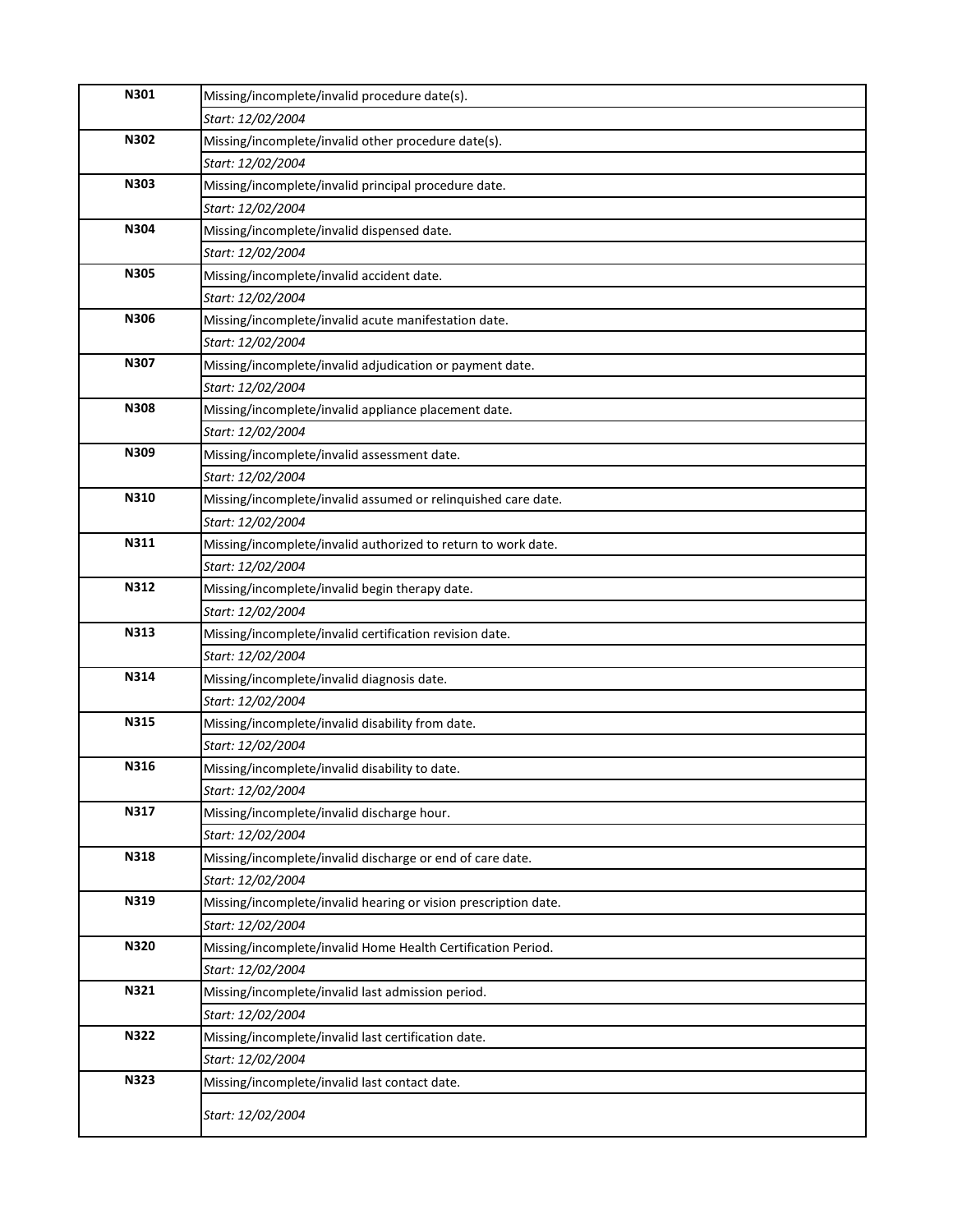| <b>N324</b> | Missing/incomplete/invalid last seen/visit date.                                               |
|-------------|------------------------------------------------------------------------------------------------|
|             | Start: 12/02/2004                                                                              |
| <b>N325</b> | Missing/incomplete/invalid last worked date.                                                   |
|             | Start: 12/02/2004                                                                              |
| N326        | Missing/incomplete/invalid last x-ray date.                                                    |
|             | Start: 12/02/2004                                                                              |
| N327        | Missing/incomplete/invalid other insured birth date.                                           |
|             | Start: 12/02/2004                                                                              |
| <b>N328</b> | Missing/incomplete/invalid Oxygen Saturation Test date.                                        |
|             | Start: 12/02/2004                                                                              |
| N329        | Missing/incomplete/invalid patient birth date.                                                 |
|             | Start: 12/02/2004                                                                              |
| N330        | Missing/incomplete/invalid patient death date.                                                 |
|             | Start: 12/02/2004                                                                              |
| N331        | Missing/incomplete/invalid physician order date.                                               |
|             | Start: 12/02/2004                                                                              |
| N332        | Missing/incomplete/invalid prior hospital discharge date.                                      |
|             | Start: 12/02/2004                                                                              |
| N333        | Missing/incomplete/invalid prior placement date.                                               |
|             | Start: 12/02/2004                                                                              |
| N334        | Missing/incomplete/invalid re-evaluation date.                                                 |
|             | Start: 12/02/2004   Last Modified: 03/14/2014                                                  |
|             | Notes: (Modified 3/14/2014)                                                                    |
| <b>N335</b> | Missing/incomplete/invalid referral date.                                                      |
|             | Start: 12/02/2004                                                                              |
| N336        | Missing/incomplete/invalid replacement date.                                                   |
|             | Start: 12/02/2004                                                                              |
| <b>N337</b> | Missing/incomplete/invalid secondary diagnosis date.                                           |
|             | Start: 12/02/2004                                                                              |
| <b>N338</b> | Missing/incomplete/invalid shipped date.                                                       |
|             | Start: 12/02/2004                                                                              |
| N339        | Missing/incomplete/invalid similar illness or symptom date.                                    |
|             | Start: 12/02/2004                                                                              |
| N340        | Missing/incomplete/invalid subscriber birth date.                                              |
|             | Start: 12/02/2004                                                                              |
| N341        | Missing/incomplete/invalid surgery date.                                                       |
|             | Start: 12/02/2004                                                                              |
| N342        | Missing/incomplete/invalid test performed date.                                                |
|             | Start: 12/02/2004                                                                              |
| N343        | Missing/incomplete/invalid Transcutaneous Electrical Nerve Stimulator (TENS) trial start date. |
|             | Start: 12/02/2004                                                                              |
| N344        | Missing/incomplete/invalid Transcutaneous Electrical Nerve Stimulator (TENS) trial end date.   |
|             | Start: 12/02/2004                                                                              |
| N345        | Date range not valid with units submitted.                                                     |
|             | Start: 03/30/2005                                                                              |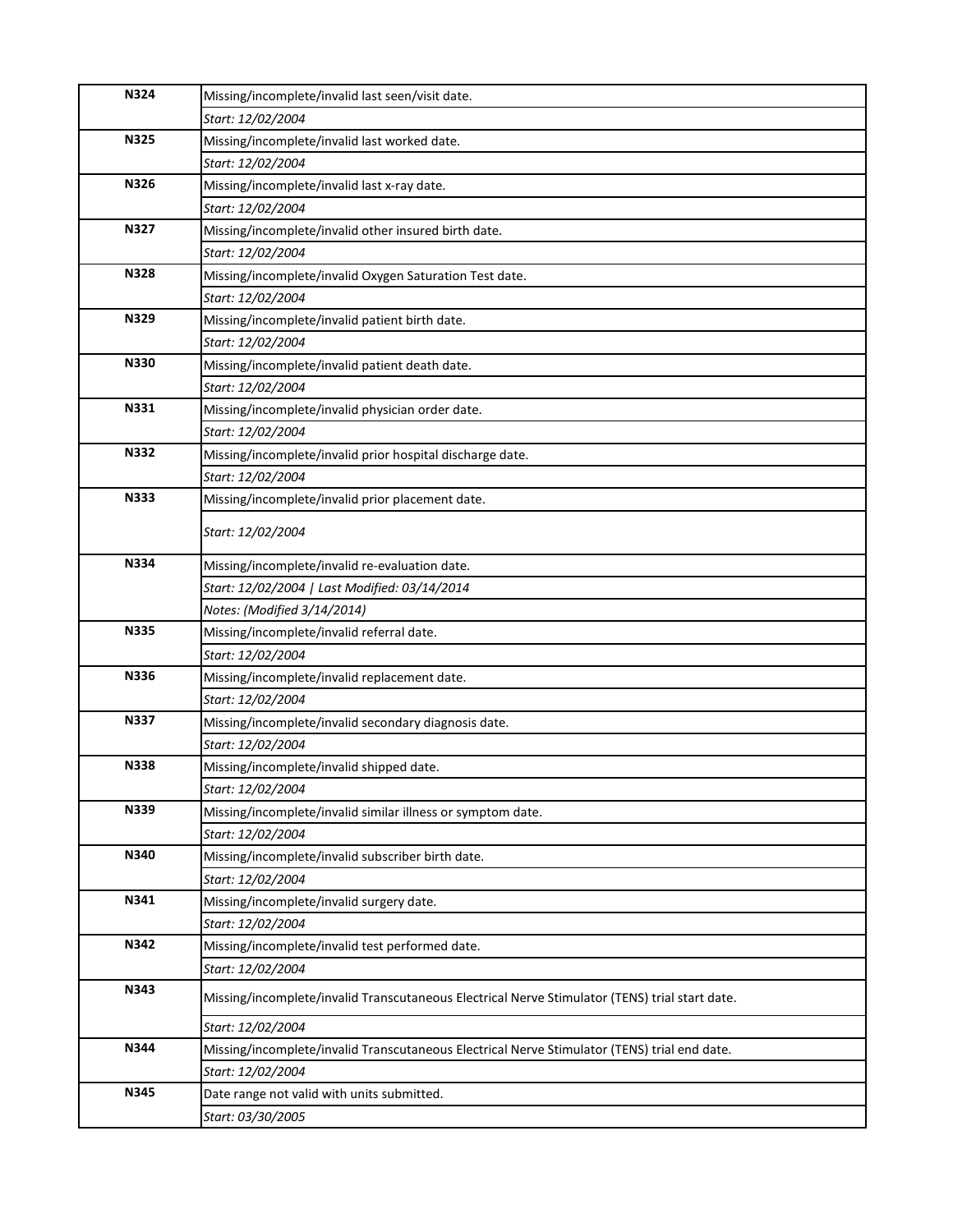| N346        | Missing/incomplete/invalid oral cavity designation code.                                                                                                                                                                                                                                                                                                                                                               |
|-------------|------------------------------------------------------------------------------------------------------------------------------------------------------------------------------------------------------------------------------------------------------------------------------------------------------------------------------------------------------------------------------------------------------------------------|
|             | Start: 03/30/2005                                                                                                                                                                                                                                                                                                                                                                                                      |
| N347        | Your claim for a referred or purchased service cannot be paid because payment has already been made for this<br>same service to another provider by a payment contractor representing the payer.                                                                                                                                                                                                                       |
|             | Start: 03/30/2005                                                                                                                                                                                                                                                                                                                                                                                                      |
| N348        | You chose that this service/supply/drug would be rendered/supplied and billed by a different practitioner/supplier.                                                                                                                                                                                                                                                                                                    |
|             | Start: 08/01/2005                                                                                                                                                                                                                                                                                                                                                                                                      |
| N349        | The administration method and drug must be reported to adjudicate this service.                                                                                                                                                                                                                                                                                                                                        |
|             | Start: 08/01/2005                                                                                                                                                                                                                                                                                                                                                                                                      |
| N350        | Missing/incomplete/invalid description of service for a Not Otherwise Classified (NOC) code or for an Unlisted/By                                                                                                                                                                                                                                                                                                      |
|             | Report procedure.                                                                                                                                                                                                                                                                                                                                                                                                      |
|             | Start: 08/01/2005   Last Modified: 07/01/2008                                                                                                                                                                                                                                                                                                                                                                          |
|             | Notes: (Modified 7/1/08)                                                                                                                                                                                                                                                                                                                                                                                               |
| N351        | Service date outside of the approved treatment plan service dates.                                                                                                                                                                                                                                                                                                                                                     |
|             | Start: 08/01/2005                                                                                                                                                                                                                                                                                                                                                                                                      |
| N352        | Alert: There are no scheduled payments for this service. Submit a claim for each patient visit.                                                                                                                                                                                                                                                                                                                        |
|             | Start: 08/01/2005   Last Modified: 04/01/2007                                                                                                                                                                                                                                                                                                                                                                          |
|             | Notes: (Modified 4/1/07)                                                                                                                                                                                                                                                                                                                                                                                               |
| N353        | Alert: Benefits have been estimated, when the actual services have been rendered, additional payment will be                                                                                                                                                                                                                                                                                                           |
|             | considered based on the submitted claim.                                                                                                                                                                                                                                                                                                                                                                               |
|             | Start: 08/01/2005   Last Modified: 04/01/2007                                                                                                                                                                                                                                                                                                                                                                          |
|             | Notes: (Modified 4/1/07)                                                                                                                                                                                                                                                                                                                                                                                               |
| <b>N354</b> | Incomplete/invalid invoice.                                                                                                                                                                                                                                                                                                                                                                                            |
|             | Start: 08/01/2005   Last Modified: 03/14/2014                                                                                                                                                                                                                                                                                                                                                                          |
|             | Notes: (Modified 3/14/2014)                                                                                                                                                                                                                                                                                                                                                                                            |
| N355        | Alert: The law permits exceptions to the refund requirement in two cases: - If you did not know, and could not have<br>reasonably been expected to know, that we would not pay for this service; or - If you notified the patient in writing<br>before providing the service that you believed that we were likely to deny the service, and the patient signed a<br>statement agreeing to pay for the service.         |
|             | If you come within either exception, or if you believe the carrier was wrong in its determination that we do not pay<br>for this service, you should request appeal of this determination within 30 days of the date of this notice. Your<br>request for review should include any additional information necessary to support your position.                                                                          |
|             | If you request an appeal within 30 days of receiving this notice, you may delay refunding the amount to the patient<br>until you receive the results of the review. If the review decision is favorable to you, you do not need to make any<br>refund. If, however, the review is unfavorable, the law specifies that you must make the refund within 15 days of<br>receiving the unfavorable review decision.         |
|             | The law also permits you to request an appeal at any time within 120 days of the date you receive this notice.<br>However, an appeal request that is received more than 30 days after the date of this notice, does not permit you to<br>delay making the refund. Regardless of when a review is requested, the patient will be notified that you have<br>requested one, and will receive a copy of the determination. |
|             | The patient has received a separate notice of this denial decision. The notice advises that he/she may be entitled to<br>a refund of any amounts paid, if you should have known that we would not pay and did not tell him/her. It also<br>instructs the patient to contact our office if he/she does not hear anything about a refund within 30 days                                                                  |
|             | Start: 08/01/2005   Last Modified: 04/01/2007                                                                                                                                                                                                                                                                                                                                                                          |
|             | Notes: (Modified 11/18/05, Modified 4/1/07)                                                                                                                                                                                                                                                                                                                                                                            |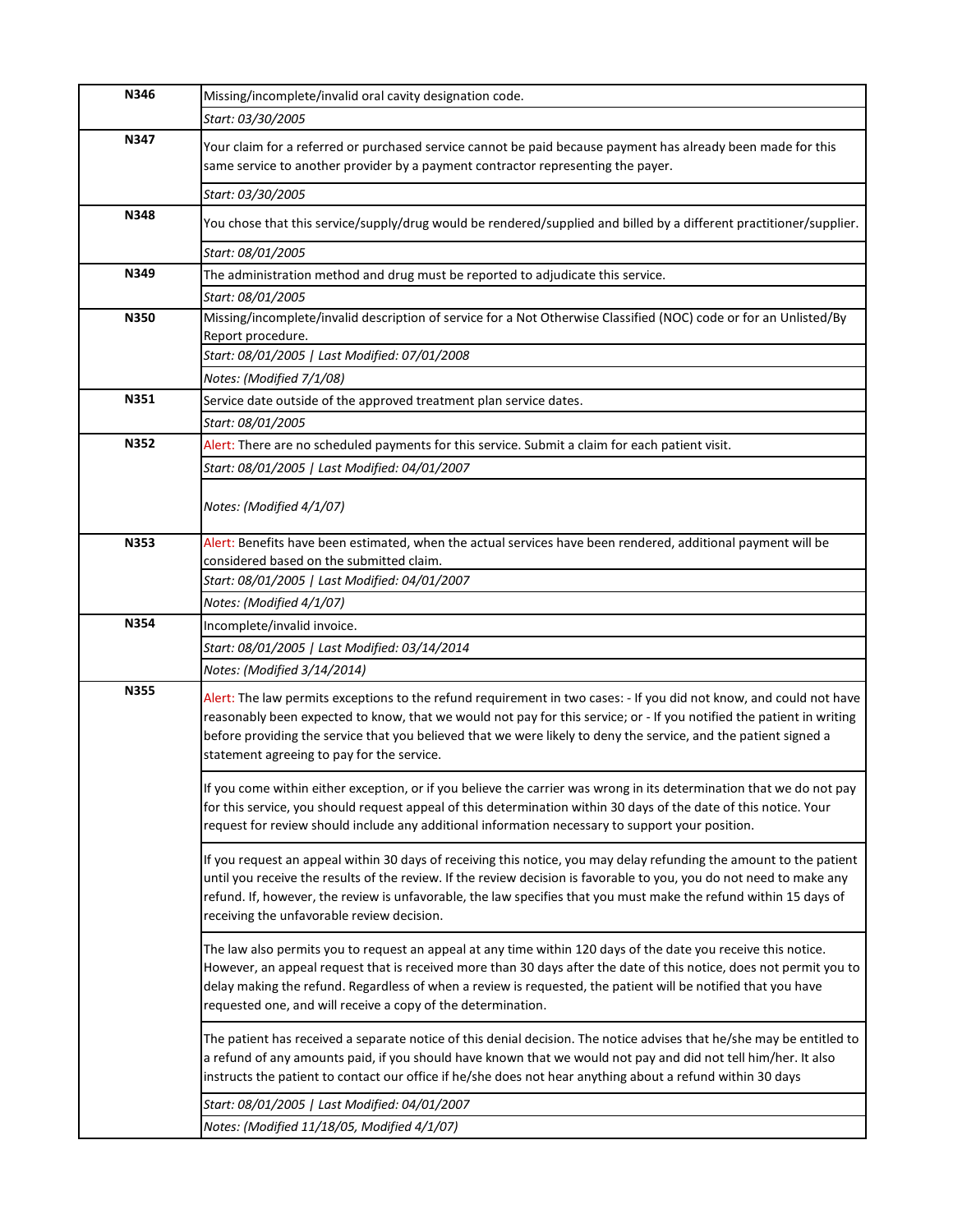| N356        | Not covered when performed with, or subsequent to, a non-covered service.                                                                |
|-------------|------------------------------------------------------------------------------------------------------------------------------------------|
|             | Start: 08/01/2005   Last Modified: 03/08/2011                                                                                            |
|             | Notes: (Modified 3/8/11)                                                                                                                 |
| N357        | Time frame requirements between this service/procedure/supply and a related service/procedure/supply have not                            |
|             | been met.                                                                                                                                |
|             | Start: 11/18/2005                                                                                                                        |
| <b>N358</b> | Alert: This decision may be reviewed if additional documentation as described in the contract or plan benefit<br>documents is submitted. |
|             | Start: 11/18/2005   Last Modified: 04/01/2007                                                                                            |
|             | Notes: (Modified 4/1/07)                                                                                                                 |
| N359        | Missing/incomplete/invalid height.                                                                                                       |
|             | Start: 11/18/2005                                                                                                                        |
| N360        | Alert: Coordination of benefits has not been calculated when estimating benefits for this pre-determination.                             |
|             | Submit payment information from the primary payer with the secondary claim.                                                              |
|             | Start: 11/18/2005   Last Modified: 04/01/2007                                                                                            |
|             | Notes: (Modified 4/1/07)                                                                                                                 |
| N362        | The number of Days or Units of Service exceeds our acceptable maximum.                                                                   |
|             |                                                                                                                                          |
|             | Start: 11/18/2005                                                                                                                        |
| N363        |                                                                                                                                          |
|             | Alert: in the near future we are implementing new policies/procedures that would affect this determination.                              |
|             | Start: 11/18/2005   Last Modified: 04/01/2007                                                                                            |
|             | Notes: (Modified 4/1/07)                                                                                                                 |
| N364        | Alert: According to our agreement, you must waive the deductible and/or coinsurance amounts.                                             |
|             |                                                                                                                                          |
|             | Start: 11/18/2005   Last Modified: 04/01/2007                                                                                            |
| N366        | Notes: (Modified 4/1/07)<br>Requested information not provided. The claim will be reopened if the information previously requested is    |
|             | submitted within one year after the date of this denial notice.                                                                          |
|             | Start: 04/01/2006                                                                                                                        |
| N367        | Alert: The claim information has been forwarded to a Consumer Spending Account processor for review; for                                 |
|             | example, flexible spending account or health savings account.                                                                            |
|             | Start: 04/01/2006   Last Modified: 07/01/2008                                                                                            |
|             | Notes: (Modified 4/1/07, 11/5/07, 7/1/08)                                                                                                |
| N368        | You must appeal the determination of the previously adjudicated claim.                                                                   |
|             | Start: 04/01/2006                                                                                                                        |
| N369        | Alert: Although this claim has been processed, it is deficient according to state legislation/regulation.                                |
|             | Start: 04/01/2006                                                                                                                        |
| N370        | Billing exceeds the rental months covered/approved by the payer.                                                                         |
|             | Start: 08/01/2006                                                                                                                        |
| N371        | Alert: title of this equipment must be transferred to the patient.                                                                       |
|             | Start: 08/01/2006                                                                                                                        |
| N372        | Only reasonable and necessary maintenance/service charges are covered.                                                                   |
|             | Start: 08/01/2006                                                                                                                        |
| N373        |                                                                                                                                          |
|             | It has been determined that another payer paid the services as primary when they were not the primary payer.                             |
|             | Therefore, we are refunding to the payer that paid as primary on your behalf.                                                            |
|             |                                                                                                                                          |
|             | Start: 12/01/2006                                                                                                                        |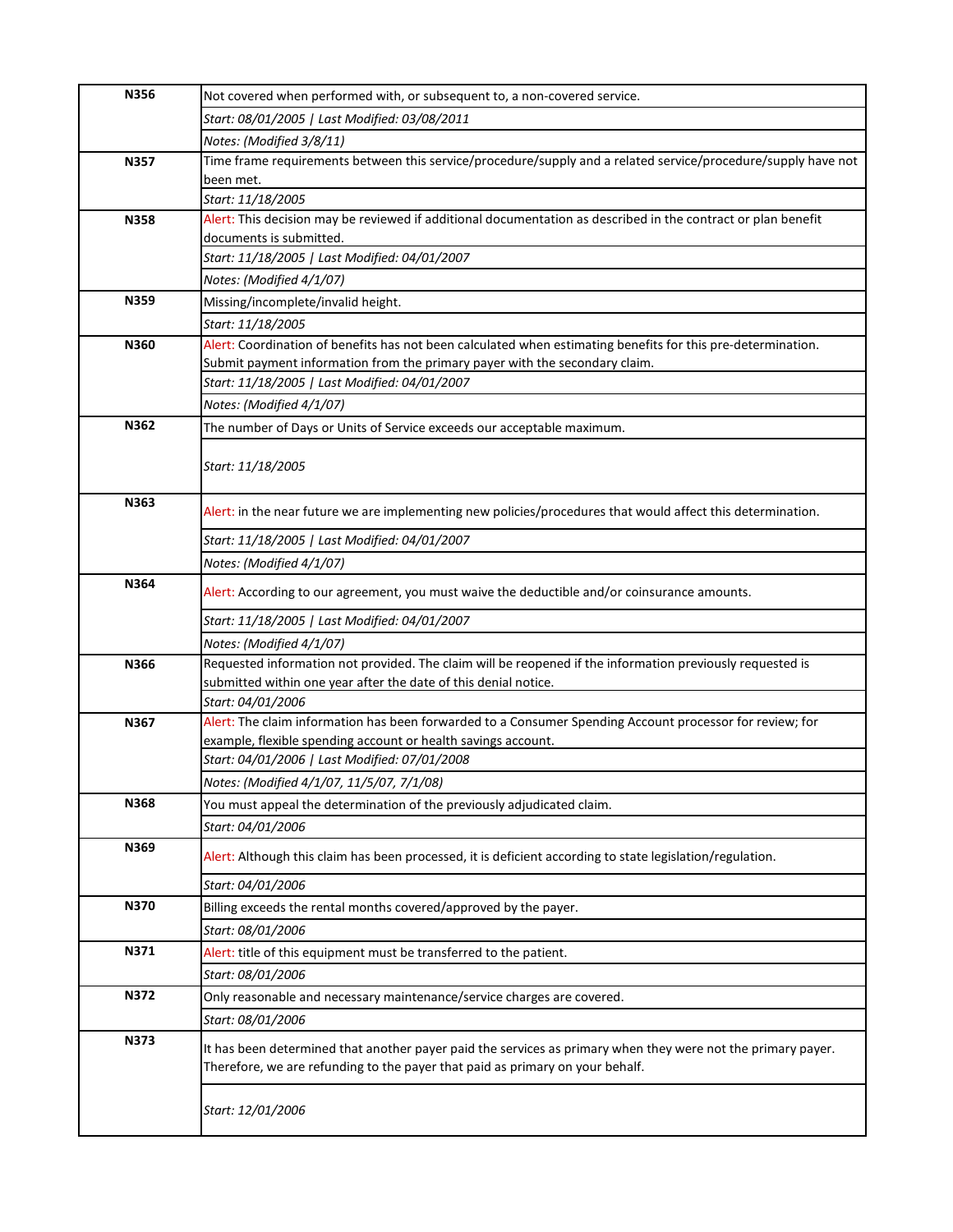| N374        | Primary Medicare Part A insurance has been exhausted and a Part B Remittance Advice is required.                                                                                                               |
|-------------|----------------------------------------------------------------------------------------------------------------------------------------------------------------------------------------------------------------|
|             | Start: 12/01/2006                                                                                                                                                                                              |
| N375        | Missing/incomplete/invalid questionnaire/information required to determine dependent eligibility.                                                                                                              |
|             | Start: 12/01/2006                                                                                                                                                                                              |
| N376        | Subscriber/patient is assigned to active military duty, therefore primary coverage may be TRICARE.                                                                                                             |
|             | Start: 12/01/2006                                                                                                                                                                                              |
| <b>N377</b> | Payment based on a processed replacement claim.                                                                                                                                                                |
|             | Start: 12/01/2006   Last Modified: 11/05/2007                                                                                                                                                                  |
|             | Notes: (Modified 11/5/07)                                                                                                                                                                                      |
| <b>N378</b> | Missing/incomplete/invalid prescription quantity.                                                                                                                                                              |
|             | Start: 12/01/2006                                                                                                                                                                                              |
| N379        | Claim level information does not match line level information.                                                                                                                                                 |
|             | Start: 12/01/2006                                                                                                                                                                                              |
| N380        | The original claim has been processed, submit a corrected claim.                                                                                                                                               |
|             | Start: 04/01/2007                                                                                                                                                                                              |
| N381        | Alert: Consult our contractual agreement for restrictions/billing/payment information related to these charges.                                                                                                |
|             | Start: 04/01/2007   Last Modified: 07/01/2015                                                                                                                                                                  |
|             | Notes: (Modified 7/1/15)                                                                                                                                                                                       |
| N382        | Missing/incomplete/invalid patient identifier.                                                                                                                                                                 |
|             | Start: 04/01/2007                                                                                                                                                                                              |
| N383        | Not covered when deemed cosmetic.                                                                                                                                                                              |
|             | Start: 04/01/2007   Last Modified: 03/08/2011                                                                                                                                                                  |
|             | Notes: (Modified 3/8/11)                                                                                                                                                                                       |
| N384        | Records indicate that the referenced body part/tooth has been removed in a previous procedure.                                                                                                                 |
|             | Start: 04/01/2007                                                                                                                                                                                              |
| <b>N385</b> | Notification of admission was not timely according to published plan procedures.                                                                                                                               |
|             | Start: 04/01/2007   Last Modified: 11/05/2007                                                                                                                                                                  |
|             | Notes: (Modified 11/5/07)                                                                                                                                                                                      |
| N386        | This decision was based on a National Coverage Determination (NCD). An NCD provides a coverage determination                                                                                                   |
|             | as to whether a particular item or service is covered. A copy of this policy is available at<br>www.cms.gov/mcd/search.asp. If you do not have web access, you may contact the contractor to request a copy of |
|             | the NCD.                                                                                                                                                                                                       |
|             | Start: 04/01/2007   Last Modified: 07/01/2010                                                                                                                                                                  |
|             | Notes: (Modified 7/1/2010)                                                                                                                                                                                     |
| N387        | Alert: Submit this claim to the patient's other insurer for potential payment of supplemental benefits. We did not                                                                                             |
|             | forward the claim information.                                                                                                                                                                                 |
|             | Start: 04/01/2007   Last Modified: 03/01/2009                                                                                                                                                                  |
|             | Notes: (Modified 3/1/2009)                                                                                                                                                                                     |
| <b>N388</b> | Missing/incomplete/invalid prescription number.                                                                                                                                                                |
|             | Start: 08/01/2007   Last Modified: 03/14/2014                                                                                                                                                                  |
|             | Notes: (Modified 3/14/2014)                                                                                                                                                                                    |
| N389        | Duplicate prescription number submitted.                                                                                                                                                                       |
|             | Start: 08/01/2007                                                                                                                                                                                              |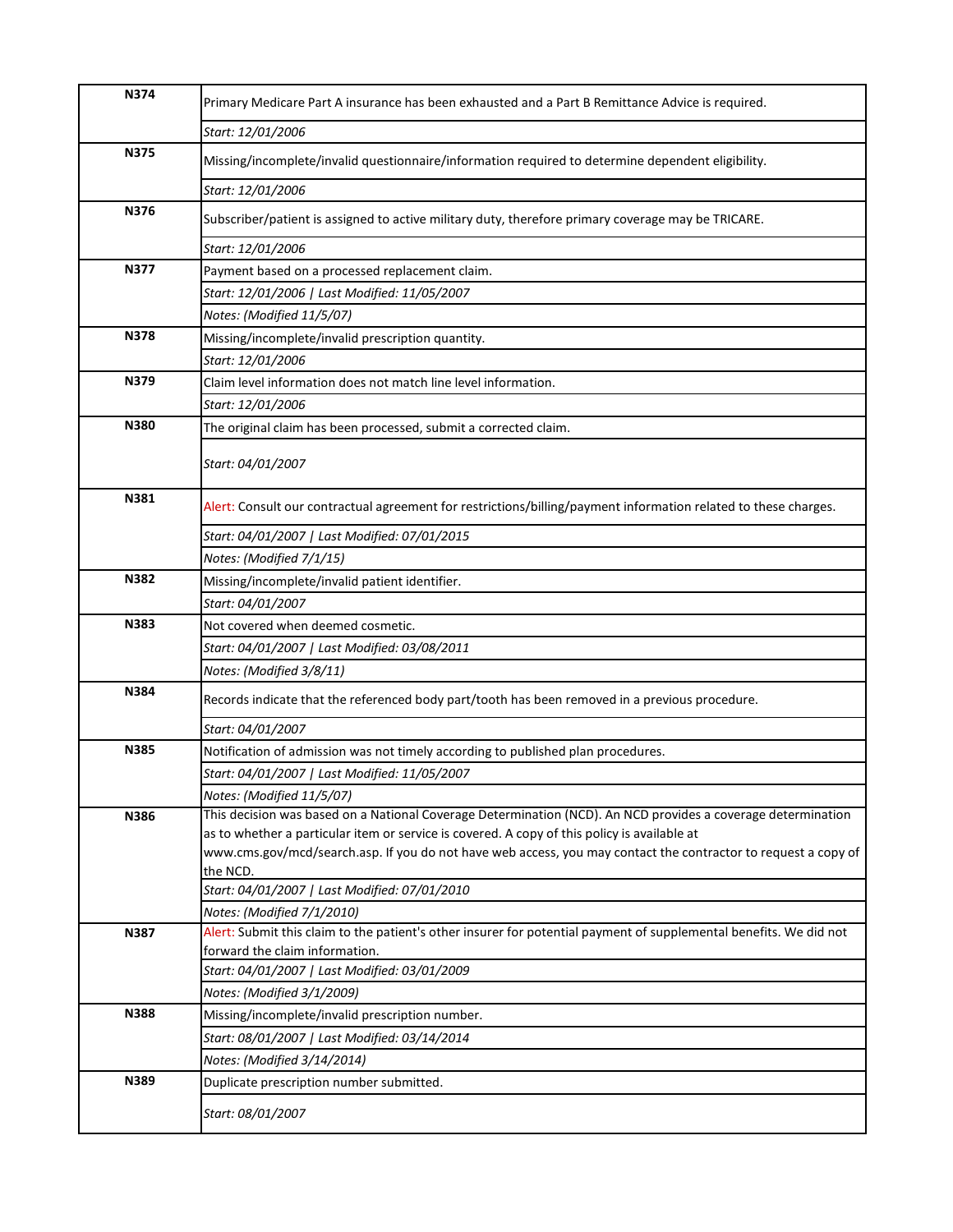| N390 | This service/report cannot be billed separately.                                                                     |
|------|----------------------------------------------------------------------------------------------------------------------|
|      | Start: 08/01/2007   Last Modified: 07/01/2008                                                                        |
|      | Notes: (Modified 7/1/08)                                                                                             |
| N391 | Missing emergency department records.                                                                                |
|      | Start: 08/01/2007                                                                                                    |
| N392 | Incomplete/invalid emergency department records.                                                                     |
|      | Start: 08/01/2007                                                                                                    |
| N393 | Missing progress notes/report.                                                                                       |
|      | Start: 08/01/2007   Last Modified: 07/01/2008                                                                        |
|      | Notes: (Modified 7/1/08)                                                                                             |
| N394 | Incomplete/invalid progress notes/report.                                                                            |
|      | Start: 08/01/2007   Last Modified: 07/01/2008                                                                        |
|      | Notes: (Modified 7/1/08)                                                                                             |
| N395 | Missing laboratory report.                                                                                           |
|      | Start: 08/01/2007                                                                                                    |
| N396 | Incomplete/invalid laboratory report.                                                                                |
|      | Start: 08/01/2007                                                                                                    |
| N397 | Benefits are not available for incomplete service(s)/undelivered item(s).                                            |
|      | Start: 08/01/2007                                                                                                    |
| N398 | Missing elective consent form.                                                                                       |
|      | Start: 08/01/2007                                                                                                    |
| N399 | Incomplete/invalid elective consent form.                                                                            |
|      | Start: 08/01/2007                                                                                                    |
| N400 | Alert: Electronically enabled providers should submit claims electronically.                                         |
|      | Start: 08/01/2007                                                                                                    |
| N401 | Missing periodontal charting.                                                                                        |
|      | Start: 08/01/2007                                                                                                    |
| N402 | Incomplete/invalid periodontal charting.                                                                             |
|      | Start: 08/01/2007                                                                                                    |
| N403 | Missing facility certification.                                                                                      |
|      | Start: 08/01/2007                                                                                                    |
| N404 | Incomplete/invalid facility certification.                                                                           |
|      | Start: 08/01/2007                                                                                                    |
| N405 | This service is only covered when the donor's insurer(s) do not provide coverage for the service.                    |
|      | Start: 08/01/2007                                                                                                    |
| N406 | This service is only covered when the recipient's insurer(s) do not provide coverage for the service.                |
|      | Start: 08/01/2007                                                                                                    |
| N407 | You are not an approved submitter for this transmission format.                                                      |
|      | Start: 08/01/2007                                                                                                    |
| N408 | This payer does not cover deductibles assessed by a previous payer.                                                  |
|      | Start: 08/01/2007                                                                                                    |
| N409 | This service is related to an accidental injury and is not covered unless provided within a specific time frame from |
|      | the date of the accident.                                                                                            |
|      | Start: 08/01/2007                                                                                                    |
|      |                                                                                                                      |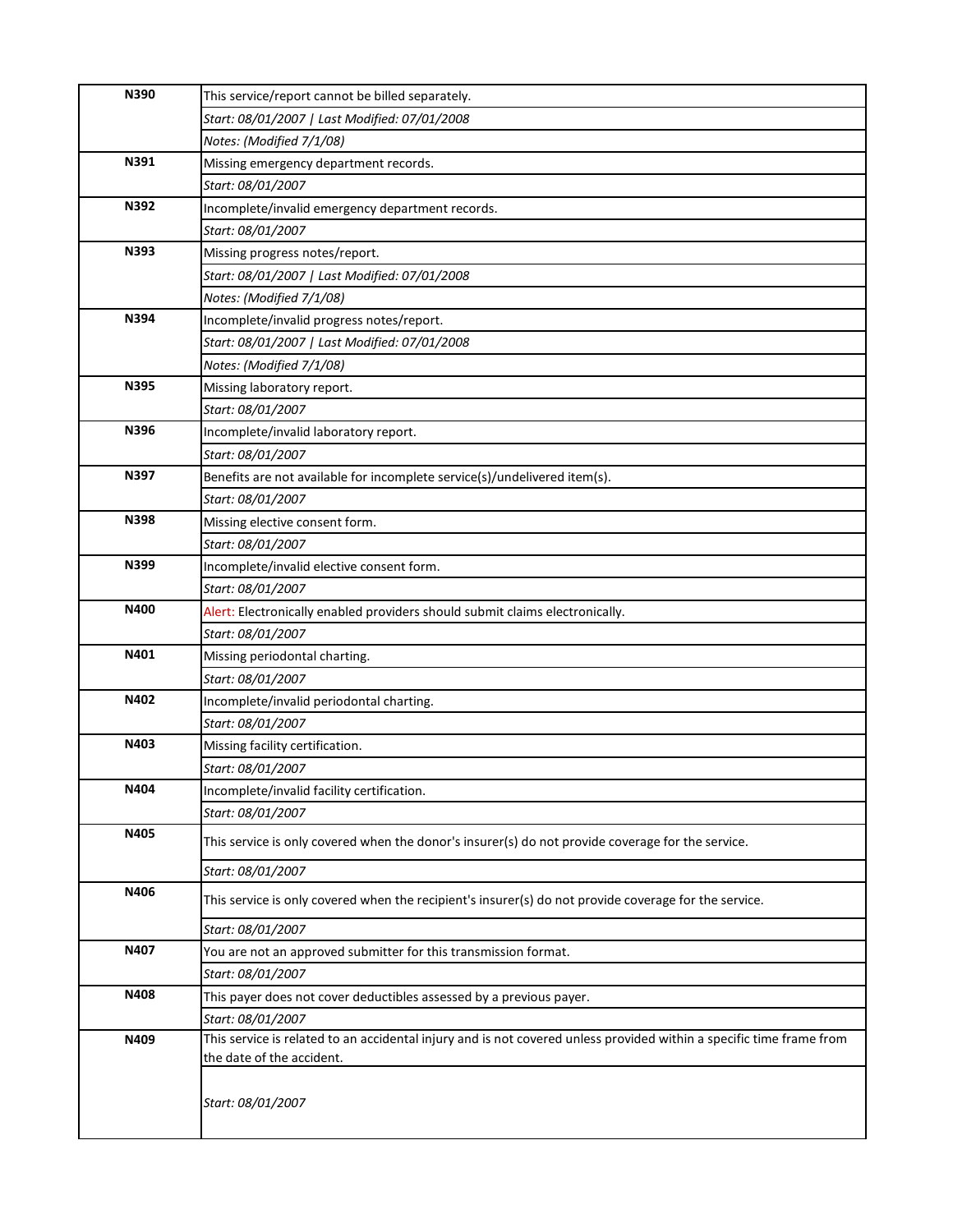| N410        | Not covered unless the prescription changes.                                                                      |
|-------------|-------------------------------------------------------------------------------------------------------------------|
|             | Start: 08/01/2007   Last Modified: 03/08/2011                                                                     |
|             | Notes: (Modified 3/8/11)                                                                                          |
| N418        | Misrouted claim. See the payer's claim submission instructions.                                                   |
|             | Start: 08/01/2007                                                                                                 |
| N419        | Claim payment was the result of a payer's retroactive adjustment due to a retroactive rate change.                |
|             | Start: 08/01/2007                                                                                                 |
| N420        | Claim payment was the result of a payer's retroactive adjustment due to a Coordination of Benefits or Third Party |
|             | Liability Recovery.                                                                                               |
| N421        | Start: 08/01/2007                                                                                                 |
|             | Claim payment was the result of a payer's retroactive adjustment due to a review organization decision.           |
|             | Start: 08/01/2007   Last Modified: 05/08/2008                                                                     |
|             | Notes: (Modified 2/29/08, typo fixed 5/8/08)                                                                      |
| N422        | Claim payment was the result of a payer's retroactive adjustment due to a payer's contract incentive program.     |
|             | Start: 08/01/2007   Last Modified: 05/08/2008                                                                     |
|             | Notes: (Typo fixed 5/8/08)                                                                                        |
| N423        | Claim payment was the result of a payer's retroactive adjustment due to a non standard program.                   |
|             | Start: 08/01/2007                                                                                                 |
| <b>N424</b> | Patient does not reside in the geographic area required for this type of payment.                                 |
|             | Start: 08/01/2007                                                                                                 |
| N425        | Statutorily excluded service(s).                                                                                  |
|             | Start: 08/01/2007                                                                                                 |
| N426        | No coverage when self-administered.                                                                               |
|             | Start: 08/01/2007                                                                                                 |
| N427        | Payment for eyeglasses or contact lenses can be made only after cataract surgery.                                 |
|             | Start: 08/01/2007                                                                                                 |
| N428        | Not covered when performed in this place of service.                                                              |
|             | Start: 08/01/2007   Last Modified: 03/08/2011                                                                     |
|             | Notes: (Modified 3/8/11)                                                                                          |
| N429        | Not covered when considered routine.                                                                              |
|             | Start: 08/01/2007   Last Modified: 03/08/2011                                                                     |
|             | Notes: (Modified 3/8/11)                                                                                          |
| N430        | Procedure code is inconsistent with the units billed.                                                             |
|             | Start: 11/05/2007                                                                                                 |
| N431        | Not covered with this procedure.                                                                                  |
|             | Start: 11/05/2007   Last Modified: 03/08/2011                                                                     |
|             | Notes: (Modified 3/8/11)                                                                                          |
| N432        | Alert: Adjustment based on a Recovery Audit.                                                                      |
|             | Start: 11/05/2007   Last Modified: 07/01/2015                                                                     |
|             | Notes: (Modified 7/1/15)                                                                                          |
| N433        | Resubmit this claim using only your National Provider Identifier (NPI).                                           |
|             | Start: 02/29/2008   Last Modified: 03/14/2014                                                                     |
|             | Notes: (Modified 3/14/2014)                                                                                       |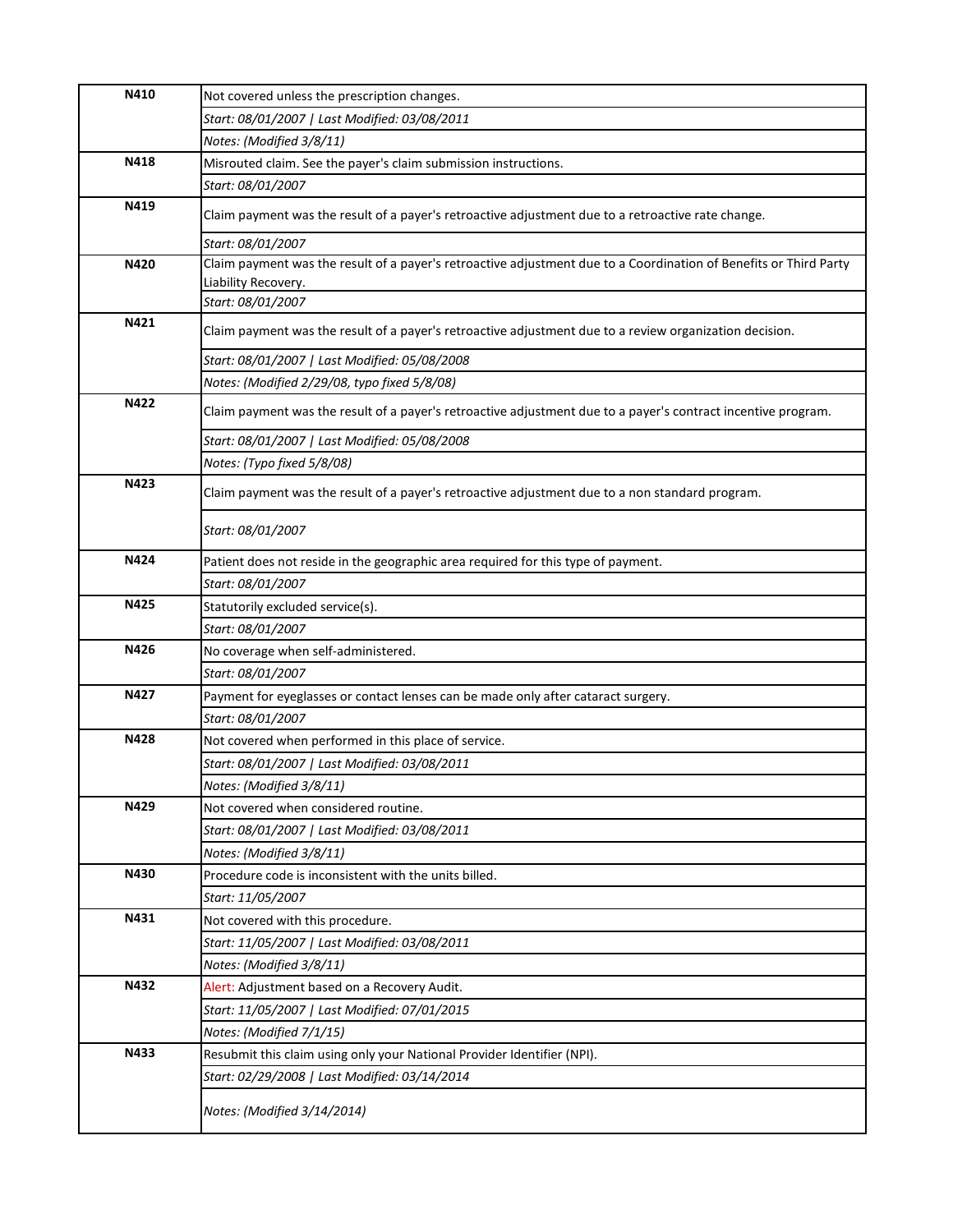| N434 | Missing/Incomplete/Invalid Present on Admission indicator.                                                             |
|------|------------------------------------------------------------------------------------------------------------------------|
|      | Start: 07/01/2008                                                                                                      |
| N435 | Exceeds number/frequency approved /allowed within time period without support documentation.                           |
|      | Start: 07/01/2008                                                                                                      |
| N436 | The injury claim has not been accepted and a mandatory medical reimbursement has been made.                            |
|      | Start: 07/01/2008                                                                                                      |
| N437 | Alert: If the injury claim is accepted, these charges will be reconsidered.                                            |
|      | Start: 07/01/2008                                                                                                      |
| N438 | This jurisdiction only accepts paper claims.                                                                           |
|      | Start: 07/01/2008   Last Modified: 03/14/2014                                                                          |
|      | Notes: (Modified 3/14/2014)                                                                                            |
| N439 | Missing anesthesia physical status report/indicators.                                                                  |
|      | Start: 07/01/2008                                                                                                      |
| N440 | Incomplete/invalid anesthesia physical status report/indicators.                                                       |
|      | Start: 07/01/2008                                                                                                      |
| N441 | This missed/cancelled appointment is not covered.                                                                      |
|      | Start: 07/01/2008   Last Modified: 07/15/2013                                                                          |
|      | Notes: (Modified 7/15/2013)                                                                                            |
| N442 | Payment based on an alternate fee schedule.                                                                            |
|      | Start: 07/01/2008                                                                                                      |
| N443 | Missing/incomplete/invalid total time or begin/end time.                                                               |
|      | Start: 07/01/2008                                                                                                      |
| N444 | Alert: This facility has not filed the Election for High Cost Outlier form with the Division of Workers' Compensation. |
|      | Start: 07/01/2008                                                                                                      |
| N445 | Missing document for actual cost or paid amount.                                                                       |
|      | Start: 07/01/2008                                                                                                      |
| N446 | Incomplete/invalid document for actual cost or paid amount.                                                            |
|      | Start: 07/01/2008                                                                                                      |
| N447 | Payment is based on a generic equivalent as required documentation was not provided.                                   |
|      | Start: 07/01/2008                                                                                                      |
| N448 | This drug/service/supply is not included in the fee schedule or contracted/legislated fee arrangement.                 |
|      | Start: 07/01/2008   Last Modified: 03/14/2014                                                                          |
|      | Notes: (Modified 3/14/2014)                                                                                            |
| N449 | Payment based on a comparable drug/service/supply.                                                                     |
|      | Start: 07/01/2008                                                                                                      |
| N450 | Covered only when performed by the primary treating physician or the designee.                                         |
|      | Start: 07/01/2008                                                                                                      |
| N451 | Missing Admission Summary Report.                                                                                      |
|      | Start: 07/01/2008                                                                                                      |
| N452 | Incomplete/invalid Admission Summary Report.                                                                           |
|      | Start: 07/01/2008                                                                                                      |
| N453 | Missing Consultation Report.                                                                                           |
|      | Start: 07/01/2008                                                                                                      |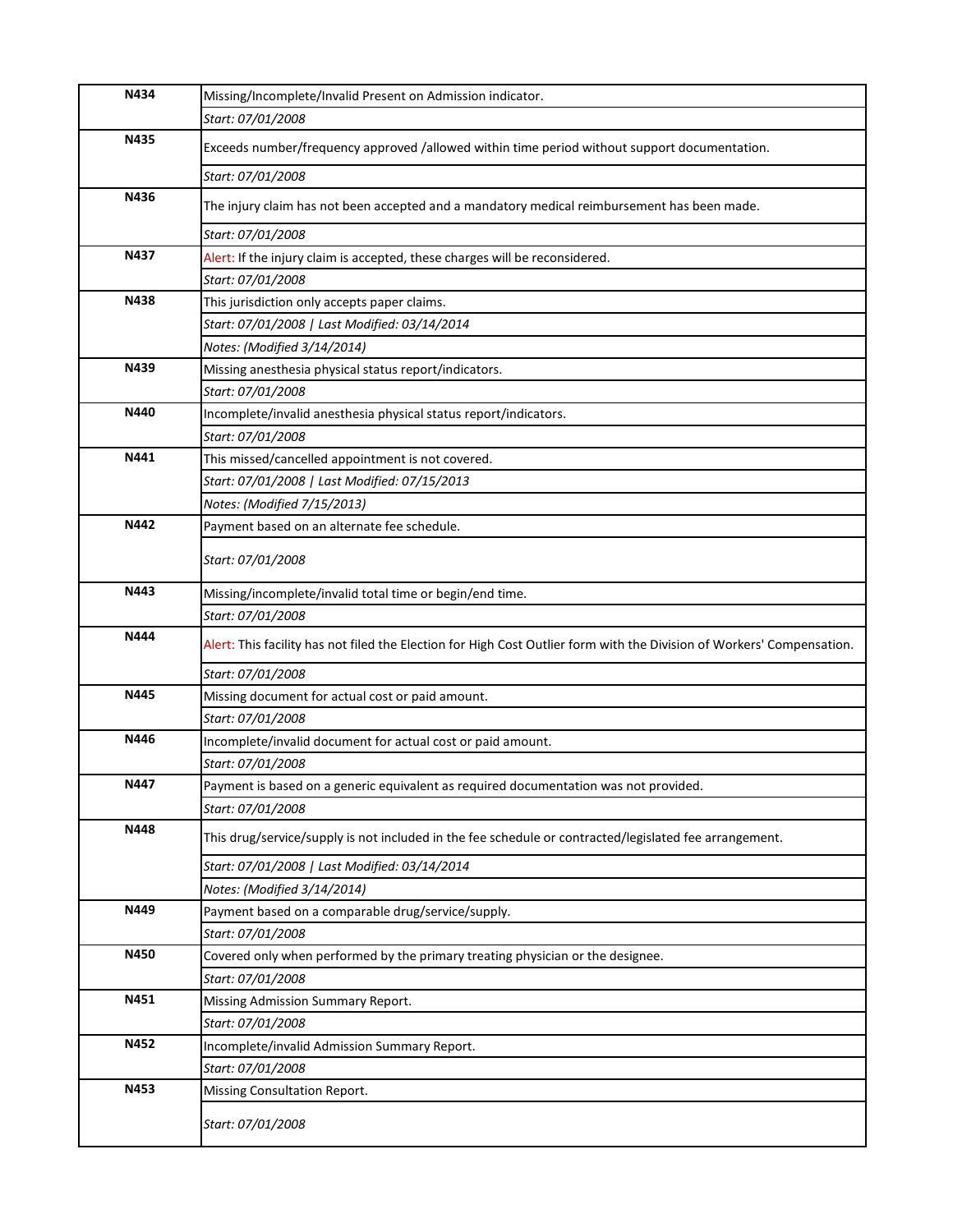| N454 | Incomplete/invalid Consultation Report.                                                                            |
|------|--------------------------------------------------------------------------------------------------------------------|
|      | Start: 07/01/2008                                                                                                  |
| N455 | Missing Physician Order.                                                                                           |
|      | Start: 07/01/2008                                                                                                  |
| N456 | Incomplete/invalid Physician Order.                                                                                |
|      | Start: 07/01/2008                                                                                                  |
| N457 | Missing Diagnostic Report.                                                                                         |
|      | Start: 07/01/2008                                                                                                  |
| N458 | Incomplete/invalid Diagnostic Report.                                                                              |
|      | Start: 07/01/2008                                                                                                  |
| N459 | Missing Discharge Summary.                                                                                         |
|      | Start: 07/01/2008                                                                                                  |
| N460 | Incomplete/invalid Discharge Summary.                                                                              |
|      | Start: 07/01/2008                                                                                                  |
| N461 | Missing Nursing Notes.                                                                                             |
|      | Start: 07/01/2008                                                                                                  |
| N462 | Incomplete/invalid Nursing Notes.                                                                                  |
|      | Start: 07/01/2008                                                                                                  |
| N463 | Missing support data for claim.                                                                                    |
|      | Start: 07/01/2008                                                                                                  |
| N464 | Incomplete/invalid support data for claim.                                                                         |
|      | Start: 07/01/2008                                                                                                  |
| N465 | Missing Physical Therapy Notes/Report.                                                                             |
|      | Start: 07/01/2008                                                                                                  |
| N466 | Incomplete/invalid Physical Therapy Notes/Report.                                                                  |
|      | Start: 07/01/2008                                                                                                  |
| N467 | Missing Tests and Analysis Report.                                                                                 |
|      | Start: 07/01/2008   Last Modified: 03/14/2014                                                                      |
|      | Notes: (Modified 3/14/2014)                                                                                        |
| N468 | Incomplete/invalid Report of Tests and Analysis Report.                                                            |
|      | Start: 07/01/2008                                                                                                  |
| N469 | Alert: Claim/Service(s) subject to appeal process, see section 935 of Medicare Prescription Drug, Improvement, and |
|      | Modernization Act of 2003 (MMA).<br>Start: 07/01/2008                                                              |
| N470 | This payment will complete the mandatory medical reimbursement limit.                                              |
|      | Start: 07/01/2008                                                                                                  |
| N471 | Missing/incomplete/invalid HIPPS Rate Code.                                                                        |
|      | Start: 07/01/2008                                                                                                  |
| N472 | Payment for this service has been issued to another provider.                                                      |
|      | Start: 07/01/2008                                                                                                  |
| N473 | Missing certification.                                                                                             |
|      | Start: 07/01/2008                                                                                                  |
| N474 | Incomplete/invalid certification.                                                                                  |
|      | Start: 07/01/2008   Last Modified: 03/14/2014                                                                      |
|      | Notes: (Modified 3/14/2014)                                                                                        |
| N475 | Missing completed referral form.                                                                                   |
|      | Start: 07/01/2008                                                                                                  |
|      |                                                                                                                    |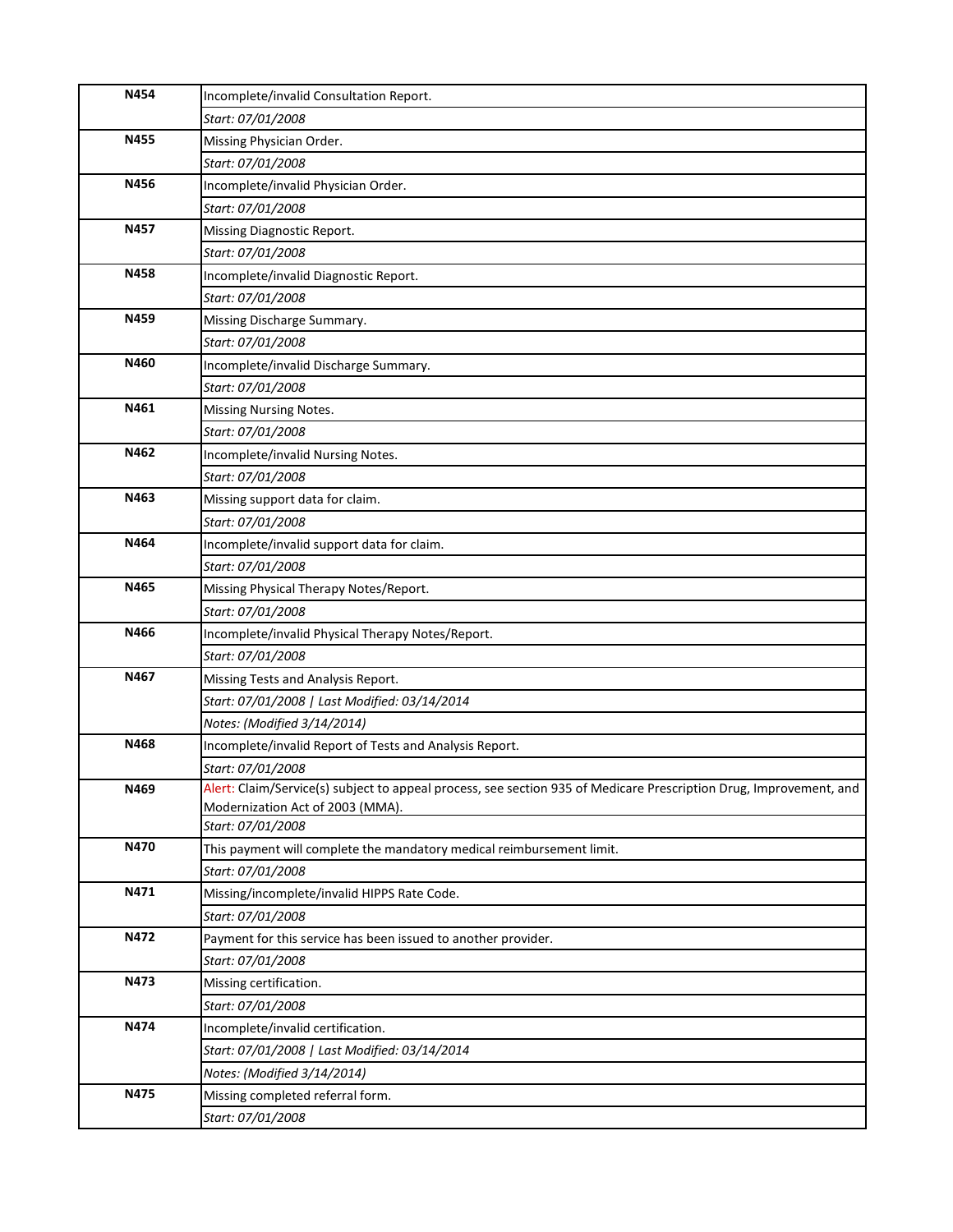| N476 | Incomplete/invalid completed referral form.                                                                                                                                                                       |
|------|-------------------------------------------------------------------------------------------------------------------------------------------------------------------------------------------------------------------|
|      | Start: 07/01/2008   Last Modified: 03/14/2014                                                                                                                                                                     |
|      | Notes: (Modified 3/14/2014)                                                                                                                                                                                       |
| N477 | Missing Dental Models.                                                                                                                                                                                            |
|      | Start: 07/01/2008                                                                                                                                                                                                 |
| N478 | Incomplete/invalid Dental Models.                                                                                                                                                                                 |
|      | Start: 07/01/2008   Last Modified: 03/14/2014                                                                                                                                                                     |
|      | Notes: (Modified 3/14/2014)                                                                                                                                                                                       |
| N479 | Missing Explanation of Benefits (Coordination of Benefits or Medicare Secondary Payer).                                                                                                                           |
|      | Start: 07/01/2008                                                                                                                                                                                                 |
| N480 | Incomplete/invalid Explanation of Benefits (Coordination of Benefits or Medicare Secondary Payer).                                                                                                                |
|      | Start: 07/01/2008                                                                                                                                                                                                 |
| N481 | Missing Models.                                                                                                                                                                                                   |
|      | Start: 07/01/2008                                                                                                                                                                                                 |
| N482 | Incomplete/invalid Models.                                                                                                                                                                                        |
|      | Start: 07/01/2008   Last Modified: 03/14/2014                                                                                                                                                                     |
|      | Notes: (Modified 3/14/2014)                                                                                                                                                                                       |
| N485 | Missing Physical Therapy Certification.                                                                                                                                                                           |
|      | Start: 07/01/2008                                                                                                                                                                                                 |
| N486 | Incomplete/invalid Physical Therapy Certification.                                                                                                                                                                |
|      | Start: 07/01/2008                                                                                                                                                                                                 |
| N487 | Missing Prosthetics or Orthotics Certification.                                                                                                                                                                   |
|      | Start: 07/01/2008                                                                                                                                                                                                 |
| N488 | Incomplete/invalid Prosthetics or Orthotics Certification.                                                                                                                                                        |
|      | Start: 07/01/2008   Last Modified: 03/14/2014                                                                                                                                                                     |
|      | Notes: (Modified 3/14/2014)                                                                                                                                                                                       |
| N489 | Missing referral form.                                                                                                                                                                                            |
|      | Start: 07/01/2008                                                                                                                                                                                                 |
| N490 | Incomplete/invalid referral form.                                                                                                                                                                                 |
|      | Start: 07/01/2008   Last Modified: 03/14/2014                                                                                                                                                                     |
|      | Notes: (Modified 3/14/2014)                                                                                                                                                                                       |
| N491 | Missing/Incomplete/Invalid Exclusionary Rider Condition.                                                                                                                                                          |
|      | Start: 07/01/2008                                                                                                                                                                                                 |
| N492 | Alert: A network provider may bill the member for this service if the member requested the service and agreed in<br>writing, prior to receiving the service, to be financially responsible for the billed charge. |
|      | Start: 07/01/2008                                                                                                                                                                                                 |
| N493 | Missing Doctor First Report of Injury.                                                                                                                                                                            |
|      | Start: 07/01/2008                                                                                                                                                                                                 |
| N494 | Incomplete/invalid Doctor First Report of Injury.                                                                                                                                                                 |
|      | Start: 07/01/2008                                                                                                                                                                                                 |
| N495 | Missing Supplemental Medical Report.                                                                                                                                                                              |
|      | Start: 07/01/2008                                                                                                                                                                                                 |
| N496 | Incomplete/invalid Supplemental Medical Report.                                                                                                                                                                   |
|      | Start: 07/01/2008                                                                                                                                                                                                 |
| N497 | Missing Medical Permanent Impairment or Disability Report.                                                                                                                                                        |
|      | Start: 07/01/2008                                                                                                                                                                                                 |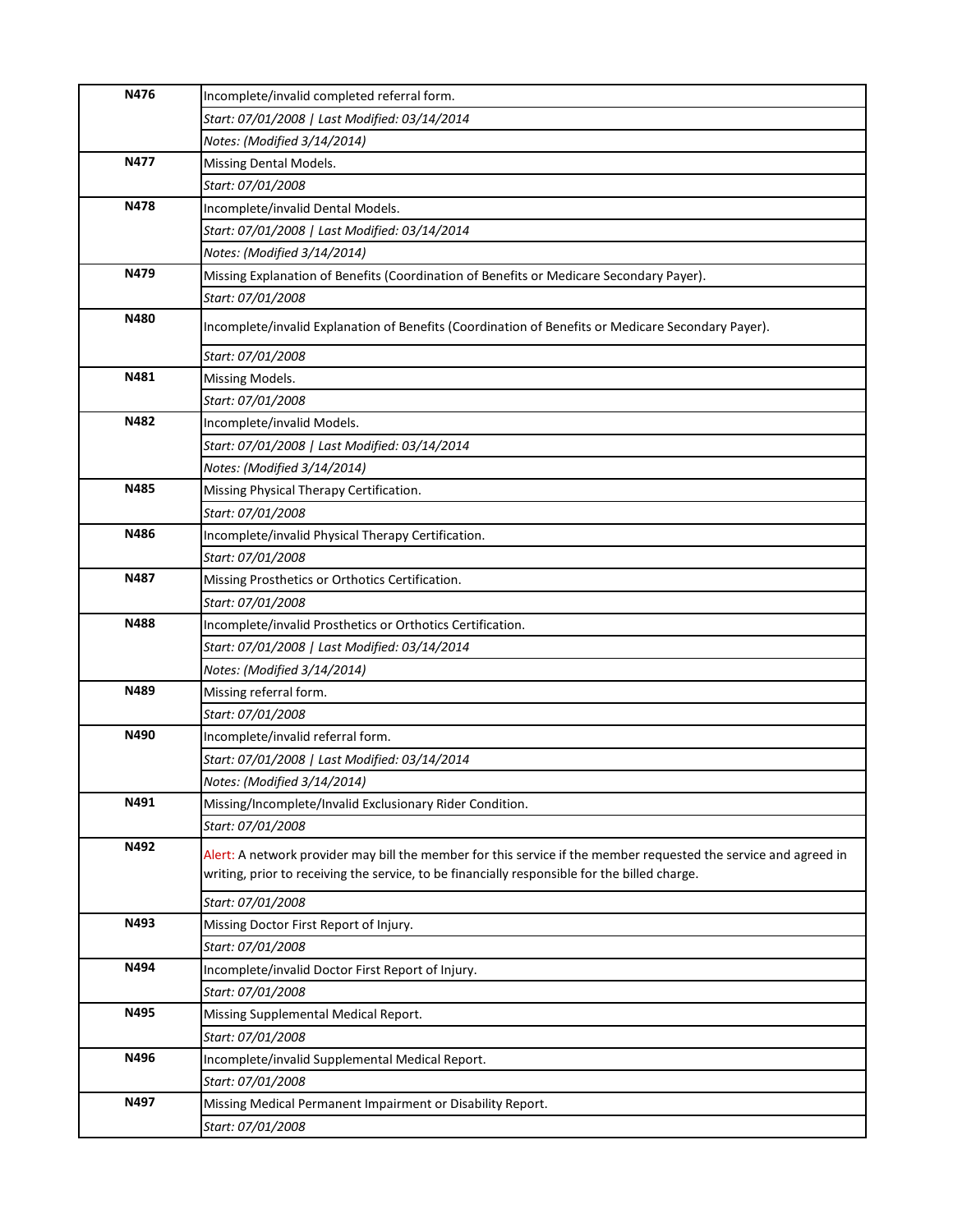| N498        | Incomplete/invalid Medical Permanent Impairment or Disability Report.                                                                    |
|-------------|------------------------------------------------------------------------------------------------------------------------------------------|
|             | Start: 07/01/2008                                                                                                                        |
| N499        | Missing Medical Legal Report.                                                                                                            |
|             | Start: 07/01/2008                                                                                                                        |
| <b>N500</b> | Incomplete/invalid Medical Legal Report.                                                                                                 |
|             | Start: 07/01/2008                                                                                                                        |
| N501        | Missing Vocational Report.                                                                                                               |
|             | Start: 07/01/2008                                                                                                                        |
| <b>N502</b> | Incomplete/invalid Vocational Report.                                                                                                    |
|             | Start: 07/01/2008                                                                                                                        |
| <b>N503</b> | Missing Work Status Report.                                                                                                              |
|             | Start: 07/01/2008                                                                                                                        |
| N504        | Incomplete/invalid Work Status Report.                                                                                                   |
|             | Start: 07/01/2008                                                                                                                        |
| <b>N505</b> | Alert: This response includes only services that could be estimated in real time. No estimate will be provided for the                   |
|             | services that could not be estimated in real time.                                                                                       |
|             | Start: 11/01/2008                                                                                                                        |
| <b>N506</b> | Alert: This is an estimate of the member's liability based on the information available at the time the estimate was                     |
|             | processed. Actual coverage and member liability amounts will be determined when the claim is processed. This is                          |
|             | not a pre-authorization or a guarantee of payment.                                                                                       |
|             | Start: 11/01/2008                                                                                                                        |
|             |                                                                                                                                          |
| <b>N507</b> | Plan distance requirements have not been met.                                                                                            |
|             | Start: 11/01/2008<br>Alert: This real time claim adjudication response represents the member responsibility to the provider for services |
| <b>N508</b> | reported. The member will receive an Explanation of Benefits electronically or in the mail. Contact the insurer if                       |
|             | there are any questions.                                                                                                                 |
|             | Start: 11/01/2008                                                                                                                        |
| N509        | Alert: A current inquiry shows the member's Consumer Spending Account contains sufficient funds to cover the                             |
|             | member liability for this claim/service. Actual payment from the Consumer Spending Account will depend on the                            |
|             | availability of funds and determination of eligible services at the time of payment processing.                                          |
|             | Start: 11/01/2008                                                                                                                        |
| N510        | Alert: A current inquiry shows the member's Consumer Spending Account does not contain sufficient funds to                               |
|             | cover the member's liability for this claim/service. Actual payment from the Consumer Spending Account will                              |
|             | depend on the availability of funds and determination of eligible services at the time of payment processing.                            |
|             | Start: 11/01/2008                                                                                                                        |
| N511        | Alert: Information on the availability of Consumer Spending Account funds to cover the member liability on this                          |
|             | claim/service is not available at this time.                                                                                             |
|             | Start: 11/01/2008                                                                                                                        |
| <b>N512</b> | Alert: This is the initial remit of a non-NCPDP claim originally submitted real-time without change to the<br>adjudication.              |
|             | Start: 11/01/2008                                                                                                                        |
| N513        | Alert: This is the initial remit of a non-NCPDP claim originally submitted real-time with a change to the adjudication.                  |
|             | Start: 11/01/2008                                                                                                                        |
| N516        | Records indicate a mismatch between the submitted NPI and EIN.                                                                           |
|             |                                                                                                                                          |
|             |                                                                                                                                          |
|             | Start: 03/01/2009                                                                                                                        |
| <b>N517</b> | Resubmit a new claim with the requested information.<br>Start: 03/01/2009                                                                |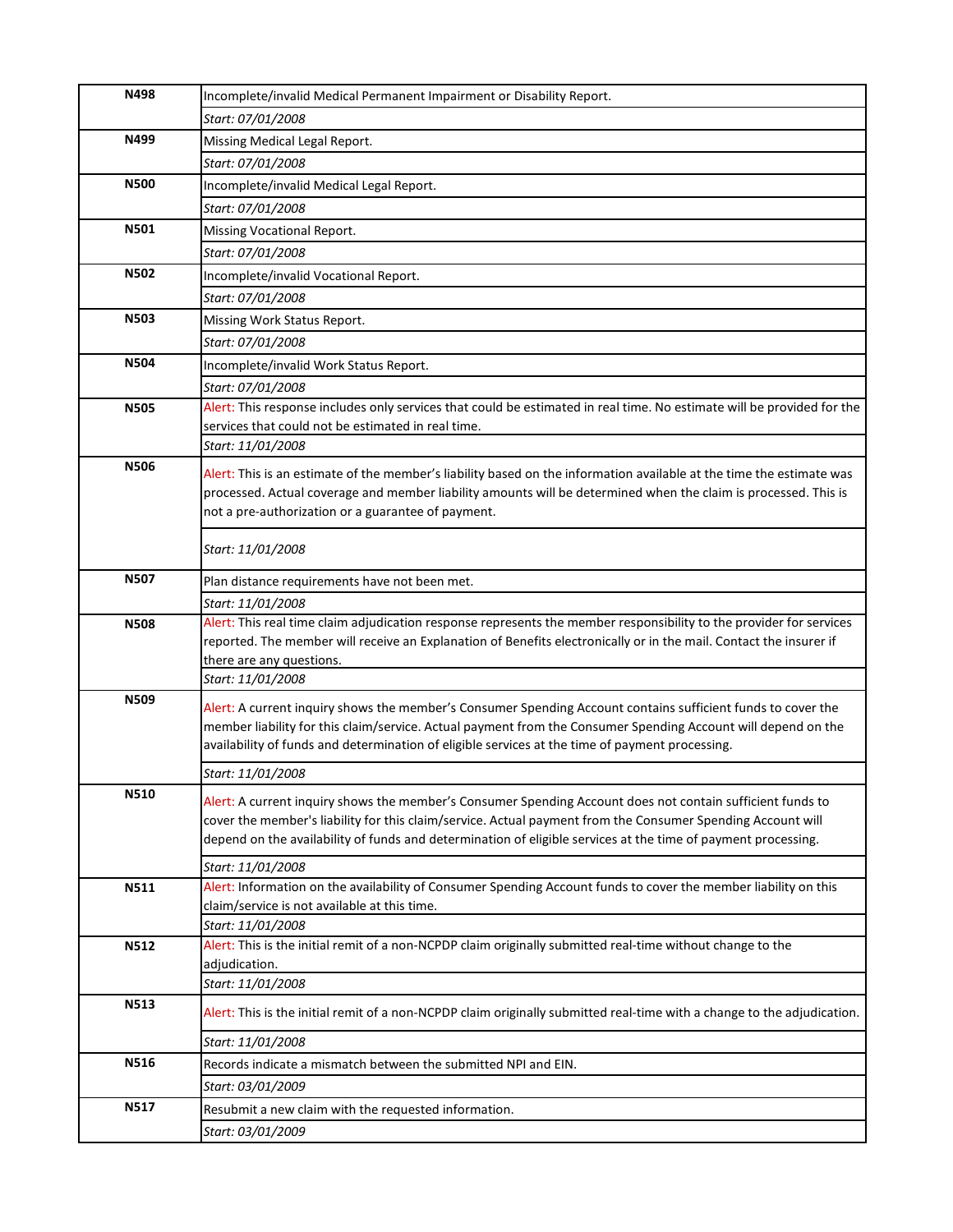| <b>N518</b> | No separate payment for accessories when furnished for use with oxygen equipment.                                                                                                                |
|-------------|--------------------------------------------------------------------------------------------------------------------------------------------------------------------------------------------------|
|             | Start: 03/01/2009                                                                                                                                                                                |
| N519        | Invalid combination of HCPCS modifiers.                                                                                                                                                          |
|             | Start: 07/01/2009                                                                                                                                                                                |
| <b>N520</b> | Alert: Payment made from a Consumer Spending Account.                                                                                                                                            |
|             | Start: 07/01/2009                                                                                                                                                                                |
| N521        | Mismatch between the submitted provider information and the provider information stored in our system.                                                                                           |
|             | Start: 11/01/2009                                                                                                                                                                                |
| <b>N522</b> | Duplicate of a claim processed, or to be processed, as a crossover claim.                                                                                                                        |
|             | Start: 11/01/2009   Last Modified: 03/01/2010                                                                                                                                                    |
| <b>N523</b> | The limitation on outlier payments defined by this payer for this service period has been met. The outlier payment<br>otherwise applicable to this claim has not been paid.<br>Start: 03/01/2010 |
| <b>N524</b> | Based on policy this payment constitutes payment in full.                                                                                                                                        |
|             | Start: 03/01/2010                                                                                                                                                                                |
| <b>N525</b> | These services are not covered when performed within the global period of another service.                                                                                                       |
|             | Start: 03/01/2010                                                                                                                                                                                |
| <b>N526</b> | Not qualified for recovery based on employer size.                                                                                                                                               |
|             | Start: 03/01/2010                                                                                                                                                                                |
| N527        | We processed this claim as the primary payer prior to receiving the recovery demand.                                                                                                             |
|             | Start: 03/01/2010                                                                                                                                                                                |
| <b>N528</b> | Patient is entitled to benefits for Institutional Services only.                                                                                                                                 |
|             | Start: 03/01/2010   Last Modified: 07/01/2010                                                                                                                                                    |
|             | Notes: (Modified 7/1/10)                                                                                                                                                                         |
| <b>N529</b> | Patient is entitled to benefits for Professional Services only.                                                                                                                                  |
|             | Start: 03/01/2010   Last Modified: 07/01/2010                                                                                                                                                    |
|             | Notes: (Modified 7/1/10)                                                                                                                                                                         |
| <b>N530</b> | Not Qualified for Recovery based on enrollment information.                                                                                                                                      |
|             | Start: 03/01/2010   Last Modified: 07/01/2010                                                                                                                                                    |
|             | Notes: (Modified 7/1/10)                                                                                                                                                                         |
| N531        | Not qualified for recovery based on direct payment of premium.                                                                                                                                   |
|             | Start: 03/01/2010                                                                                                                                                                                |
| <b>N532</b> | Not qualified for recovery based on disability and working status.                                                                                                                               |
|             | Start: 03/01/2010                                                                                                                                                                                |
| <b>N533</b> | Services performed in an Indian Health Services facility under a self-insured tribal Group Health Plan.                                                                                          |
|             | Start: 07/01/2010                                                                                                                                                                                |
| <b>N534</b> | This is an individual policy, the employer does not participate in plan sponsorship.                                                                                                             |
|             | Start: 07/01/2010                                                                                                                                                                                |
| <b>N535</b> | Payment is adjusted when procedure is performed in this place of service based on the submitted procedure code                                                                                   |
|             | and place of service.                                                                                                                                                                            |
|             | Start: 07/01/2010                                                                                                                                                                                |
| <b>N536</b> | We are not changing the prior payer's determination of patient responsibility, which you may collect, as this service<br>is not covered by us.                                                   |
|             | Start: 07/01/2010                                                                                                                                                                                |
| <b>N537</b> | We have examined claims history and no records of the services have been found.                                                                                                                  |
|             | Start: 07/01/2010                                                                                                                                                                                |
|             |                                                                                                                                                                                                  |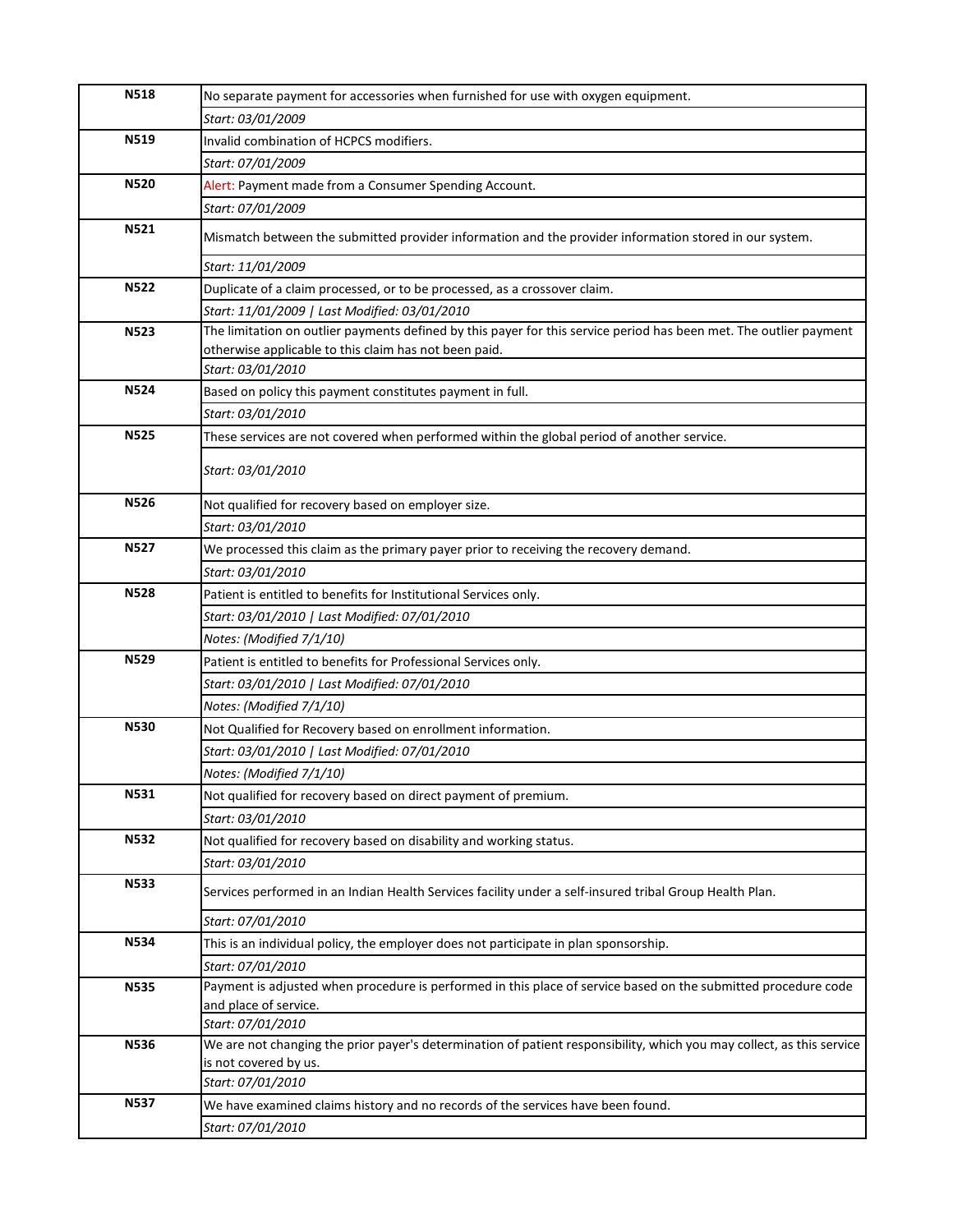| <b>N538</b> | A facility is responsible for payment to outside providers who furnish these services/supplies/drugs to its                                                                                                        |
|-------------|--------------------------------------------------------------------------------------------------------------------------------------------------------------------------------------------------------------------|
|             | patients/residents.                                                                                                                                                                                                |
|             | Start: 07/01/2010                                                                                                                                                                                                  |
| N539        | Alert: We processed appeals/waiver requests on your behalf and that request has been denied.                                                                                                                       |
|             | Start: 07/01/2010                                                                                                                                                                                                  |
| <b>N540</b> | Payment adjusted based on the interrupted stay policy.                                                                                                                                                             |
|             | Start: 11/01/2010                                                                                                                                                                                                  |
| N541        | Mismatch between the submitted insurance type code and the information stored in our system.                                                                                                                       |
|             | Start: 11/01/2010                                                                                                                                                                                                  |
| <b>N542</b> | Missing income verification.                                                                                                                                                                                       |
|             | Start: 03/08/2011                                                                                                                                                                                                  |
| N543        | Incomplete/invalid income verification.                                                                                                                                                                            |
|             | Start: 03/08/2011   Last Modified: 03/14/2014                                                                                                                                                                      |
|             | Notes: (Modified 3/14/2014)                                                                                                                                                                                        |
|             |                                                                                                                                                                                                                    |
| <b>N544</b> | Alert: Although this was paid, you have billed with a referring/ordering provider that does not match our system                                                                                                   |
|             | record. Unless corrected this will not be paid in the future.                                                                                                                                                      |
|             | Start: 07/01/2011   Last Modified: 03/14/2014                                                                                                                                                                      |
| <b>N545</b> | Notes: (Modified 3/14/2014)<br>Payment reduced based on status as an unsuccessful eprescriber per the Electronic Prescribing (eRx) Incentive                                                                       |
|             | Program.                                                                                                                                                                                                           |
|             | Start: 07/01/2011                                                                                                                                                                                                  |
| N546        | Payment represents a previous reduction based on the Electronic Prescribing (eRx) Incentive Program.                                                                                                               |
|             | Start: 07/01/2011                                                                                                                                                                                                  |
| <b>N547</b> | A refund request (Frequency Type Code 8) was processed previously.                                                                                                                                                 |
|             | Start: 03/06/2012                                                                                                                                                                                                  |
| <b>N548</b> | Alert: Patient's calendar year deductible has been met.                                                                                                                                                            |
|             | Start: 03/06/2012                                                                                                                                                                                                  |
| N549        | Alert: Patient's calendar year out-of-pocket maximum has been met.                                                                                                                                                 |
|             | Start: 03/06/2012                                                                                                                                                                                                  |
| <b>N550</b> | Alert: You have not responded to requests to revalidate your provider/supplier enrollment information. Your<br>failure to revalidate your enrollment information will result in a payment hold in the near future. |
|             | Start: 03/06/2012                                                                                                                                                                                                  |
| N551        | Payment adjusted based on the Ambulatory Surgical Center (ASC) Quality Reporting Program.                                                                                                                          |
|             | Start: 03/06/2012                                                                                                                                                                                                  |
| <b>N552</b> | Payment adjusted to reverse a previous withhold/bonus amount.                                                                                                                                                      |
|             | Start: 03/06/2012                                                                                                                                                                                                  |
| <b>N554</b> | Missing/Incomplete/Invalid Family Planning Indicator.                                                                                                                                                              |
|             | Start: 07/01/2012   Last Modified: 03/14/2014                                                                                                                                                                      |
|             | Notes: (Modified 3/14/2014)                                                                                                                                                                                        |
| <b>N555</b> | Missing medication list.                                                                                                                                                                                           |
|             | Start: 07/01/2012                                                                                                                                                                                                  |
| <b>N556</b> | Incomplete/invalid medication list.                                                                                                                                                                                |
|             | Start: 07/01/2012                                                                                                                                                                                                  |
|             |                                                                                                                                                                                                                    |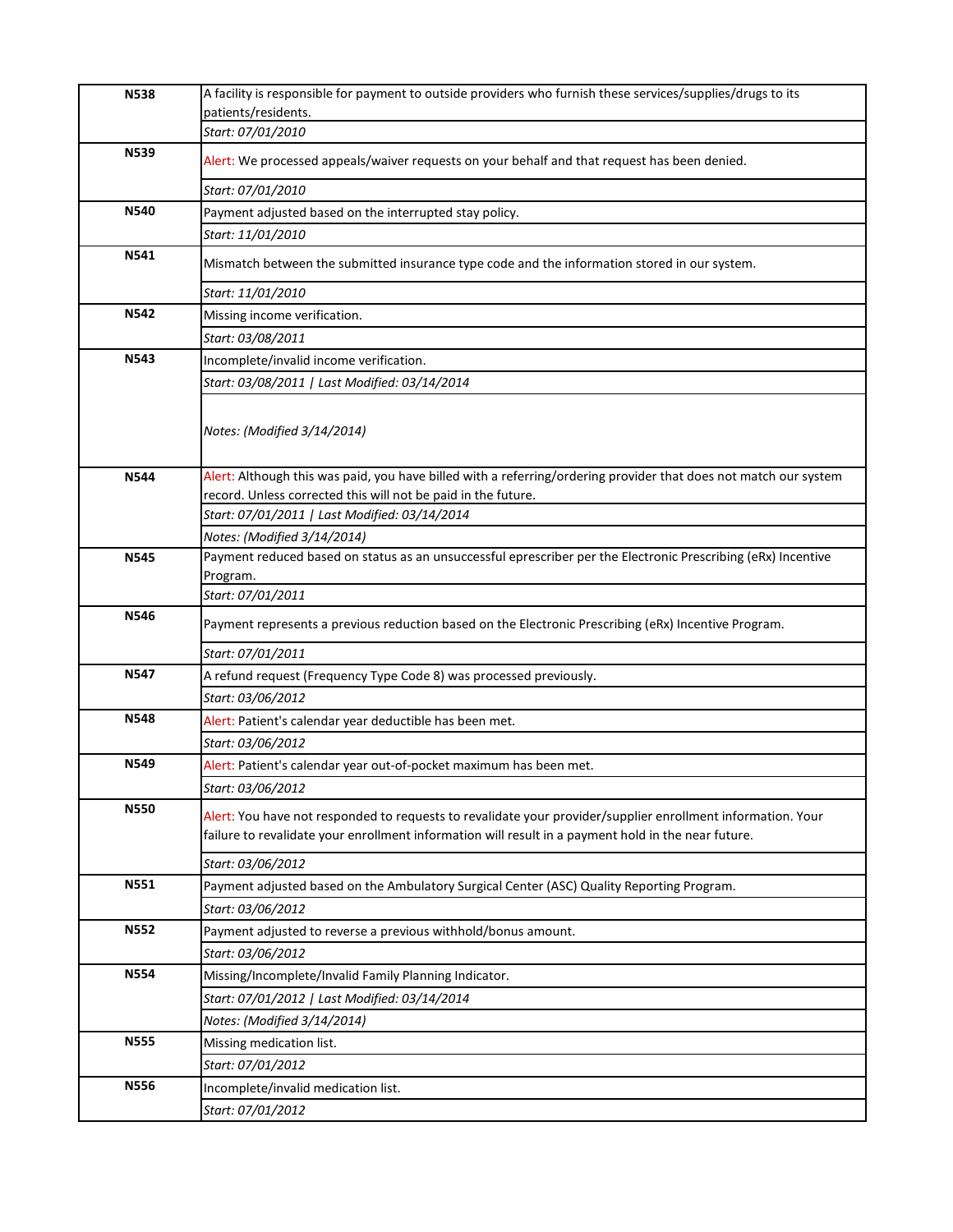| <b>N557</b> | This claim/service is not payable under our service area. The claim must be filed to the Payer/Plan in whose service |
|-------------|----------------------------------------------------------------------------------------------------------------------|
|             | area the specimen was collected.                                                                                     |
|             | Start: 07/01/2012                                                                                                    |
| <b>N558</b> | This claim/service is not payable under our service area. The claim must be filed to the Payer/Plan in whose service |
|             | area the equipment was received.                                                                                     |
|             | Start: 07/01/2012                                                                                                    |
| <b>N559</b> | This claim/service is not payable under our service area. The claim must be filed to the Payer/Plan in whose service |
|             | area the Ordering Physician is located.<br>Start: 07/01/2012                                                         |
| <b>N560</b> | The pilot program requires an interim or final claim within 60 days of the Notice of Admission. A claim was not      |
|             | received.                                                                                                            |
|             | Start: 11/01/2012                                                                                                    |
| N561        | The bundled claim originally submitted for this episode of care includes related readmissions. You may resubmit      |
|             | the original claim to receive a corrected payment based on this readmission.                                         |
|             |                                                                                                                      |
|             | Start: 11/01/2012                                                                                                    |
| N562        | The provider number of your incoming claim does not match the provider number on the processed Notice of             |
|             | Admission (NOA) for this bundled payment.<br>Start: 11/01/2012                                                       |
| N563        | Missing required provider/supplier issuance of advance patient notice of non-coverage. The patient is not liable for |
|             | payment for this service.                                                                                            |
|             | Start: 11/01/2012                                                                                                    |
|             | Notes: Related to M39                                                                                                |
| <b>N564</b> | Patient did not meet the inclusion criteria for the demonstration project or pilot program.                          |
|             | Start: 11/01/2012                                                                                                    |
| <b>N565</b> | Alert: This non-payable reporting code requires a modifier. Future claims containing this non-payable reporting      |
|             | code must include an appropriate modifier for the claim to be processed.                                             |
|             | Start: 11/01/2012   Last Modified: 03/01/2013                                                                        |
|             | Notes: (Modified 3/1/13)                                                                                             |
| <b>N566</b> | Alert: This procedure code requires functional reporting. Future claims containing this procedure code must include  |
|             | an applicable non-payable code and appropriate modifiers for the claim to be processed.                              |
|             | Start: 11/01/2012                                                                                                    |
| <b>N567</b> | Not covered when considered preventative.                                                                            |
|             | Start: 03/01/2013                                                                                                    |
| <b>N568</b> |                                                                                                                      |
|             | Alert: Initial payment based on the Notice of Admission (NOA) under the Bundled Payment Model IV initiative.         |
|             | Start: 03/01/2013                                                                                                    |
| N569        | Not covered when performed for the reported diagnosis.                                                               |
|             | Start: 03/01/2013                                                                                                    |
| <b>N570</b> | Missing/incomplete/invalid credentialing data.                                                                       |
|             | Start: 03/01/2013   Last Modified: 03/14/2014                                                                        |
|             | Notes: (Modified 3/14/2014)                                                                                          |
| N571        | Alert: Payment will be issued quarterly by another payer/contractor.                                                 |
|             | Start: 03/01/2013                                                                                                    |
| <b>N572</b> | This procedure is not payable unless appropriate non-payable reporting codes and associated modifiers are            |
|             | submitted.                                                                                                           |
|             | Start: 03/01/2013   Last Modified: 07/01/2014                                                                        |
| <b>N573</b> | Alert: You have been overpaid and must refund the overpayment. The refund will be requested separately by            |
|             | another payer/contractor.                                                                                            |
|             | Start: 03/01/2013                                                                                                    |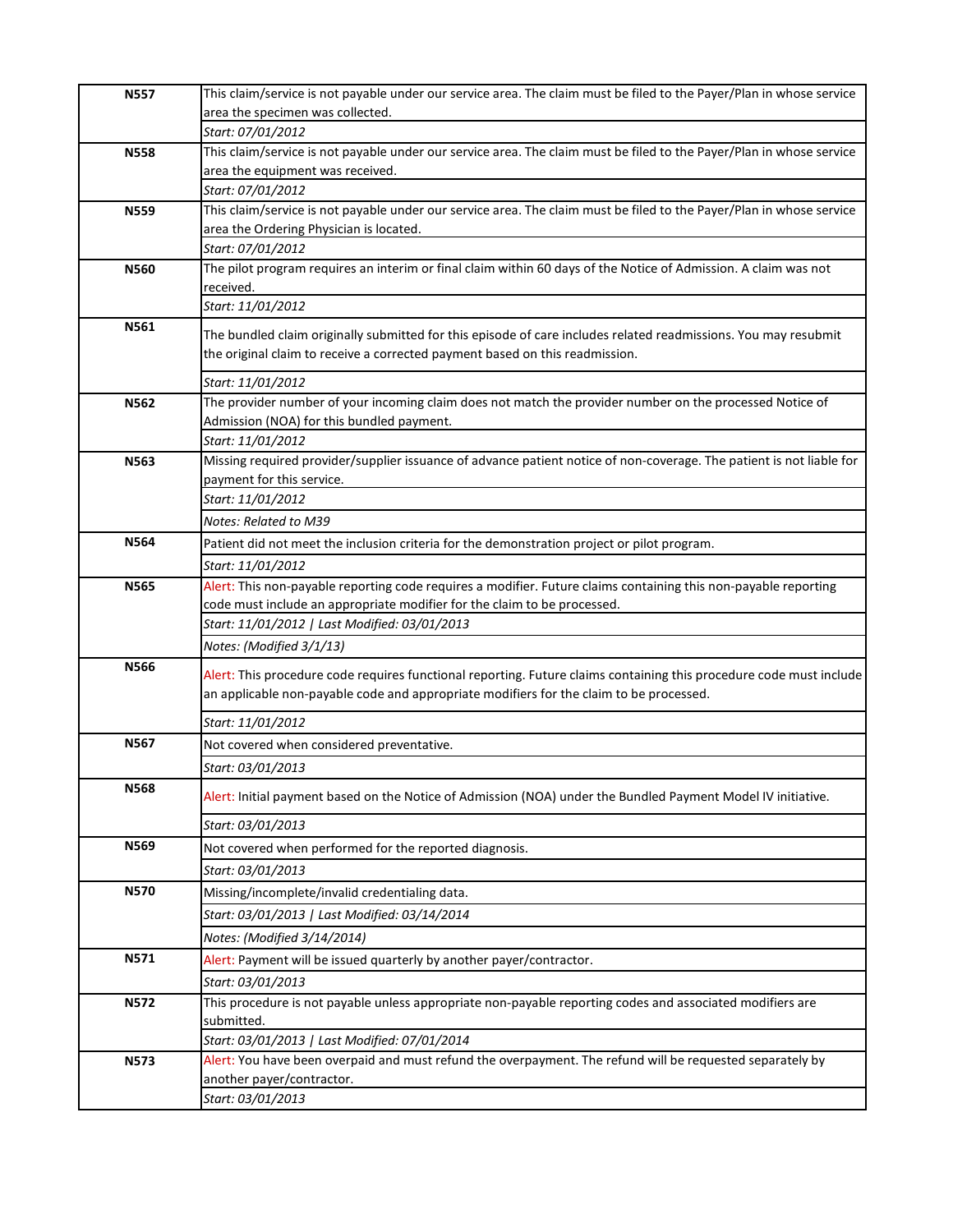| <b>N574</b> | Our records indicate the ordering/referring provider is of a type/specialty that cannot order or refer. Please verify<br>that the claim ordering/referring provider information is accurate or contact the ordering/referring provider. |
|-------------|-----------------------------------------------------------------------------------------------------------------------------------------------------------------------------------------------------------------------------------------|
|             | Start: 07/15/2013                                                                                                                                                                                                                       |
| <b>N575</b> | Mismatch between the submitted ordering/referring provider name and the ordering/referring provider name                                                                                                                                |
|             | stored in our records.                                                                                                                                                                                                                  |
|             | Start: 07/15/2013                                                                                                                                                                                                                       |
| <b>N576</b> | Services not related to the specific incident/claim/accident/loss being reported.                                                                                                                                                       |
|             | Start: 07/15/2013                                                                                                                                                                                                                       |
| <b>N577</b> | Personal Injury Protection (PIP) Coverage.                                                                                                                                                                                              |
|             | Start: 07/15/2013                                                                                                                                                                                                                       |
| <b>N578</b> | Coverages do not apply to this loss.                                                                                                                                                                                                    |
|             | Start: 07/15/2013                                                                                                                                                                                                                       |
| <b>N579</b> | Medical Payments Coverage (MPC).                                                                                                                                                                                                        |
|             | Start: 07/15/2013                                                                                                                                                                                                                       |
| <b>N580</b> | Determination based on the provisions of the insurance policy.                                                                                                                                                                          |
|             | Start: 07/15/2013                                                                                                                                                                                                                       |
| N581        | Investigation of coverage eligibility is pending.                                                                                                                                                                                       |
|             | Start: 07/15/2013                                                                                                                                                                                                                       |
| <b>N582</b> | Benefits suspended pending the patient's cooperation.                                                                                                                                                                                   |
|             | Start: 07/15/2013                                                                                                                                                                                                                       |
| <b>N583</b> | Patient was not an occupant of our insured vehicle and therefore, is not an eligible injured person.                                                                                                                                    |
|             | Start: 07/15/2013                                                                                                                                                                                                                       |
| <b>N584</b> | Not covered based on the insured's noncompliance with policy or statutory conditions.                                                                                                                                                   |
|             | Start: 07/15/2013                                                                                                                                                                                                                       |
| <b>N585</b> | Benefits are no longer available based on a final injury settlement.                                                                                                                                                                    |
|             | Start: 07/15/2013                                                                                                                                                                                                                       |
| <b>N586</b> | The injured party does not qualify for benefits.                                                                                                                                                                                        |
|             | Start: 07/15/2013                                                                                                                                                                                                                       |
| <b>N587</b> | Policy benefits have been exhausted.                                                                                                                                                                                                    |
|             | Start: 07/15/2013                                                                                                                                                                                                                       |
| <b>N588</b> | The patient has instructed that medical claims/bills are not to be paid.                                                                                                                                                                |
|             | Start: 07/15/2013                                                                                                                                                                                                                       |
| <b>N589</b> | Coverage is excluded to any person injured as a result of operating a motor vehicle while in an intoxicated condition<br>or while the ability to operate such a vehicle is impaired by the use of a drug.                               |
|             | Start: 07/15/2013                                                                                                                                                                                                                       |
| N590        | Missing independent medical exam detailing the cause of injuries sustained and medical necessity of services                                                                                                                            |
|             | rendered.                                                                                                                                                                                                                               |
|             | Start: 07/15/2013                                                                                                                                                                                                                       |
| N591        | Payment based on an Independent Medical Examination (IME) or Utilization Review (UR).                                                                                                                                                   |
|             | Start: 07/15/2013                                                                                                                                                                                                                       |
| N592        | Adjusted because this is not the initial prescription or exceeds the amount allowed for the initial prescription.                                                                                                                       |
|             | Start: 07/15/2013                                                                                                                                                                                                                       |
| <b>N593</b> | Not covered based on failure to attend a scheduled Independent Medical Exam (IME).                                                                                                                                                      |
|             | Start: 07/15/2013                                                                                                                                                                                                                       |
| N594        | Records reflect the injured party did not complete an Application for Benefits for this loss.                                                                                                                                           |
|             | Start: 07/15/2013                                                                                                                                                                                                                       |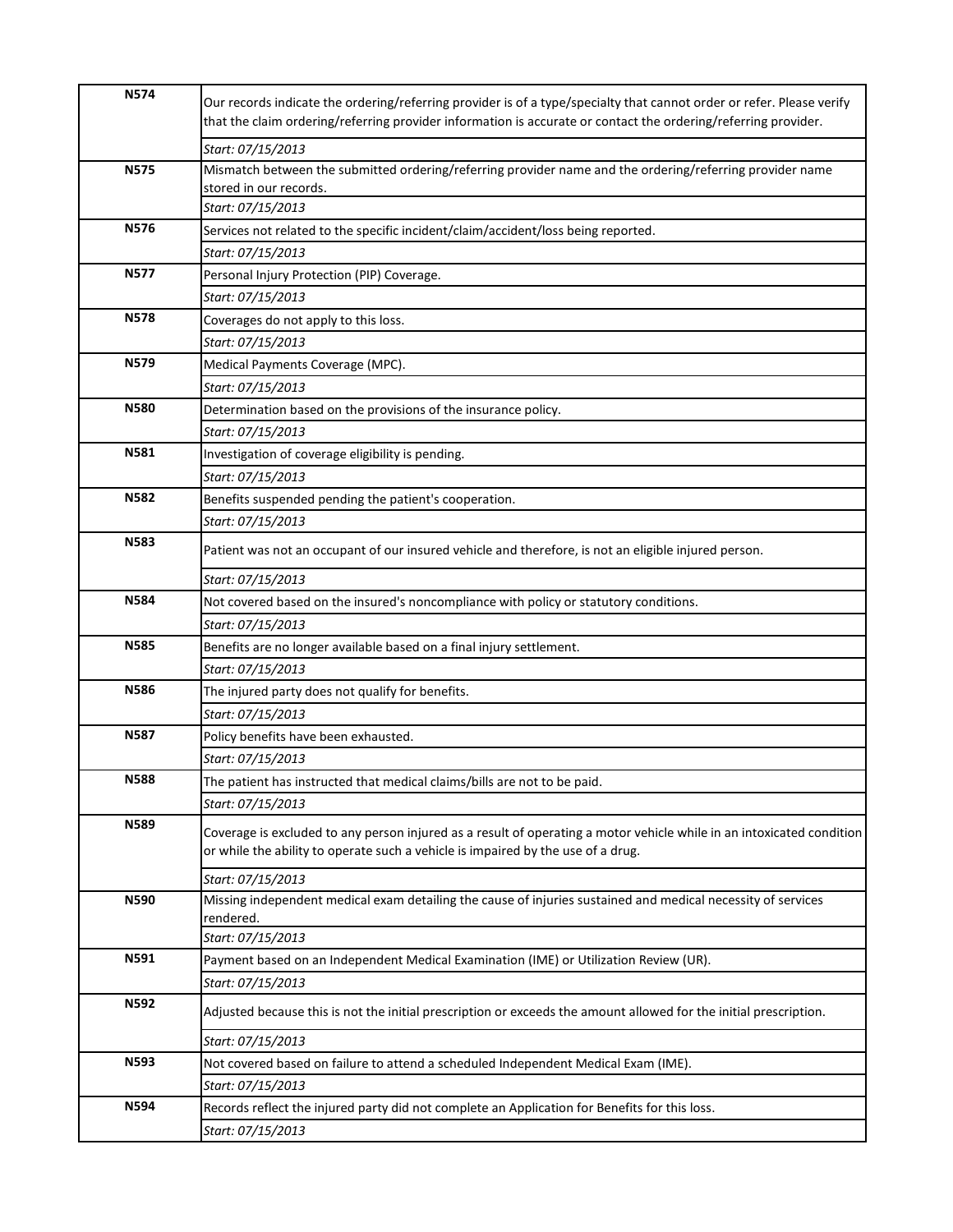| <b>N595</b> | Records reflect the injured party did not complete an Assignment of Benefits for this loss.                                                                                                                                       |
|-------------|-----------------------------------------------------------------------------------------------------------------------------------------------------------------------------------------------------------------------------------|
|             | Start: 07/15/2013                                                                                                                                                                                                                 |
| N596        | Records reflect the injured party did not complete a Medical Authorization for this loss.                                                                                                                                         |
|             | Start: 07/15/2013                                                                                                                                                                                                                 |
| N597        | Adjusted based on a medical/dental provider's apportionment of care between related injuries and other unrelated                                                                                                                  |
|             | medical/dental conditions/injuries.                                                                                                                                                                                               |
|             | Start: 07/15/2013   Last Modified: 11/01/2013                                                                                                                                                                                     |
| <b>N598</b> | Health care policy coverage is primary.                                                                                                                                                                                           |
|             | Start: 07/15/2013                                                                                                                                                                                                                 |
| N599        |                                                                                                                                                                                                                                   |
|             | Our payment for this service is based upon a reasonable amount pursuant to both the terms and conditions of the                                                                                                                   |
|             | policy of insurance under which the subject claim is being made as well as the Florida No-Fault Statute, which<br>permits, when determining a reasonable charge for a service, an insurer to consider usual and customary charges |
|             | and payments accepted by the provider, reimbursement levels in the community and various federal and state fee                                                                                                                    |
|             | schedules applicable to automobile and other insurance coverages, and other information relevant to the                                                                                                                           |
|             | reasonableness of the reimbursement for the service. The payment for this service is based upon 200% of the                                                                                                                       |
|             | Participating Level of Medicare Part B fee schedule for the locale in which the services were rendered.                                                                                                                           |
|             |                                                                                                                                                                                                                                   |
|             | Start: 07/15/2013                                                                                                                                                                                                                 |
| <b>N600</b> | Adjusted based on the applicable fee schedule for the region in which the service was rendered.                                                                                                                                   |
|             | Start: 07/15/2013                                                                                                                                                                                                                 |
| N601        |                                                                                                                                                                                                                                   |
|             | In accordance with Hawaii Administrative Rules, Title 16, Chapter 23 Motor Vehicle Insurance Law payment is<br>recommended based on Medicare Resource Based Relative Value Scale System applicable to Hawaii.                     |
|             |                                                                                                                                                                                                                                   |
|             | Start: 07/15/2013                                                                                                                                                                                                                 |
| N602        | Adjusted based on the Redbook maximum allowance.                                                                                                                                                                                  |
|             | Start: 07/15/2013                                                                                                                                                                                                                 |
| <b>N603</b> | This fee is calculated according to the New Jersey medical fee schedules for Automobile Personal Injury Protection                                                                                                                |
|             | and Motor Bus Medical Expense Insurance Coverage.                                                                                                                                                                                 |
| N604        | Start: 07/15/2013<br>In accordance with New York No-Fault Law, Regulation 68, this base fee was calculated according to the New York                                                                                              |
|             | Workers' Compensation Board Schedule of Medical Fees, pursuant to Regulation 83 and / or Appendix 17-C of 11                                                                                                                      |
|             | NYCRR.                                                                                                                                                                                                                            |
|             | Start: 07/15/2013                                                                                                                                                                                                                 |
| <b>N605</b> | This fee was calculated based upon New York All Patients Refined Diagnosis Related Groups (APR-DRG), pursuant to                                                                                                                  |
|             | Regulation 68.                                                                                                                                                                                                                    |
|             | Start: 07/15/2013                                                                                                                                                                                                                 |
| N606        | The Oregon allowed amount for this procedure is based upon the Workers Compensation Fee Schedule (OAR 436-                                                                                                                        |
|             | 009). The allowed amount has been calculated in accordance with Section 4 of ORS 742.524.                                                                                                                                         |
|             | Start: 07/15/2013                                                                                                                                                                                                                 |
| N607        | Service provided for non-compensable condition(s).                                                                                                                                                                                |
|             | Start: 07/15/2013                                                                                                                                                                                                                 |
| <b>N608</b> | The fee schedule amount allowed is calculated at 110% of the Medicare Fee Schedule for this region, specialty and                                                                                                                 |
|             | type of service. This fee is calculated in compliance with Act 6.                                                                                                                                                                 |
|             | Start: 07/15/2013                                                                                                                                                                                                                 |
| N609        | 80% of the provider's billed amount is being recommended for payment according to Act 6.                                                                                                                                          |
|             | Start: 07/15/2013   Last Modified: 03/14/2014                                                                                                                                                                                     |
|             | Notes: (Modified 3/14/2014)                                                                                                                                                                                                       |
| N610        | Alert: Payment based on an appropriate level of care.                                                                                                                                                                             |
|             |                                                                                                                                                                                                                                   |
|             | Start: 07/15/2013                                                                                                                                                                                                                 |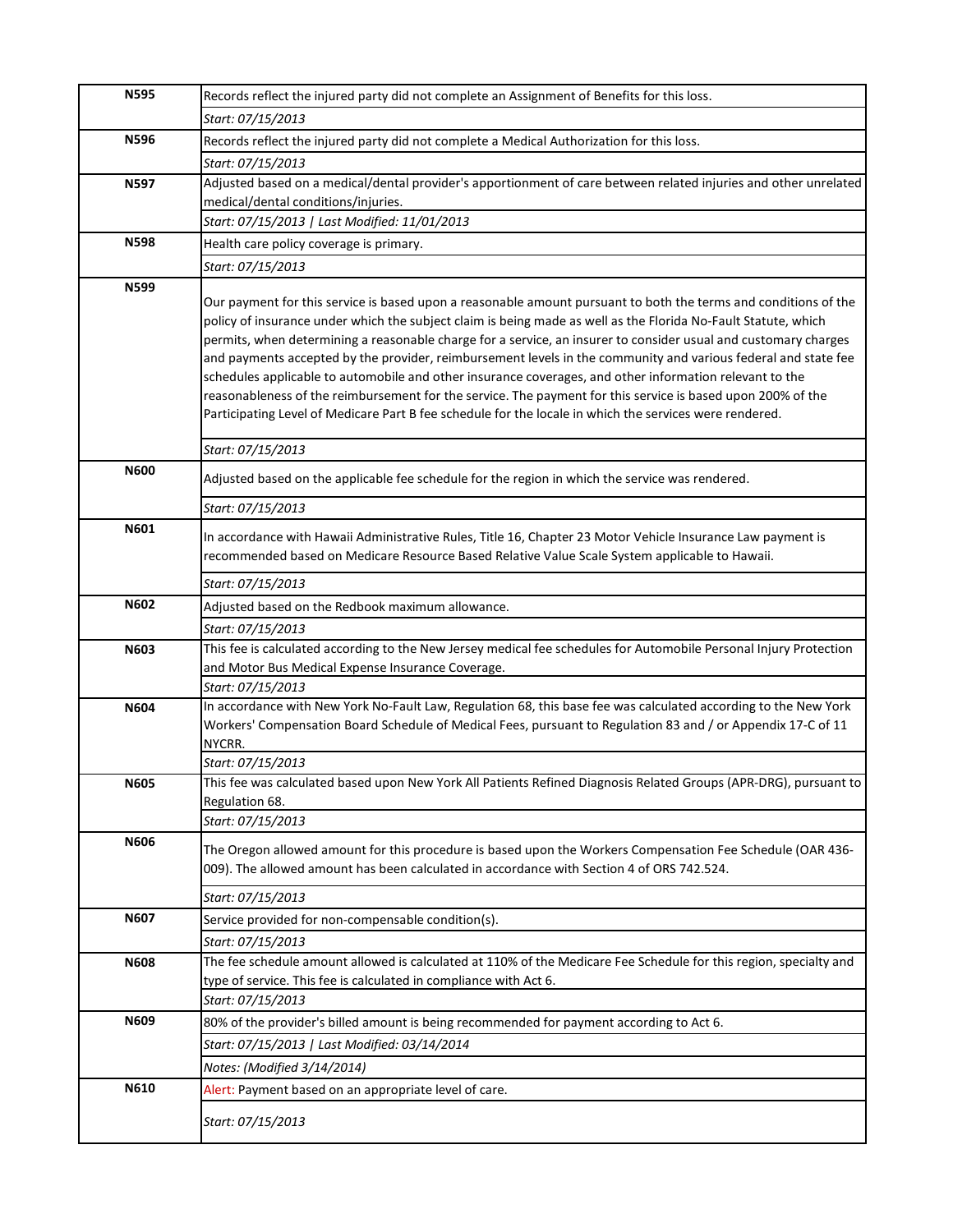| N611        | Claim in litigation. Contact insurer for more information.                                                                                                                                                                                                                                                                                                                                                                                                                                        |
|-------------|---------------------------------------------------------------------------------------------------------------------------------------------------------------------------------------------------------------------------------------------------------------------------------------------------------------------------------------------------------------------------------------------------------------------------------------------------------------------------------------------------|
|             | Start: 07/15/2013                                                                                                                                                                                                                                                                                                                                                                                                                                                                                 |
| N612        | Medical provider not authorized/certified to provide treatment to injured workers in this jurisdiction.                                                                                                                                                                                                                                                                                                                                                                                           |
|             | Start: 07/15/2013                                                                                                                                                                                                                                                                                                                                                                                                                                                                                 |
| N613        | Alert: Although this was paid, you have billed with an ordering provider that needs to update their enrollment<br>record. Please verify that the ordering provider information you submitted on the claim is accurate and if it is,<br>contact the ordering provider instructing them to update their enrollment record. Unless corrected, a claim with<br>this ordering provider will not be paid in the future.                                                                                 |
|             | Start: 07/15/2013                                                                                                                                                                                                                                                                                                                                                                                                                                                                                 |
| N614        | Alert: Additional information is included in the 835 Healthcare Policy Identification Segment (loop 2110 Service<br>Payment Information).                                                                                                                                                                                                                                                                                                                                                         |
|             | Start: 07/15/2013                                                                                                                                                                                                                                                                                                                                                                                                                                                                                 |
| N615        | Alert: This enrollee receiving advance payments of the premium tax credit is in the grace period of three<br>consecutive months for non-payment of premium. Under the Code of Federal Regulations, Title 45, Part 156.270, a<br>Qualified Health Plan issuer must pay all appropriate claims for services rendered to the enrollee during the first<br>month of the grace period and may pend claims for services rendered to the enrollee in the second and third<br>months of the grace period. |
|             | Start: 07/15/2013                                                                                                                                                                                                                                                                                                                                                                                                                                                                                 |
| N616        | Alert: This enrollee is in the first month of the advance premium tax credit grace period.                                                                                                                                                                                                                                                                                                                                                                                                        |
|             | Start: 07/15/2013                                                                                                                                                                                                                                                                                                                                                                                                                                                                                 |
| N617        | This enrollee is in the second or third month of the advance premium tax credit grace period.                                                                                                                                                                                                                                                                                                                                                                                                     |
|             | Start: 07/15/2013                                                                                                                                                                                                                                                                                                                                                                                                                                                                                 |
| N618        | Alert: This claim will automatically be reprocessed if the enrollee pays their premiums.                                                                                                                                                                                                                                                                                                                                                                                                          |
|             | Start: 07/15/2013                                                                                                                                                                                                                                                                                                                                                                                                                                                                                 |
| N619        | Coverage terminated for non-payment of premium.                                                                                                                                                                                                                                                                                                                                                                                                                                                   |
|             | Start: 07/15/2013                                                                                                                                                                                                                                                                                                                                                                                                                                                                                 |
| N620        | Alert: This procedure code is for quality reporting/informational purposes only.                                                                                                                                                                                                                                                                                                                                                                                                                  |
|             | Start: 07/15/2013                                                                                                                                                                                                                                                                                                                                                                                                                                                                                 |
| N621        | Charges for Jurisdiction required forms, reports, or chart notes are not payable.                                                                                                                                                                                                                                                                                                                                                                                                                 |
|             | Start: 07/15/2013                                                                                                                                                                                                                                                                                                                                                                                                                                                                                 |
| N622        | Not covered based on the date of injury/accident.                                                                                                                                                                                                                                                                                                                                                                                                                                                 |
|             | Start: 07/15/2013                                                                                                                                                                                                                                                                                                                                                                                                                                                                                 |
| N623        | Not covered when deemed unscientific/unproven/outmoded/experimental/excessive/inappropriate.                                                                                                                                                                                                                                                                                                                                                                                                      |
|             | Start: 07/15/2013                                                                                                                                                                                                                                                                                                                                                                                                                                                                                 |
| N624        | The associated Workers' Compensation claim has been withdrawn.                                                                                                                                                                                                                                                                                                                                                                                                                                    |
|             | Start: 07/15/2013                                                                                                                                                                                                                                                                                                                                                                                                                                                                                 |
| N625        | Missing/Incomplete/Invalid Workers' Compensation Claim Number.                                                                                                                                                                                                                                                                                                                                                                                                                                    |
|             | Start: 07/15/2013                                                                                                                                                                                                                                                                                                                                                                                                                                                                                 |
| N626        | New or established patient E/M codes are not payable with chiropractic care codes.                                                                                                                                                                                                                                                                                                                                                                                                                |
|             | Start: 07/15/2013                                                                                                                                                                                                                                                                                                                                                                                                                                                                                 |
| <b>N628</b> | Out-patient follow up visits on the same date of service as a scheduled test or treatment is disallowed.                                                                                                                                                                                                                                                                                                                                                                                          |
|             | Start: 07/15/2013                                                                                                                                                                                                                                                                                                                                                                                                                                                                                 |
| N629        | Reviews/documentation/notes/summaries/reports/charts not requested.                                                                                                                                                                                                                                                                                                                                                                                                                               |
|             | Start: 07/15/2013                                                                                                                                                                                                                                                                                                                                                                                                                                                                                 |
| N630        | Referral not authorized by attending physician.                                                                                                                                                                                                                                                                                                                                                                                                                                                   |
|             | Start: 07/15/2013                                                                                                                                                                                                                                                                                                                                                                                                                                                                                 |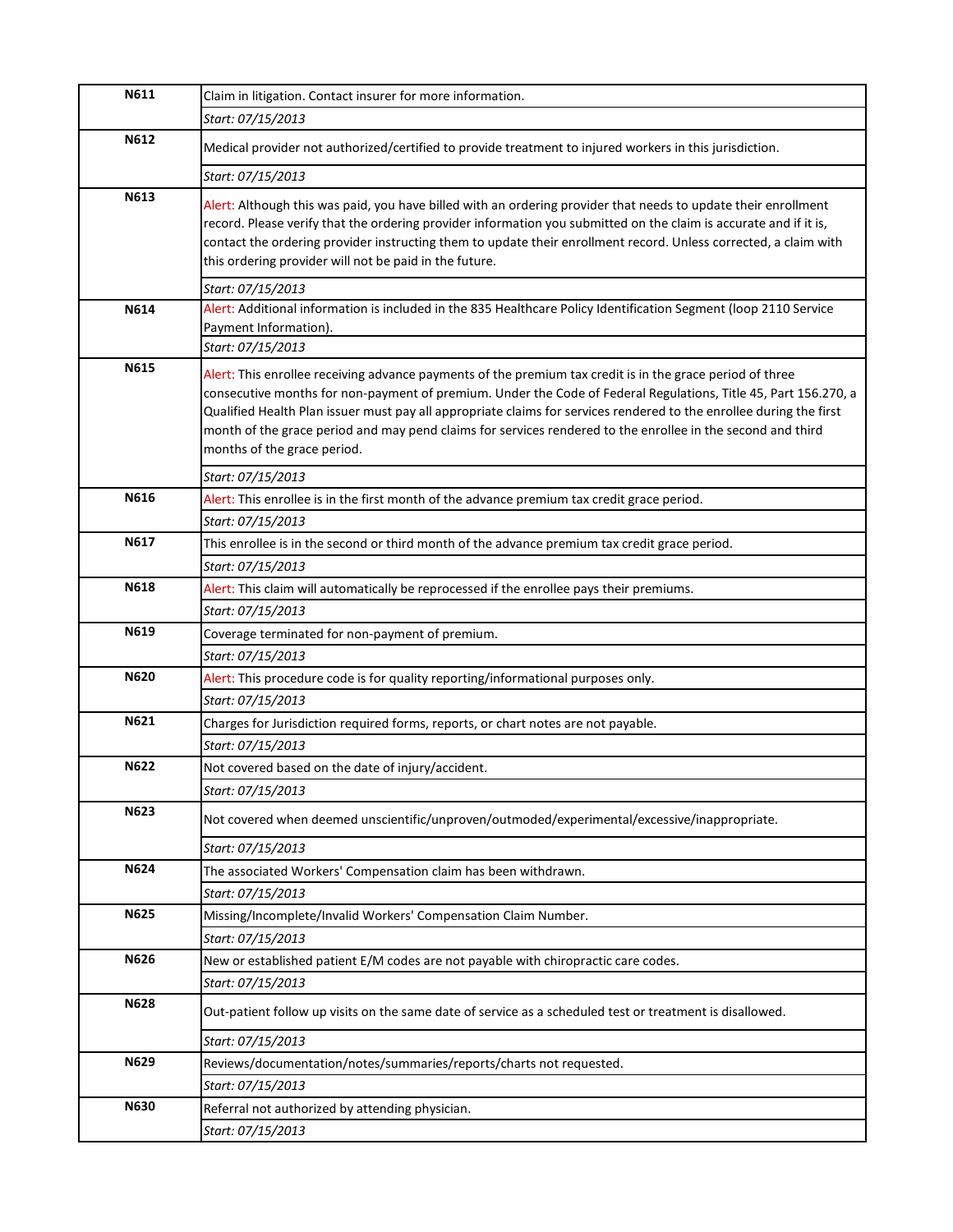| N631        | Medical Fee Schedule does not list this code. An allowance was made for a comparable service.            |
|-------------|----------------------------------------------------------------------------------------------------------|
|             | Start: 07/15/2013                                                                                        |
| N633        | Additional anesthesia time units are not allowed.                                                        |
|             | Start: 07/15/2013                                                                                        |
| N634        | The allowance is calculated based on anesthesia time units.                                              |
|             | Start: 07/15/2013                                                                                        |
| N635        | The Allowance is calculated based on the anesthesia base units plus time.                                |
|             | Start: 07/15/2013                                                                                        |
| <b>N636</b> | Adjusted because this is reimbursable only once per injury.                                              |
|             | Start: 07/15/2013                                                                                        |
| <b>N637</b> | Consultations are not allowed once treatment has been rendered by the same provider.                     |
|             | Start: 07/15/2013                                                                                        |
| <b>N638</b> | Reimbursement has been made according to the home health fee schedule.                                   |
|             | Start: 07/15/2013                                                                                        |
| N639        | Reimbursement has been made according to the inpatient rehabilitation facilities fee schedule.           |
|             | Start: 07/15/2013                                                                                        |
| N640        | Exceeds number/frequency approved/allowed within time period.                                            |
|             | Start: 07/15/2013                                                                                        |
| N641        | Reimbursement has been based on the number of body areas rated.                                          |
|             | Start: 07/15/2013                                                                                        |
| N642        | Adjusted when billed as individual tests instead of as a panel.                                          |
|             | Start: 07/15/2013                                                                                        |
| N643        | The services billed are considered Not Covered or Non-Covered (NC) in the applicable state fee schedule. |
|             | Start: 07/15/2013                                                                                        |
| N644        | Reimbursement has been made according to the bilateral procedure rule.                                   |
|             | Start: 07/15/2013                                                                                        |
| N645        | Mark-up allowance.                                                                                       |
|             | Start: 07/15/2013   Last Modified: 03/14/2014                                                            |
|             | Notes: (Modified 3/14/2014)                                                                              |
| N646        | Reimbursement has been adjusted based on the guidelines for an assistant.                                |
|             | Start: 07/15/2013                                                                                        |
| N647        | Adjusted based on diagnosis-related group (DRG).                                                         |
|             | Start: 07/15/2013                                                                                        |
| N648        | Adjusted based on Stop Loss.                                                                             |
|             | Start: 07/15/2013                                                                                        |
| N649        | Payment based on invoice.                                                                                |
|             | Start: 07/15/2013                                                                                        |
| N650        | This policy was not in effect for this date of loss. No coverage is available.                           |
|             | Start: 07/15/2013                                                                                        |
| N651        | No Personal Injury Protection/Medical Payments Coverage on the policy at the time of the loss.           |
|             | Start: 07/15/2013                                                                                        |
| N652        | The date of service is before the date of loss.                                                          |
|             | Start: 07/15/2013                                                                                        |
| N653        | The date of injury does not match the reported date of loss.                                             |
|             | Start: 07/15/2013                                                                                        |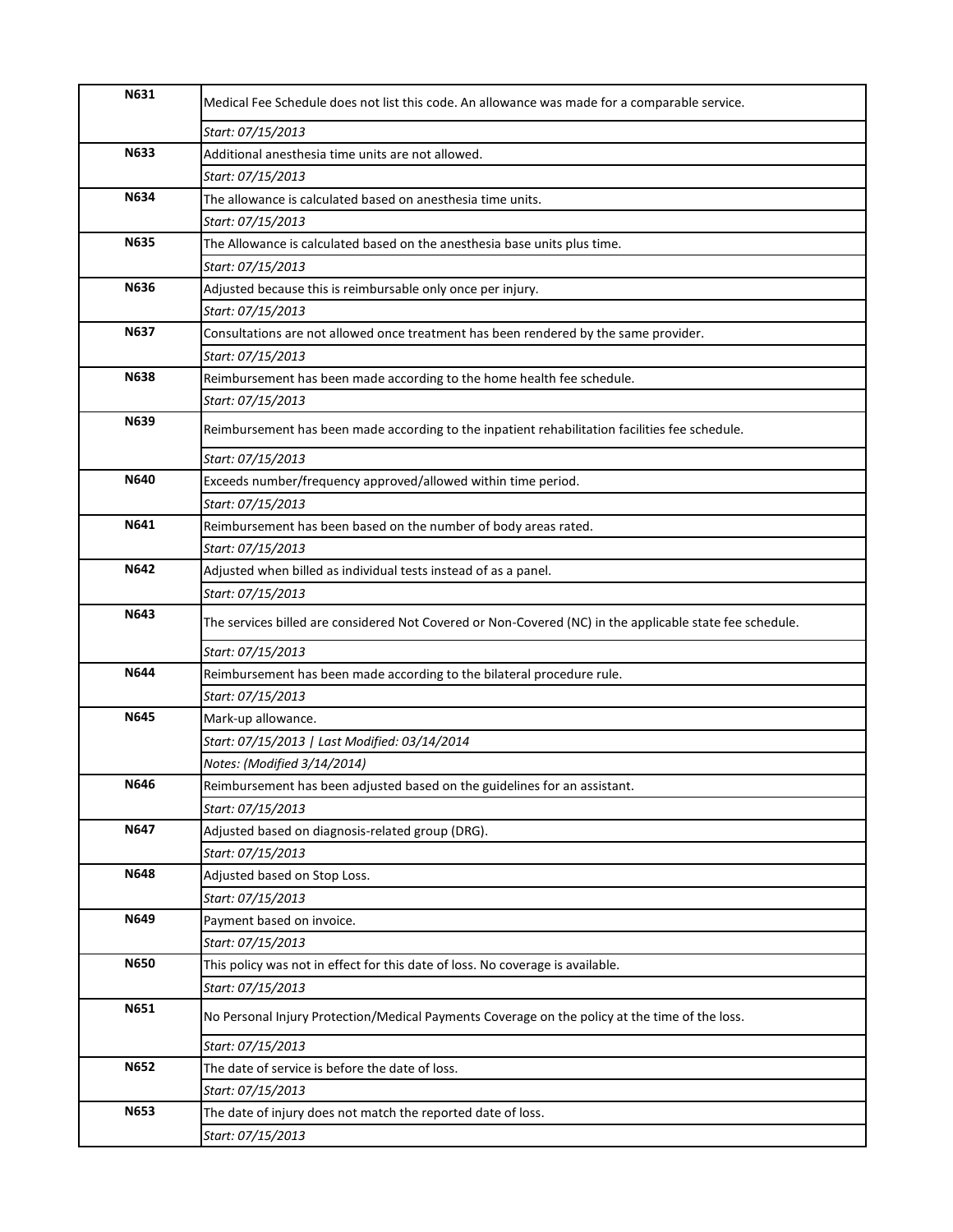| N654        | Adjusted based on achievement of maximum medical improvement (MMI).                                                                              |
|-------------|--------------------------------------------------------------------------------------------------------------------------------------------------|
|             | Start: 07/15/2013                                                                                                                                |
| <b>N655</b> | Payment based on provider's geographic region.                                                                                                   |
|             | Start: 07/15/2013                                                                                                                                |
| <b>N656</b> | An interest payment is being made because benefits are being paid outside the statutory requirement.                                             |
|             | Start: 07/15/2013                                                                                                                                |
| N657        | This should be billed with the appropriate code for these services.                                                                              |
|             | Start: 07/15/2013                                                                                                                                |
| <b>N658</b> | The billed service(s) are not considered medical expenses.                                                                                       |
|             | Start: 07/15/2013                                                                                                                                |
| N659        | This item is exempt from sales tax.                                                                                                              |
|             | Start: 07/15/2013                                                                                                                                |
| N660        | Sales tax has been included in the reimbursement.                                                                                                |
|             | Start: 07/15/2013                                                                                                                                |
| N661        | Documentation does not support that the services rendered were medically necessary.                                                              |
|             | Start: 07/15/2013                                                                                                                                |
| N662        | Alert: Consideration of payment will be made upon receipt of a final bill.                                                                       |
|             | Start: 07/15/2013                                                                                                                                |
| N663        | Adjusted based on an agreed amount.                                                                                                              |
|             | Start: 07/15/2013                                                                                                                                |
| N664        | Adjusted based on a legal settlement.                                                                                                            |
|             | Start: 07/15/2013                                                                                                                                |
| N665        | Services by an unlicensed provider are not reimbursable.                                                                                         |
|             | Start: 07/15/2013                                                                                                                                |
| N666        | Only one evaluation and management code at this service level is covered during the course of care.                                              |
|             | Start: 07/15/2013                                                                                                                                |
| N667        | Missing prescription.                                                                                                                            |
|             | Start: 07/15/2013   Last Modified: 03/14/2014                                                                                                    |
|             | Notes: (Modified 3/14/2014)                                                                                                                      |
| <b>N668</b> | Incomplete/invalid prescription.                                                                                                                 |
|             | Start: 07/15/2013   Last Modified: 03/14/2014                                                                                                    |
|             | Notes: (Modified 3/14/2014)                                                                                                                      |
| N669        | Adjusted based on the Medicare fee schedule.                                                                                                     |
|             | Start: 07/15/2013                                                                                                                                |
| N670        | This service code has been identified as the primary procedure code subject to the Medicare Multiple Procedure<br>Payment Reduction (MPPR) rule. |
|             | Start: 07/15/2013                                                                                                                                |
| N671        | Payment based on a jurisdiction cost-charge ratio.                                                                                               |
|             | Start: 07/15/2013                                                                                                                                |
| N672        | Alert: Amount applied to Health Insurance Offset.                                                                                                |
|             | Start: 07/15/2013                                                                                                                                |
| N673        | Reimbursement has been calculated based on an outpatient per diem or an outpatient factor and/or fee schedule                                    |
|             | amount.                                                                                                                                          |
|             | Start: 07/15/2013                                                                                                                                |
| N674        | Not covered unless a pre-requisite procedure/service has been provided.                                                                          |
|             | Start: 07/15/2013                                                                                                                                |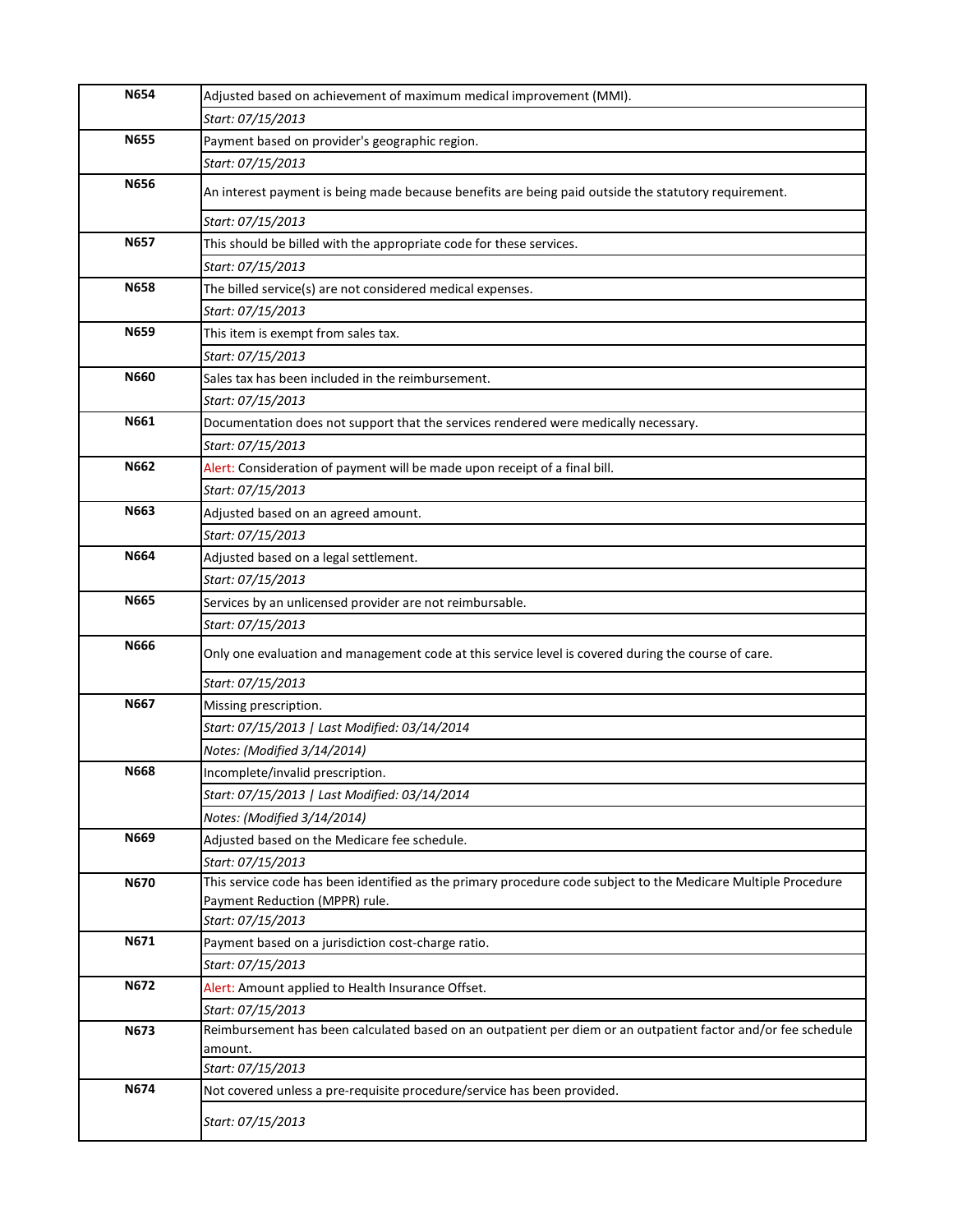| <b>N675</b> | Additional information is required from the injured party.                                                           |
|-------------|----------------------------------------------------------------------------------------------------------------------|
|             | Start: 07/15/2013                                                                                                    |
| N676        | Service does not qualify for payment under the Outpatient Facility Fee Schedule.                                     |
|             | Start: 07/15/2013                                                                                                    |
| <b>N677</b> | Alert: Films/Images will not be returned.                                                                            |
|             | Start: 11/01/2013                                                                                                    |
| <b>N678</b> | Missing post-operative images/visual field results.                                                                  |
|             | Start: 11/01/2013                                                                                                    |
| N679        | Incomplete/Invalid post-operative images/visual field results.                                                       |
|             | Start: 11/01/2013                                                                                                    |
| <b>N680</b> | Missing/Incomplete/Invalid date of previous dental extractions.                                                      |
|             | Start: 11/01/2013                                                                                                    |
| N681        | Missing/Incomplete/Invalid full arch series.                                                                         |
|             | Start: 11/01/2013                                                                                                    |
| N682        | Missing/Incomplete/Invalid history of prior periodontal therapy/maintenance.                                         |
|             | Start: 11/01/2013                                                                                                    |
| N683        | Missing/Incomplete/Invalid prior treatment documentation.                                                            |
|             | Start: 11/01/2013                                                                                                    |
| <b>N684</b> | Payment denied as this is a specialty claim submitted as a general claim.                                            |
|             | Start: 11/01/2013                                                                                                    |
| <b>N685</b> | Missing/Incomplete/Invalid Prosthesis, Crown or Inlay Code.                                                          |
|             | Start: 11/01/2013                                                                                                    |
| <b>N686</b> | Missing/incomplete/Invalid questionnaire needed to complete payment determination.                                   |
|             | Start: 11/01/2013                                                                                                    |
| N687        | Alert: This reversal is due to a retroactive disenrollment.                                                          |
|             | Start: 11/01/2013   Last Modified: 03/14/2014                                                                        |
| <b>N688</b> | Notes: To be used with claim/service reversal. (Modified 3/14/2014)                                                  |
|             | Alert: This reversal is due to a medical or utilization review decision.                                             |
|             | Start: 11/01/2013   Last Modified: 03/14/2014                                                                        |
| N689        | Notes: To be used with claim/service reversal. (Modified 3/14/2014)                                                  |
|             | Alert: This reversal is due to a retroactive rate change.                                                            |
|             | Start: 11/01/2013   Last Modified: 03/14/2014<br>Notes: To be used with claim/service reversal. (Modified 3/14/2014) |
| N690        | Alert: This reversal is due to a provider submitted appeal.                                                          |
|             | Start: 11/01/2013   Last Modified: 03/14/2014                                                                        |
|             | Notes: To be used with claim/service reversal. (Modified 3/14/2014)                                                  |
| N691        | Alert: This reversal is due to a patient submitted appeal.                                                           |
|             | Start: 11/01/2013   Last Modified: 03/14/2014                                                                        |
|             | Notes: To be used with claim/service reversal. (Modified 3/14/2014)                                                  |
| N692        | Alert: This reversal is due to an incorrect rate on the initial adjudication.                                        |
|             | Start: 11/01/2013   Last Modified: 03/14/2014                                                                        |
|             | Notes: To be used with claim/service reversal. (Modified 3/14/2014)                                                  |
| N693        | Alert: This reversal is due to a cancellation of the claim by the provider.                                          |
|             | Start: 11/01/2013   Last Modified: 03/14/2014                                                                        |
|             |                                                                                                                      |
|             | Notes: (Modified 3/14/2014)                                                                                          |
|             |                                                                                                                      |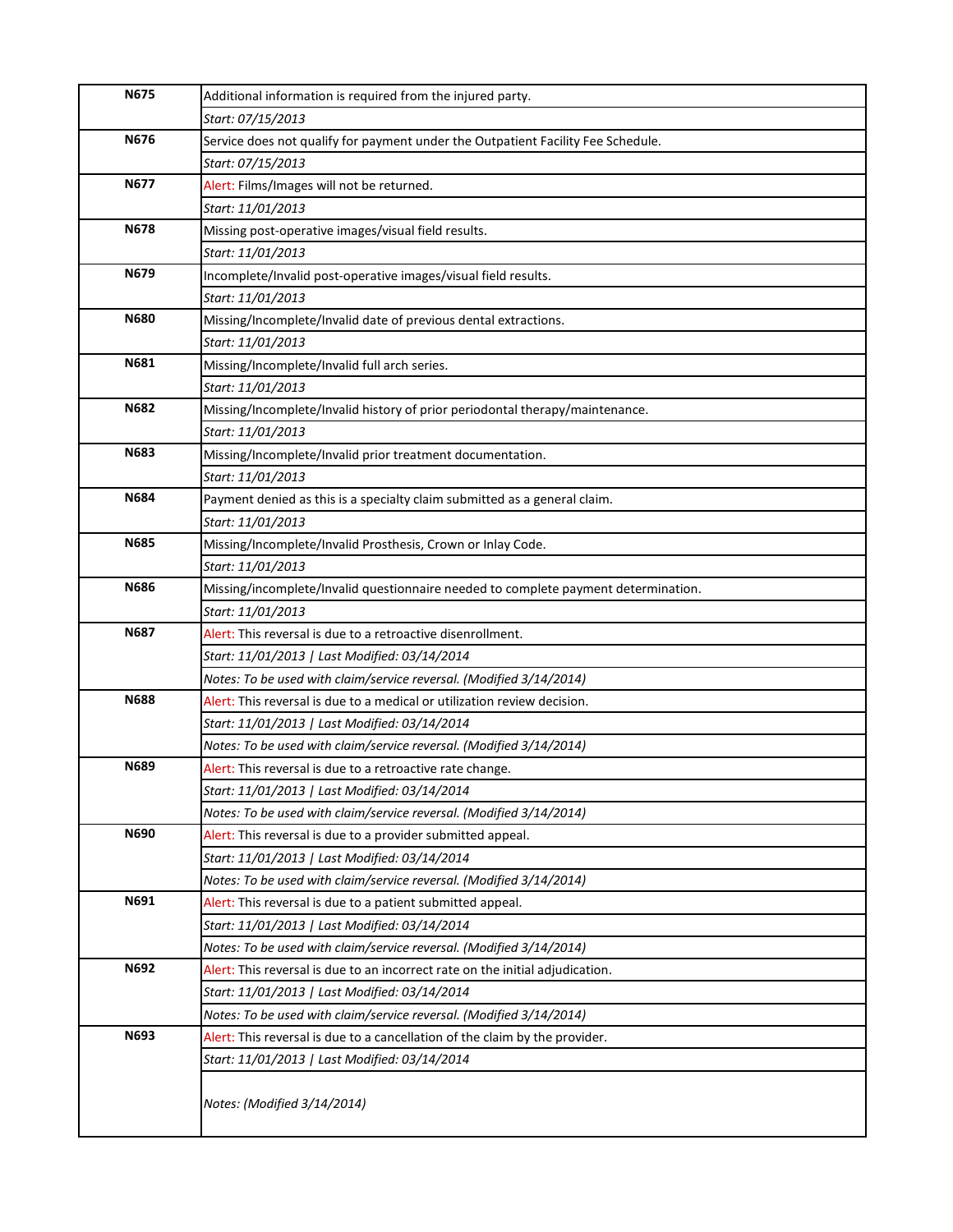| N694 | Alert: This reversal is due to a resubmission/change to the claim by the provider.                                   |
|------|----------------------------------------------------------------------------------------------------------------------|
|      | Start: 11/01/2013                                                                                                    |
| N695 | Alert: This reversal is due to incorrect patient financial responsibility information on the initial adjudication.   |
|      | Start: 11/01/2013                                                                                                    |
| N696 | Alert: This reversal is due to a Coordination of Benefits or Third Party Liability Recovery retroactive adjustment.  |
|      | Start: 11/01/2013   Last Modified: 03/14/2014                                                                        |
|      | Notes: To be used with claim/service reversal. (Modified 3/14/2014)                                                  |
| N697 | Alert: This reversal is due to a payer's retroactive contract incentive program adjustment.                          |
|      | Start: 11/01/2013   Last Modified: 03/14/2014                                                                        |
|      | Notes: To be used with claim/service reversal. (Modified 3/14/2014)                                                  |
| N698 | Alert: This reversal is due to non-payment of the Health Insurance Exchange premiums by the end of the premium       |
|      | payment grace period, resulting in loss of coverage.                                                                 |
|      | Start: 11/01/2013   Last Modified: 03/14/2014                                                                        |
|      | Notes: To be used with claim/service reversal. (Modified 3/14/2014)                                                  |
| N699 | Payment adjusted based on the Physician Quality Reporting System (PQRS) Incentive Program.                           |
|      | Start: 03/01/2014                                                                                                    |
| N700 | Payment adjusted based on the Electronic Health Records (EHR) Incentive Program.                                     |
|      | Start: 03/01/2014                                                                                                    |
| N701 | Payment adjusted based on the Value-based Payment Modifier.                                                          |
|      | Start: 03/01/2014                                                                                                    |
| N702 | Decision based on review of previously adjudicated claims or for claims in process for the same/similar type of      |
|      | services.                                                                                                            |
|      | Start: 03/01/2014                                                                                                    |
| N703 | This service is incompatible with previously adjudicated claims or claims in process.                                |
|      | Start: 03/01/2014                                                                                                    |
| N704 | Alert: You may not appeal this decision but can resubmit this claim/service with corrected information if warranted. |
|      | Start: 03/01/2014   Last Modified: 03/14/2014                                                                        |
|      | Notes: (Modified 3/14/2014)                                                                                          |
| N705 | Incomplete/invalid documentation.                                                                                    |
|      | Start: 03/01/2014                                                                                                    |
| N706 | Missing documentation.                                                                                               |
|      | Start: 03/01/2014                                                                                                    |
| N707 | Incomplete/invalid orders.                                                                                           |
|      | Start: 03/01/2014                                                                                                    |
| N708 | Missing orders.                                                                                                      |
|      | Start: 03/01/2014                                                                                                    |
| N709 | Incomplete/invalid notes.                                                                                            |
|      | Start: 03/01/2014                                                                                                    |
| N710 | Missing notes.                                                                                                       |
|      | Start: 03/01/2014                                                                                                    |
| N711 | Incomplete/invalid summary.                                                                                          |
|      |                                                                                                                      |
|      | Start: 03/01/2014                                                                                                    |
|      |                                                                                                                      |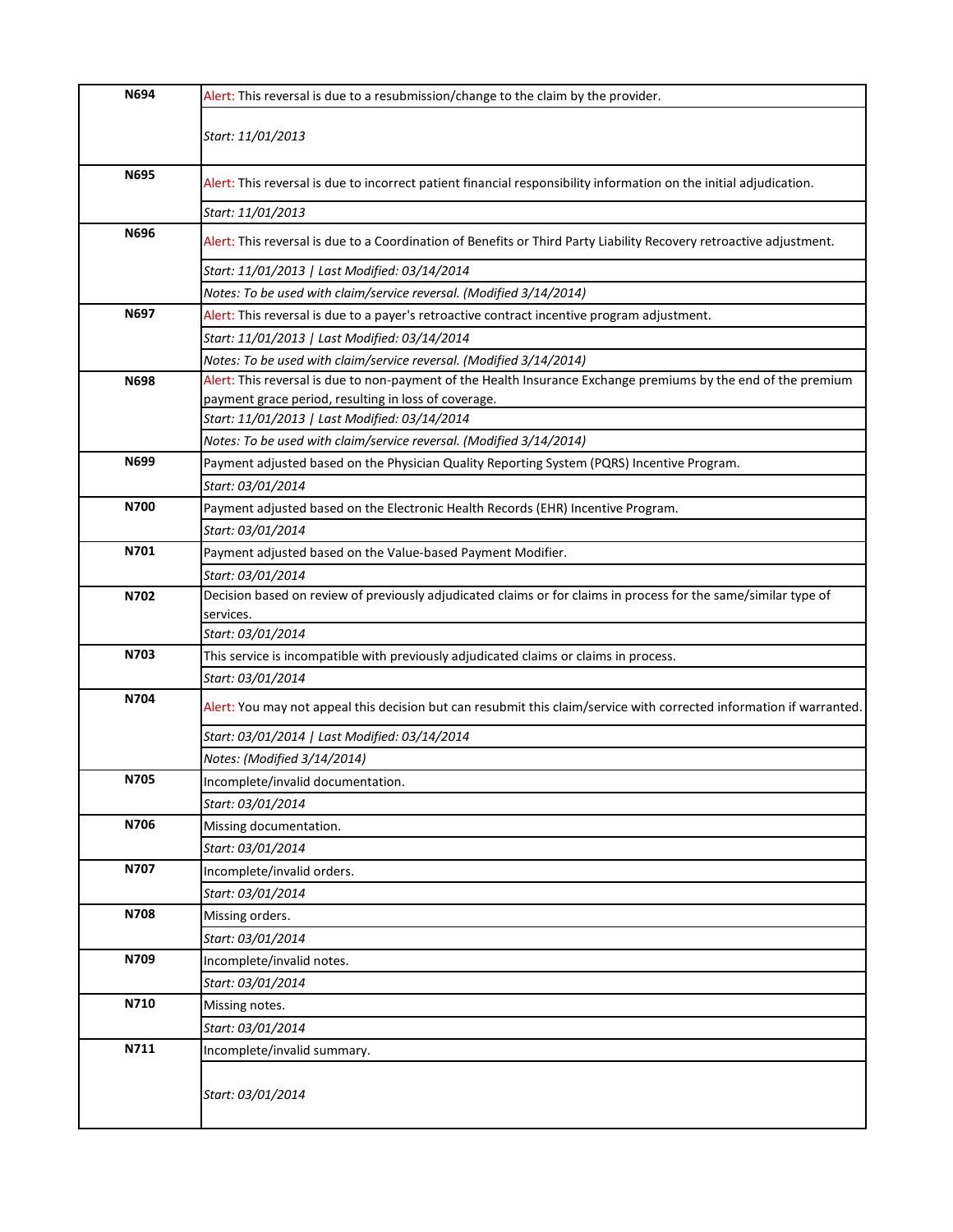| N712 | Missing summary.                                                                                               |
|------|----------------------------------------------------------------------------------------------------------------|
|      | Start: 03/01/2014                                                                                              |
|      |                                                                                                                |
| N713 | Incomplete/invalid report.                                                                                     |
|      | Start: 03/01/2014                                                                                              |
| N714 | Missing report.                                                                                                |
|      | Start: 03/01/2014                                                                                              |
| N715 | Incomplete/invalid chart.                                                                                      |
|      | Start: 03/01/2014                                                                                              |
| N716 | Missing chart.                                                                                                 |
|      | Start: 03/01/2014                                                                                              |
| N717 | Incomplete/Invalid documentation of face-to-face examination.                                                  |
|      | Start: 03/01/2014                                                                                              |
| N718 | Missing documentation of face-to-face examination.                                                             |
|      | Start: 03/01/2014                                                                                              |
| N719 | Penalty applied based on plan requirements not being met.                                                      |
|      | Start: 03/01/2014                                                                                              |
| N720 | Alert: The patient overpaid you. You may need to issue the patient a refund for the difference between the     |
|      | patient's payment and the amount shown as patient responsibility on this notice.                               |
|      | Start: 03/01/2014                                                                                              |
| N721 | This service is only covered when performed as part of a clinical trial.                                       |
|      | Start: 03/01/2014                                                                                              |
| N722 | Patient must use Workers' Compensation Set-Aside (WCSA) funds to pay for the medical service or item.          |
|      | Start: 03/01/2014                                                                                              |
| N723 | Patient must use Liability set-aside (LSA) funds to pay for the medical service or item.                       |
|      | Start: 03/01/2014                                                                                              |
| N724 | Patient must use No-Fault set-aside (NFSA) funds to pay for the medical service or item.                       |
|      | Start: 03/01/2014                                                                                              |
| N725 | A liability insurer has reported having ongoing responsibility for medical services (ORM) for this diagnosis.  |
|      | Start: 03/01/2014                                                                                              |
| N726 | A conditional payment is not allowed.                                                                          |
|      | Start: 03/01/2014                                                                                              |
| N727 | A no-fault insurer has reported having ongoing responsibility for medical services (ORM) for this diagnosis.   |
|      | Start: 03/01/2014                                                                                              |
| N728 | A workers' compensation insurer has reported having ongoing responsibility for medical services (ORM) for this |
|      | diagnosis.                                                                                                     |
|      | Start: 03/01/2014                                                                                              |
| N729 | Missing patient medical/dental record for this service.                                                        |
|      | Start: 11/01/2014                                                                                              |
| N730 | Incomplete/invalid patient medical/dental record for this service.                                             |
|      | Start: 11/01/2014                                                                                              |
| N731 | Incomplete/Invalid mental health assessment.                                                                   |
|      | Start: 11/01/2014                                                                                              |
| N732 | Services performed at an unlicensed facility are not reimbursable.                                             |
|      | Start: 11/01/2014                                                                                              |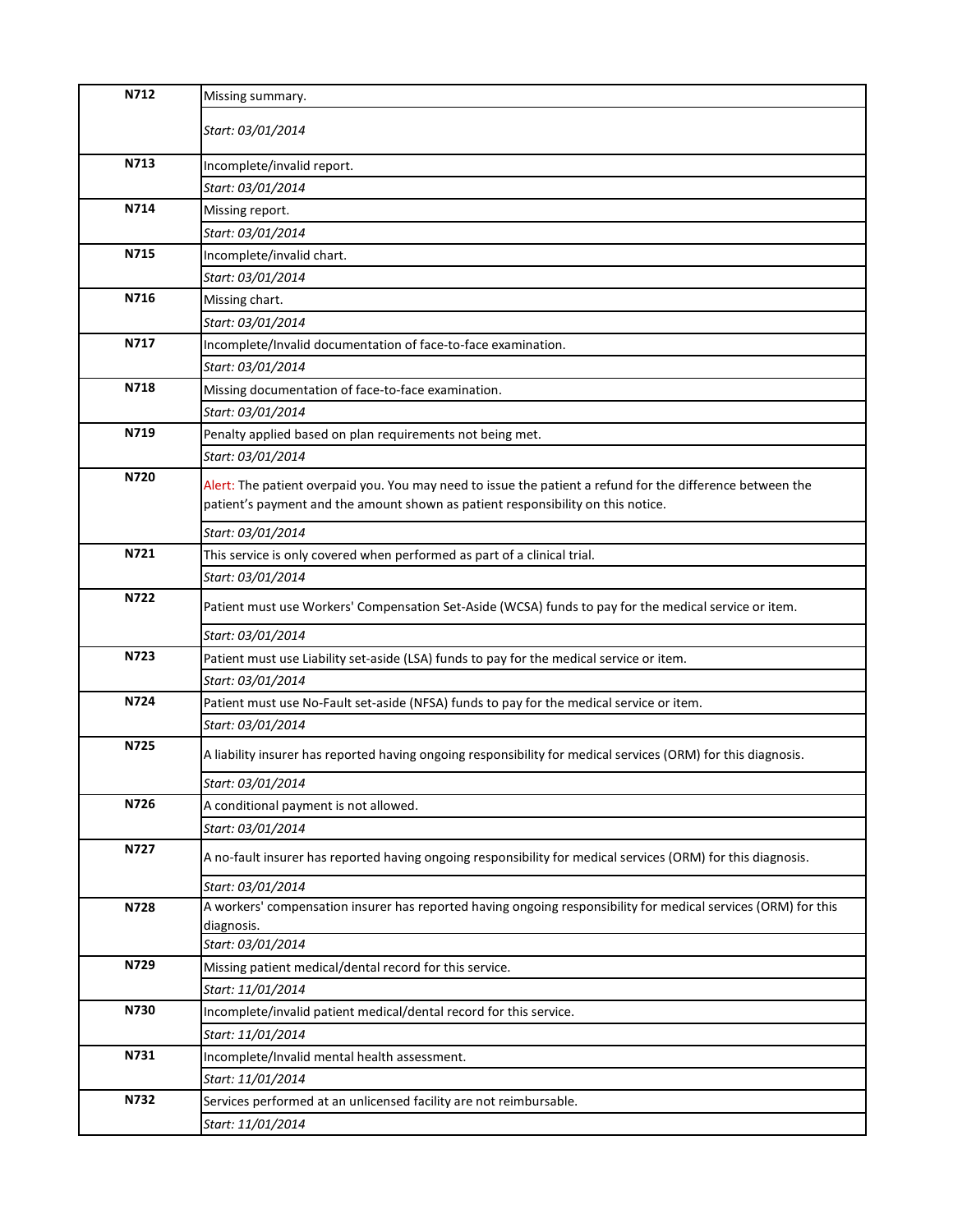| N733 | Regulatory surcharges are paid directly to the state.                                                                             |
|------|-----------------------------------------------------------------------------------------------------------------------------------|
|      | Start: 11/01/2014                                                                                                                 |
| N734 | The patient is eligible for these medical services only when unable to work or perform normal activities due to an                |
|      | illness or injury.                                                                                                                |
|      | Start: 11/01/2014                                                                                                                 |
| N735 | Adjustment without review of medical/dental record because the requested records were not received or were not                    |
|      | received timely.<br>Start: 03/01/2015   Stop: 01/01/2016                                                                          |
| N736 | Incomplete/invalid Sleep Study Report.                                                                                            |
|      | Start: 03/01/2015                                                                                                                 |
| N737 | Missing Sleep Study Report.                                                                                                       |
|      | Start: 03/01/2015                                                                                                                 |
| N738 |                                                                                                                                   |
|      | Incomplete/invalid Vein Study Report.                                                                                             |
| N739 | Start: 03/01/2015                                                                                                                 |
|      | Missing Vein Study Report.                                                                                                        |
| N740 | Start: 03/01/2015<br>The member's Consumer Spending Account does not contain sufficient funds to cover the member's liability for |
|      | this claim/service.                                                                                                               |
|      | Start: 03/01/2015                                                                                                                 |
| N741 | This is a site neutral payment.                                                                                                   |
|      | Start: 03/01/2015                                                                                                                 |
| N742 | Alert: This claim was processed based on one or more ICD-9 codes. The transition to ICD-10 is required by October                 |
|      | 1, 2015, for health care providers, health plans, and clearinghouses. More information can be found at                            |
|      | http://www.cms.gov/Medicare/Coding/ICD10/ProviderResources.html                                                                   |
|      | Start: 03/01/2015                                                                                                                 |
| N743 | Adjusted because the services may be related to an employment accident.                                                           |
|      | Start: 03/01/2015                                                                                                                 |
| N744 | Adjusted because the services may be related to an auto accident.                                                                 |
|      | Start: 03/01/2015                                                                                                                 |
| N745 | Missing Ambulance Report.                                                                                                         |
|      | Start: 03/01/2015                                                                                                                 |
| N746 | Incomplete/invalid Ambulance Report.                                                                                              |
|      | Start: 03/01/2015                                                                                                                 |
| N747 |                                                                                                                                   |
|      | This is a misdirected claim/service. Submit the claim to the payer/plan where the patient resides.                                |
|      | Start: 03/01/2015                                                                                                                 |
| N748 | Adjusted because the related hospital charges have not been received.                                                             |
|      | Start: 03/01/2015                                                                                                                 |
| N749 | Missing Blood Gas Report.                                                                                                         |
|      | Start: 03/01/2015                                                                                                                 |
| N750 | Incomplete/invalid Blood Gas Report.                                                                                              |
|      | Start: 03/01/2015                                                                                                                 |
| N751 | Adjusted because the drug is covered under a Medicare Part D plan.                                                                |
|      | Start: 03/01/2015                                                                                                                 |
| N752 | Missing/incomplete/invalid HIPPS Treatment Authorization Code (TAC).                                                              |
|      | Start: 03/01/2015                                                                                                                 |
| N753 | Missing/incomplete/invalid Attachment Control Number.                                                                             |
|      | Start: 07/01/2015                                                                                                                 |